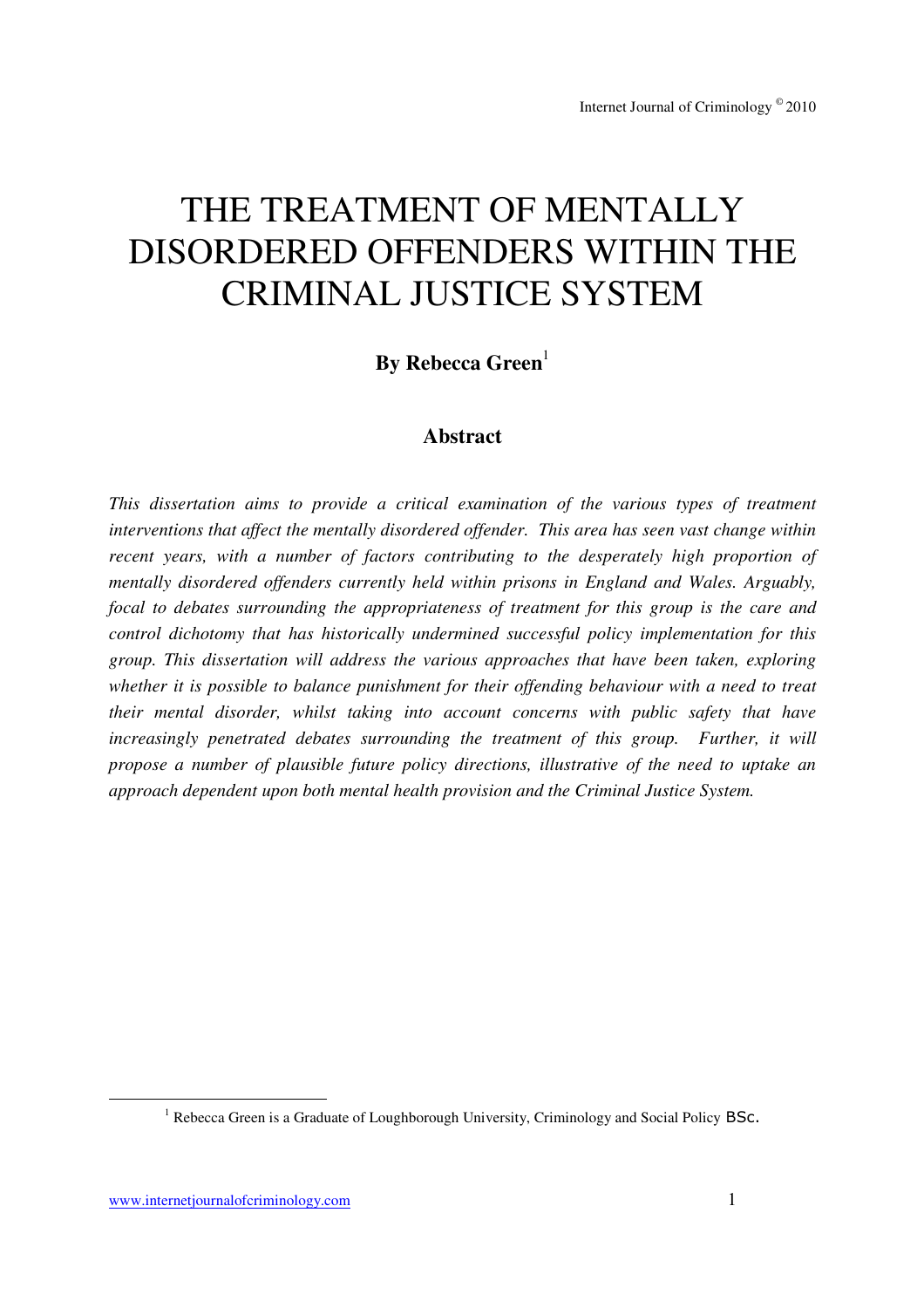## **Introduction**

The mentally disordered offender presents a dilemma when one attempts to implement legislation with regard to their behaviour. At the heart of debates regarding the mentally disordered offender is the care and control dichotomy. On one hand, it has been argued that there is a need to care for this group through healthcare services that primarily treat their mental vulnerabilities, within the community wherever possible. On the other is the argument that the ownership of this group lies within the Criminal Justice System (CJS), wherein an individual should be punished for their offending behaviour through a custodial term.

This research project aims to evaluate these opposing approaches to the treatment of the mentally disordered offender, drawing upon the failures of healthcare provision within the community and penal institutions, and further the detrimental effects that prison has been found to have upon the wellbeing of this group, with a particular focus on provisions in England and Wales. This is achieved through a literature based dissertation (see Appendix A for a methodological review). As a result of these flaws, it will be argued that there is a need for a change in tact for the treatment of this group, who would benefit from a number of alternative pathways to imprisonment that aim to tackle offending behaviours and treat their mental disorder.

#### **Research Aims**

- To provide a critical account of the development of healthcare policy for the mentally disordered offender within the community and penal institutions;
- To explore the nature of prison regime, and the effects that this can have upon the mentally disordered offender; and
- To determine possible future directions for the treatment of the mentally disordered offender within the CJS

#### **The Scale of the Problem**

Attempts to improve legislation to meet the needs of the mentally disordered offender are of significance because of the high proportion of offenders who are found to have mental disorder. However, it must be noted that this is not to say that there is a causal link between mental disorder and offending behaviour. It has been found that 40% of offenders who receive Community Orders are suffering at least one diagnosable mental disorder (Khanom et al, 2009). The proportion of prisoners suffering mental disorder is unrivalled by any other social group in England and Wales; Singleton et al (1998) found that 90% of prisoners suffer from at least one mental disorder, with male prisoners 14 times more likely than those in wider society to have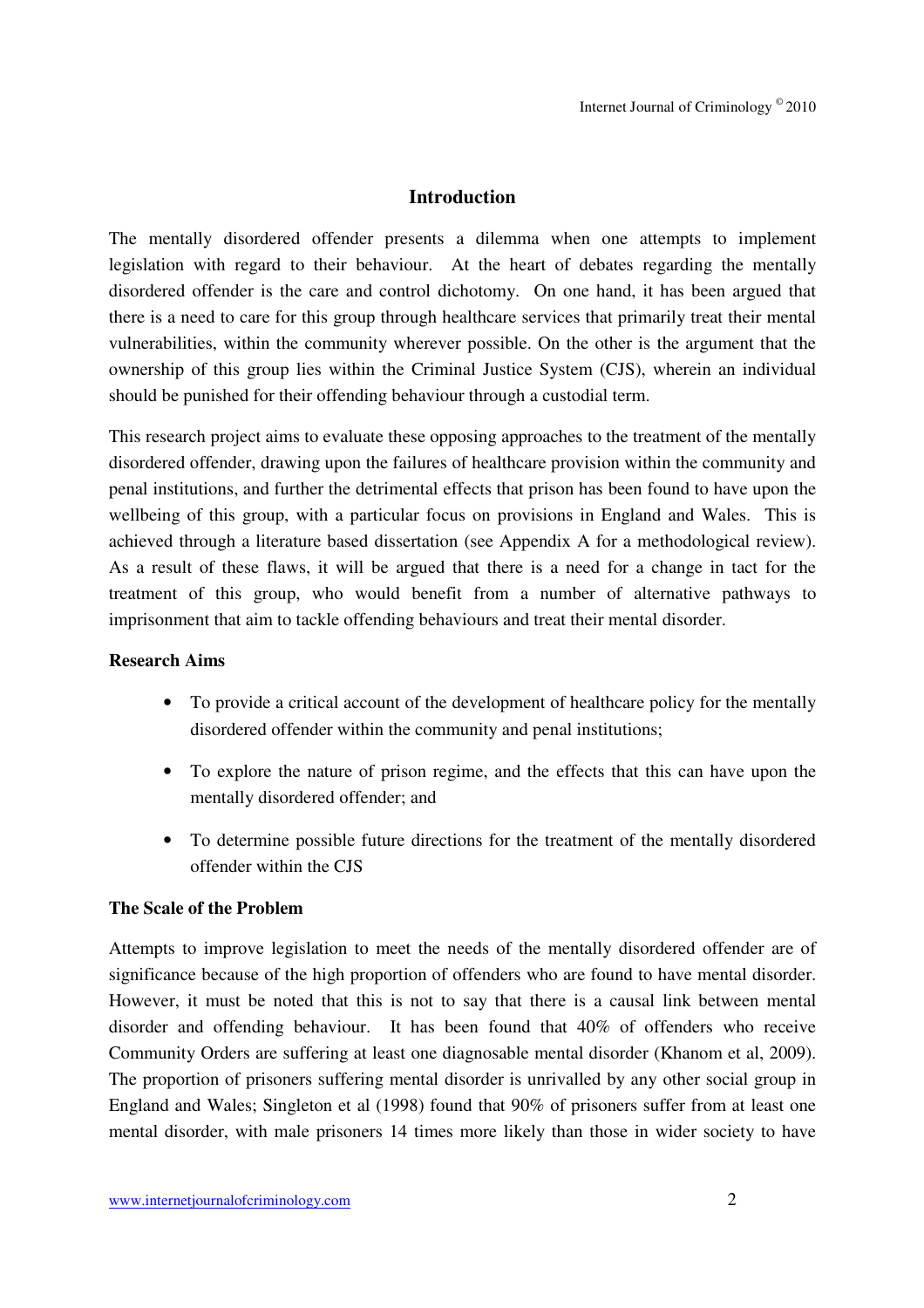two or more mental disorders comparatively (Social Exclusion Unit, 2004). Whether it is the case that the CJS is working to increase the degree to which mental disorder is experienced or not, what is clear is that this group is in need of provision suited to the treatment of their needs.

#### **Terminology**

Throughout this dissertation, the definition that has been used when referring to a mentally disordered person is concurrent with the definition of mental disorder outlined within the 1983 Mental Health Act, unless otherwise stated. Although this definition has since been updated by the 2007 Mental Health (amendment) Act, which defines mental disorder as 'any disorder or disability of the mind' (Mental Health Act 2007, Chapter 12, Part 1), the former definition will be used as the 1983 Act is more commonly relied upon throughout existing literature on the issue.

Mental disorder, under the 1983 Act, is defined as in the following ways:

- Mental Disorder means mental illness, arrested or incomplete development of mind, psychopathic disorder and any other disorder or disability of mind;
- Severe mental impairment means a state of arrested or incomplete development of mind, which includes severe impairment of intelligence and social functioning;
- Mental impairment means a state of arrested or incomplete development of mind (not amounting to severe mental impairment) which includes significant impairment of intelligence and social functioning and is associated with abnormally aggressive or seriously irresponsible conduct on the part of the person concerned;
- Psychopathic disorder means a persistent disorder or disability of mind (whether or not including significant impairment of intelligence) which results in abnormally aggressive or seriously irresponsible conduct on the part of the person concerned.

(Note: Mental illness remains undefined within the Mental Health Act 1983)

Thus, a mentally disordered offender is an individual who is deemed mentally disordered that has committed a criminal offence.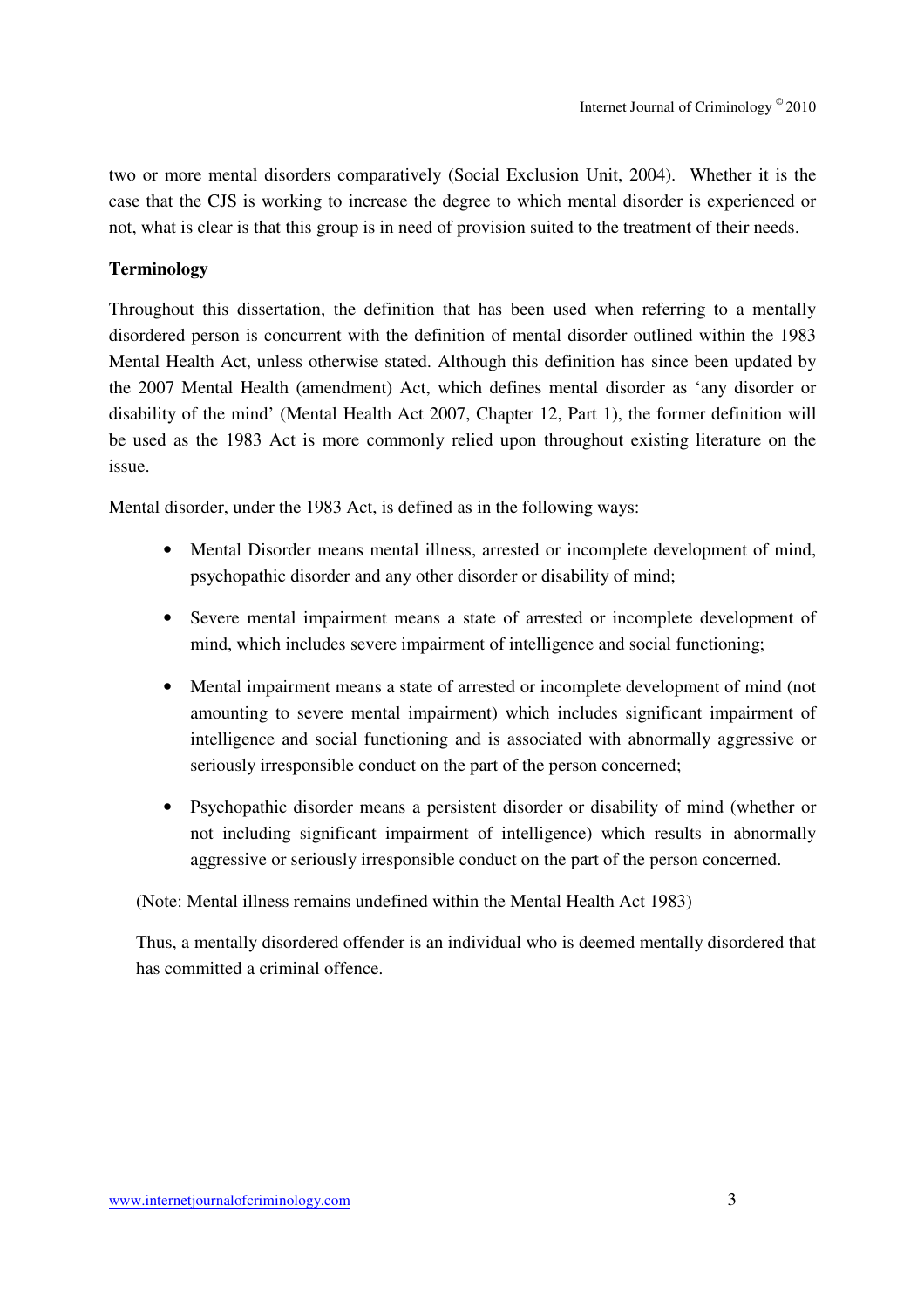#### **Dissertation Structure:**

The first chapter of this research project will explore the main changes in health care policy of influence on the wellbeing of the mentally disordered offender. Health care provision for this group has been through a number of distinctive fazes; widespread institutionalisation up until the 1950s, the use of care in the community schemes in the latter part of the  $20<sup>th</sup>$  century and finally a dependence upon prison healthcare services. Throughout the 1990s recognition was given to the need to withdraw the mentally disordered offender from the CJS as soon as possible in order to give care and treatment in a more suitable location. Yet despite this, there are still a high proportion of mentally disordered offenders held within prisons in England and Wales that are provided with substandard healthcare that is not equivalent to that given in wider society (Sim, 1990; Grounds, 1994; Reed & Lyne, 1997).

To follow within the second chapter will be a focus upon the inappropriate nature of prison regimes upon the mentally disordered offender, by drawing upon sociological and psychological evaluations of imprisonment on inmates. It can be argued that the needs of this group are disregarded, along with the need to treat inmates with humanity, which has resulted in a disproportionately high incidence of suicide and self harm among prisoners (Summers, 2003). Despite the implementation of a handful of policies that attempt to safeguard the wellbeing of the mentally disordered prisoner, problems of overcrowding largely undermine any good work that the prison service does in caring for the mentally disordered offender, working to 'make ill people worse and disrupt the rehabilitation of the mentally disordered' (Lyon, 2005; 1). The effect of overcrowding has brought about a lack of constructive activity for inmates, a lack of contact with family ties and increased risk of victimisation, all of which have contributed to the poor experience had by mentally disordered offenders within the prison system.

The final chapter of this thesis will focus upon possible alternatives to imprisonment for future policy implementation, which arguably could provide a better service framework to meet the needs of the mentally disordered offender. The account will draw upon the worth of the Mental Health Treatment Requirement (under the 2003 Criminal Justice Act), which attempts to provide healthcare services within the community within the CJS. Secondly, the use of specialist Mental Health Courts will be addressed, as such provision increases the likelihood of appropriate sentencing to suit the needs of this particular user group. Finally, the use of Therapeutic Community Prisons, will be discussed as it has been suggested this type of prison regime can be of benefit to not only the wellbeing of the mentally disordered offender, as well as successfully reducing rates of recidivism (Knight & Stephens, 2009).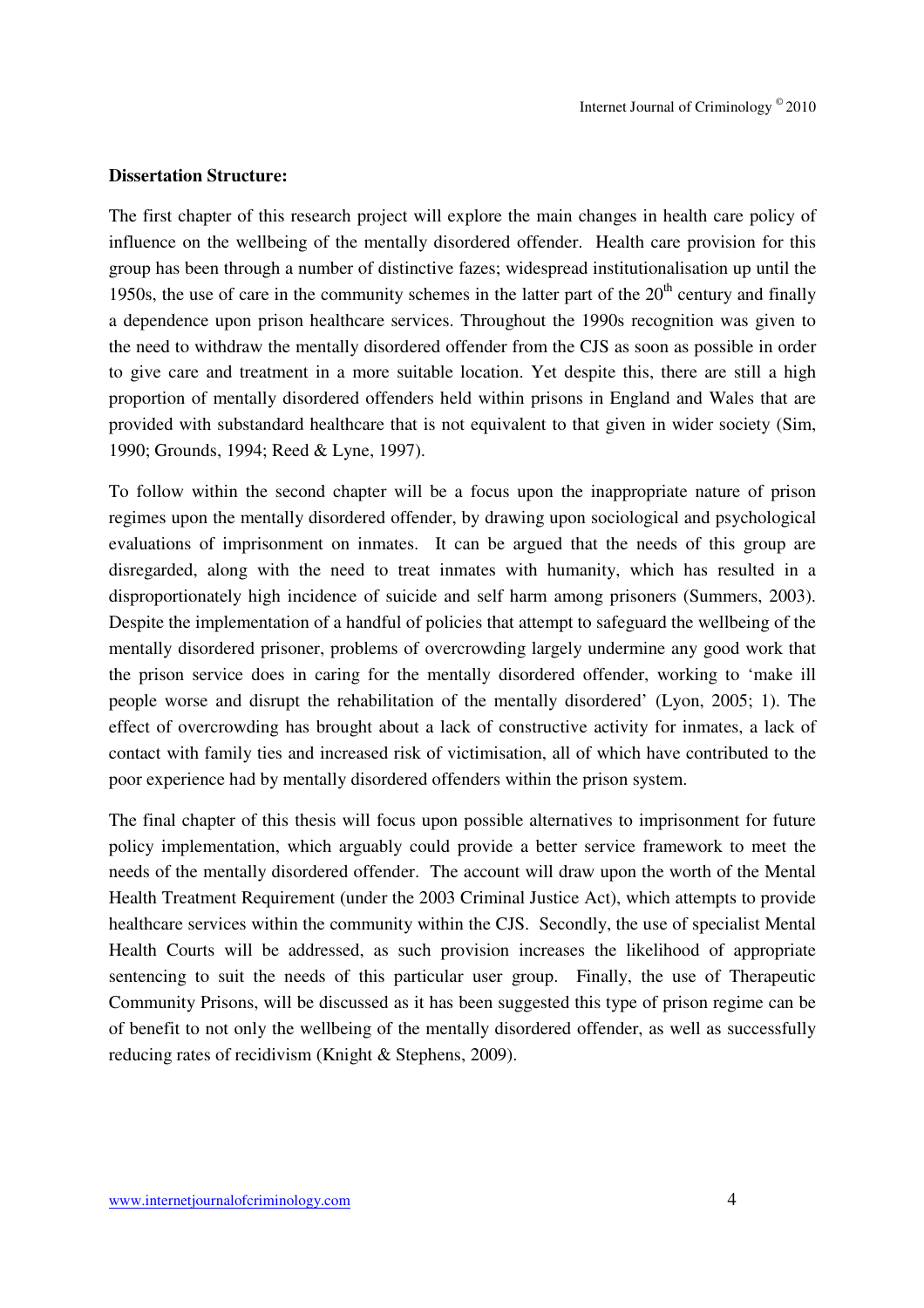## **Chapter One:**

## **The Development of Mental Healthcare Provision for Mentally Disordered Offenders**

#### **1.1 Introduction**

The rhetoric surrounding the mentally disordered offender has continually changed throughout the development of laws, policies and practice, in light of the complex interface between mental health and criminal justice policy (Harding, 2005). One of the key themes to emerge from the development of Mental Health legislation is the tendency to emphasize a custodial approach to deal with mentally disordered offenders (Vaughan & Badger, 1995). This chapter will explore the key developments in mental health policy over time and the implications this has had on the mentally disordered offender. The analysis will start by discussing the origins of legislative provisions dealing with mentally disordered offenders.

#### **1.2 Origins of Legislation**

Arguably, since the origins of legislation that recognised the mentally disordered offender there has been a tendency to use incarceration as a way of protecting the public from harm (Littlechild, 2005). Early legislation surrounding the mentally disordered offender concentrated upon the 'criminal lunatic' (Vaughan & Badger, 1995); in 1482 English common law made it legal to imprison a dangerous lunatic either within their own home or in a local Bridewell Prison, houses of correction used to incarcerate minor offenders as punishment, displaying the long established tradition of separating the mentally disordered from the rest of society in an attempt to protect the public (Littlechild, 2005).

This custodial approach was furthered in the Vagrancy Acts of 1714 and 1744 that allowed Justices of the Peace to lock-up the 'furiously mad and dangerous', again for the safety of the community (Vaughan & Badger, 1995; 22), fuelled by what could be seen as a utilitarian motives. The Utilitarian tradition, most commonly associated with Jeremy Bentham and John Stuart Mill, is based upon the concept of morality whereby actions are assumed to be acceptable if they promote happiness, and unacceptable if an action produces the opposite of happiness (Burke, 2005). Thus, if a crime is committed the Utilitarian approach states that an individual should be punished for the good of the majority. This approach to criminality has not benefited the mentally disordered offender as by assuming an individual should be incarcerated if it is to bring happiness to the greatest number of people (Lyons, 1965), mentally disordered offenders have been dealt with in penal institutions that are inappropriate for their needs.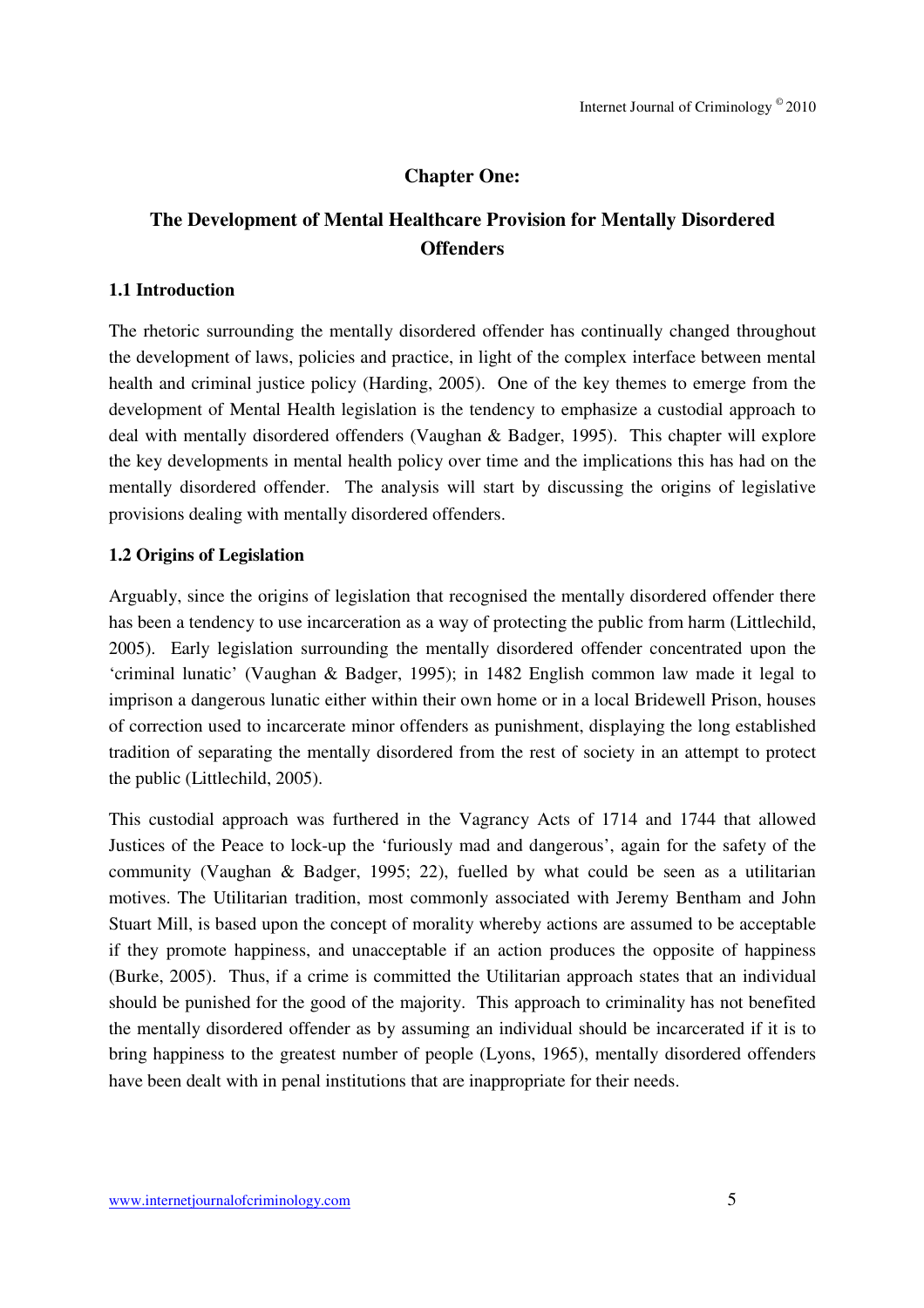The  $20<sup>th</sup>$  century saw a number of changes to policy in relation to the mentally disordered offender due to the development of new experimental treatment methods within the fields of psychotherapy, psychiatry and psychology (Harding et al, 1985). For the first time, through the passing of the 1913 Mental Deficiency Act, a need was recognised to divert the mentally disordered offender from the penal system into institutions where specialist treatment was available to cater for their needs (Vaughan & Badger, 1995). It can be argued that this specialist provision was beneficial in meeting the needs of this group, as although the Special Hospitals were reserved for patients judged to need 'special security on account of their dangerous, violent or criminal propensities' (Section 97, Mental Health Act 1959), this provision made 'their criminal status secondary to their primary need for hospital treatment' (Knight & Stephens, 2009;2), emphasising a humanitarian concern for the wellbeing of the mentally disordered offender that is often overshadowed by penal occupations in more recent legislation (Peay, 2002) (discussed further in chapter 3). This notion of primarily addressing the healthcare needs of the mentally disordered offender was mirrored in  $20<sup>th</sup>$  century legislation through the 1959 Mental Health Act.

#### **1.3 1959 Mental Health Act**

The theme of custodial hospital care continued within the 1959 Mental Health Act (MHA 1959), which again forwarded the importance of diverting the mentally disordered from the prison system. Article 65 of the MHA 1959 enabled courts to issue a restriction order in conjunction with a hospital order when dealing with dangerous mental offenders, making the individual's release dependent on consent from the Home Office (Harding et al, 1985). This was of significance as not only did it divert the mentally disordered from prisons, the dependence upon Home Office guidance assured that dangerous individuals would be assessed in relation to the risk they could pose to society on release. However, although this attempt to divert was beneficial to some, many mentally disordered offenders remained within penal institutions as their condition was not classified under the remit of the MHA 1959 (Knight & Stephens, 2009), displaying the limited effect the MHA 1959 had in improving mental health care for mentally disordered offenders.

Another key impact of the 1959 MHA was that it changed the way in which psychiatric care was given through shifting the focus of practice, from bound to institutions into a community setting. The then Minister of Health, Enoch Powell, declared a governmental commitment to the closure of old mental hospitals (Powell, 1961), in order to lessen the stigma surrounding mental illness by treating it in the same way as you would a physical illness, based upon the conviction that mentally disordered people were not particularly dangerous (Taylor et al, 1993). One way that this was implemented was the use of an 'open-door' policy within local hospitals (Vaughan & Badger, 1995; 25), which included the removal of physical constraints (locked doors) from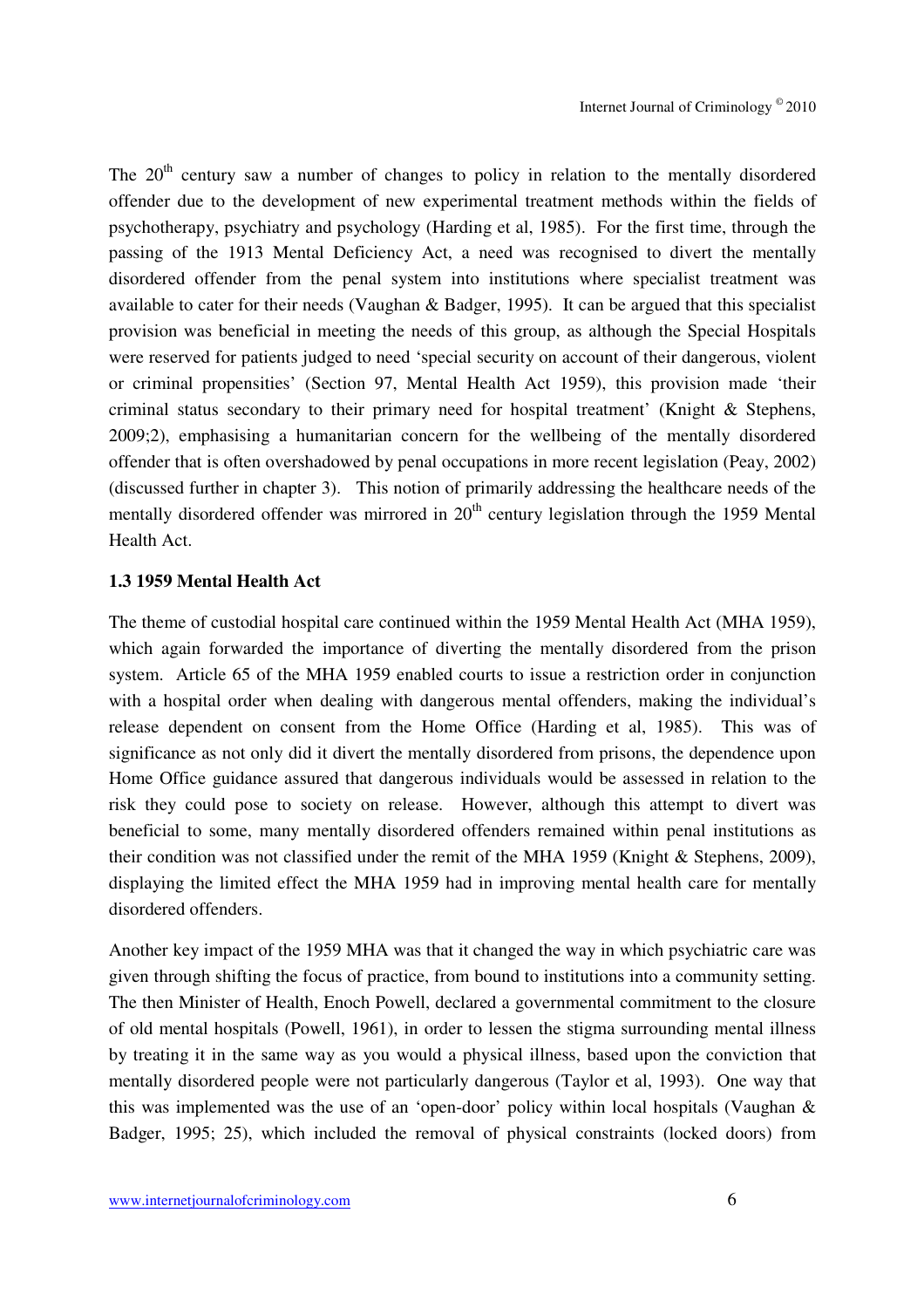wards. The removal of physical restraints was argued to have been beneficial for the majority of mentally disordered patients who were reported to have been healthier and happier, in line with the belief that physical security has an adverse effect on patient wellbeing (Vaughan and Badger, 1995).

However, there were a number of factors that hindered the effectiveness of the 'open ward' approach to treating the mentally disordered offender, routed largely in a concern about public safety. A further issue with 'open-door' wards was the financial strain that it put on the NHS, who had to employ more staff in order to ensure appropriate care was administered to patients deemed as problematic (Faulks, 1985). It was recognised that some patients were in need of security precautions because of the possible risk they posed to society, which resulted in some offenders known to be suffering from mental illnesses being sentenced to prison, inappropriately placed in special hospitals, or simply left in the community unsupervised (Gostin, 1985), denying them of the right to the intensive care that is often needed to cater for those with mental disorders.

Inadvertently, it can be said that the 1959 MHA acted as a catalyst to the swelling of the proportion of mentally disordered individuals within the UK prison system (discussed further in chapter two). The problems associated with the use of open wards lead to an unwillingness to transfer offenders from prisons into hospitals to treat their disorder. Two years after the implementation of the 1959 MHA, 179 men in UK prisons were transferred from prison to open ward hospitals in order to ensure they received the correct healthcare provision; some 18 years later in 1976, just 30 men received the same treatment (Gunn, 1985), exemplifying the shift to incarcerate rather than hospitalise mentally disordered offenders under the 1959 MHA. This has worked to amplify the stigma of risk surrounding mentally disordered offenders who arguably could be treated in the community (Petch, 2001); healthcare professionals have resultantly practiced in a defensive manner by prolonging an individual's detention within an institution for the protection of the public (Munro & Rumgay, 2000).

Although the 1959 MHA tried to establish community based programmes for the mentally disordered offender, there was little impact of this motion because of a preoccupation with the risk posed by this group to society. Indeed, it was not until the 1990s that any significant changes in healthcare policy were made to benefit the mentally disordered offender.

#### **1.4 The Home Office circular (66/90) and The Reed Report**

During the 1990s there was a great deal of concentration upon interventions that provided community based care for mentally disordered offenders. The catalyst for such an idea was the Home Office circular 66/99 (Home Office, 1990) and resultant Reed Report (Department of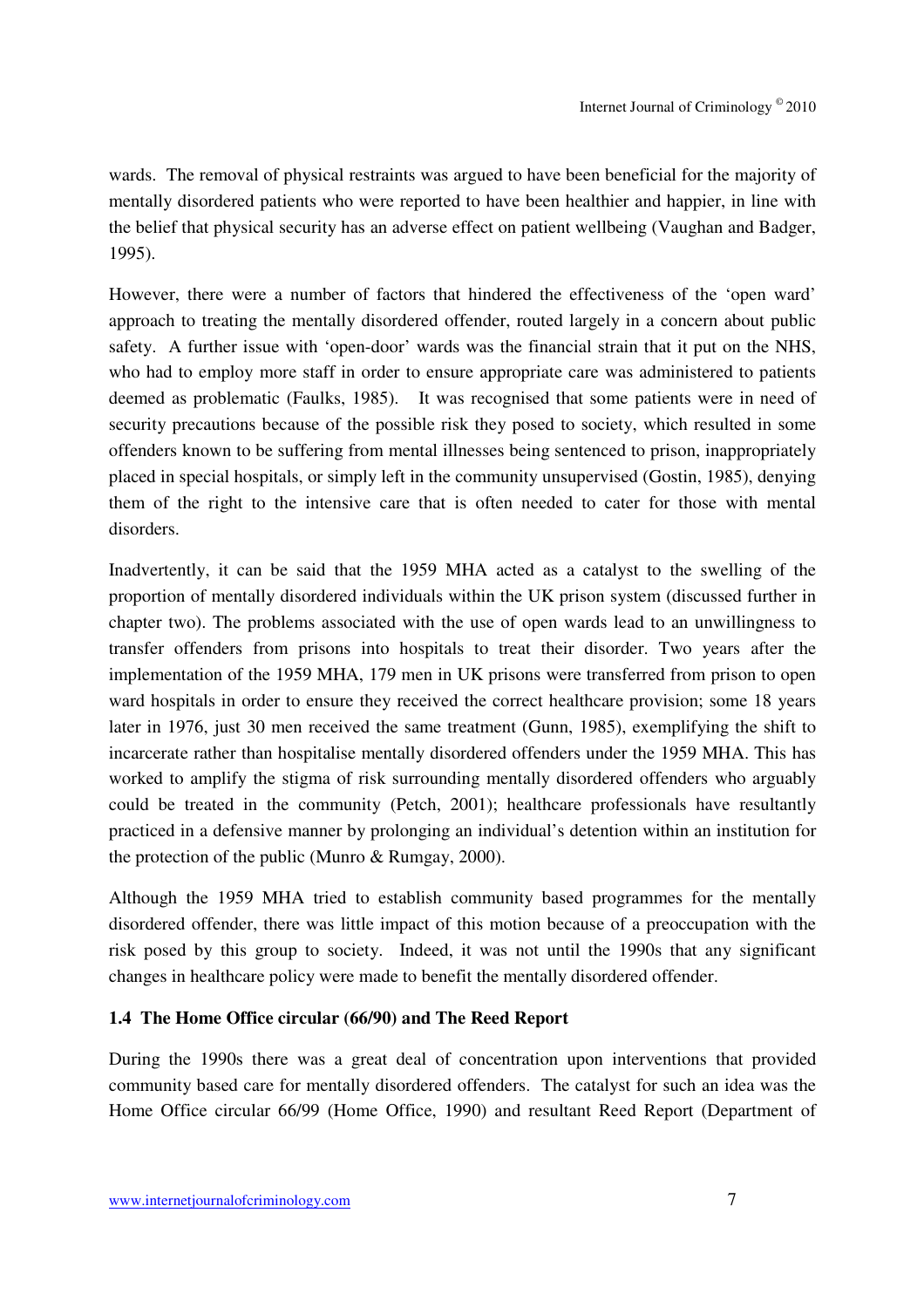Health and Home Office 1992). The Home Office circular 66/99 aimed to evaluate the CJS and associated services responsible for mentally disordered people who commit, or are suspected to have committed, criminal offences (Home Office, 1990). The chief argument of the circular was that, as opposed to prosecuting individuals with mental disorder, the preferred root to be taken should be through the use of Health and Social Services, wherein care and treatment would be given. This new approach to mentally disordered offenders relied upon a multi-disciplinary approach, reliant upon input from the Health authority, Social Services and the judiciary in order to assure the fair treatment of individuals (Home Office, 1990).

Fundamental to the policy was the notion that under no circumstances should an individual be 'remanded in prison simply to receive medical treatment or assessment' (Blowers, 1994:166), recognising the need to support the welfare of mentally disordered offenders through alternative measures to prison such as the use of caution, hospital care and support in the community (Care Programme Approach) (Badger & Vaughan, 1995). However, there is evidence that largely suggests this objective was unfulfilled displayed by continued use of remand in prisons that has worked to criminalise mentally disordered offenders; an evaluation of the treatment of mentally disordered offenders remanded in custody concluding that 'the courts were using remand prisons as social and psychiatric assessment and referral centres' (Cavadino, 1999; 58).

When assessing the importance of the 66/90 Home Office Report retrospectively, it has been said that the promotion of community schemes for treatment was positive by working to raise awareness of the problem and needs of mentally disordered offenders (Jewesbury & McCulloch, 2002). This recognition of a need for interagency co-operation to care for mentally disordered offenders was particularly praiseworthy in displaying an attempt to bridge the gap between the conflicting ideologies of the health and Criminal Justice systems. However, such inter-agency working was fundamentally flawed in practice due to the lack of funding allocated to the application of the policy by the government (Vaughan & Badger, 1995). With the implementation of NHS and Community Care Act 1990, resources available to the Care Programme Approach were limited by demands from other user groups, such as the elderly, who required similar services in the community, meaning funding needed to be dispersed through a number of schemes. Indeed, in 1993 NACRO estimated there was a lack of £54million for maintenance of the existing care in the community programmes, and estimated a possible shortfall of £289million in the proposed funding allocation for future care in the community projects. Financial strain unquestionably effected the implementation of the recommendations outlined within the 1990 Home Office Circular 66/90, to the detriment of the mentally disordered offender who has increasingly been held on remand for assessment, exemplified through the seven-fold increase in the number of mentally ill men and women incarcerated in prisons in England and Wales since the 1970s (Davies, 2002).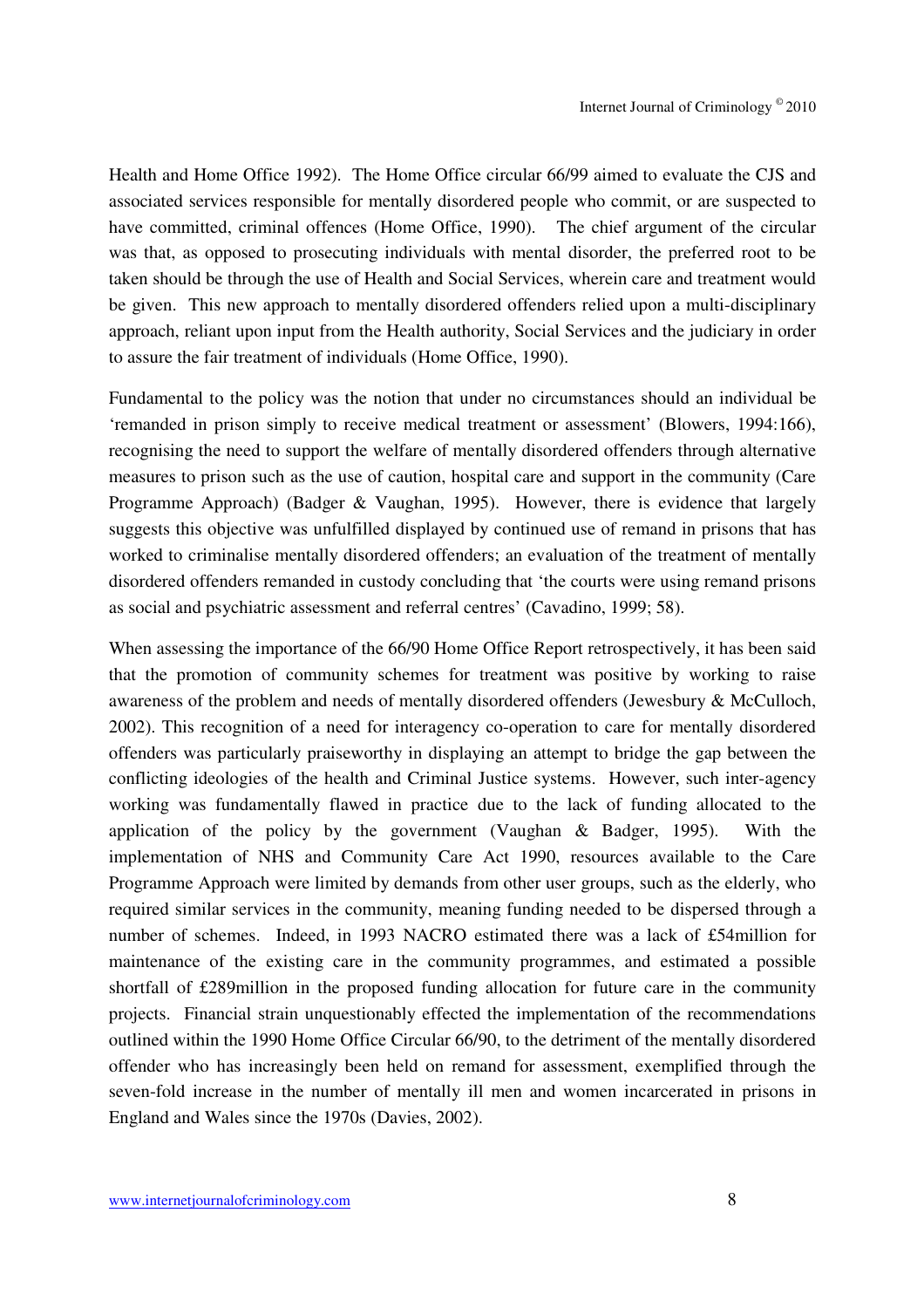In 1992 the Reed Report was published to provide a comprehensive evaluation of Health and Social Services for mentally disordered offenders, establishing recommendations as to how the service could be improved. After an investigation by a joint commission (headed by Dr John Reed), established by the Home Office and Department of Health (HO/DoH), no less than 276 recommendations for improvement were published within the final Reed Report (DoH/HO, 1992). The report was based upon a number of guiding principles suggesting that patients should be cared for with a quality service and care through proper needs assessment (to be completed wherever possible care in the community), and the use of rehabilitation methods that would allow for reintegration into society in a bid to equip them to be able to live 'an independent life' (Vaughan & Badger, 1995; 33).

One of the main recommendations that was issued as part of the report was that offenders who are detained under the 1983 Mental Health Act should be withdrawn from the CJS as soon as possible in order to give care and treatment in the most suitable location (DoH/Home Office, 1992). As a response to this recommendation, a series of diversionary schemes were almost immediately put into place to limit the numbers of mentally disordered people within the prison system, albeit through 'a local and piecemeal fashion', rather than on a basis of a national strategy (Staite et al, 1994; 15).

One example of this, which later became the basis for a number of other diversion schemes, was the North West Hertfordshire Scheme (1985) which recognised that the uncoordinated approach of the various different agencies that dealt with mentally disordered offenders was leading to the incarceration of many whom where in need of care. Resultantly, it implemented a scheme whereby an individual would be assessed in terms of their specific needs through use of a multidisciplinary panel to provide a quality diagnosis, and fundamentally establish a care programme to support the offender within the community (Staite et al, 1994; 17). The scheme proved a success in improving care facilities for mentally disordered offenders, and indeed was recognised as a positive attribute in the fight to divert individuals away from the CJS, prompting the government to give funding to the founding members of this scheme to promote their work on a national level.

However, despite this promotion, a small number of panel schemes were set up across England and Wales. Although enthusiasm for such schemes was shown, it was again a lack of funding to implement the schemes that acted as a barrier for the panel scheme to be developed and practiced on a larger scale, hindering the progression of effective care practices for mentally disordered offenders. This reoccurring theme of lack of funding suggests that the government does not see the diversion of mentally disordered offenders from the CJS into care as a priority. Indeed, the fact that 90% of prisoners were found to have at least one sort of mental health issue by Singleton et al (1998) some six years after the Reed Report suggests that there has been a lack of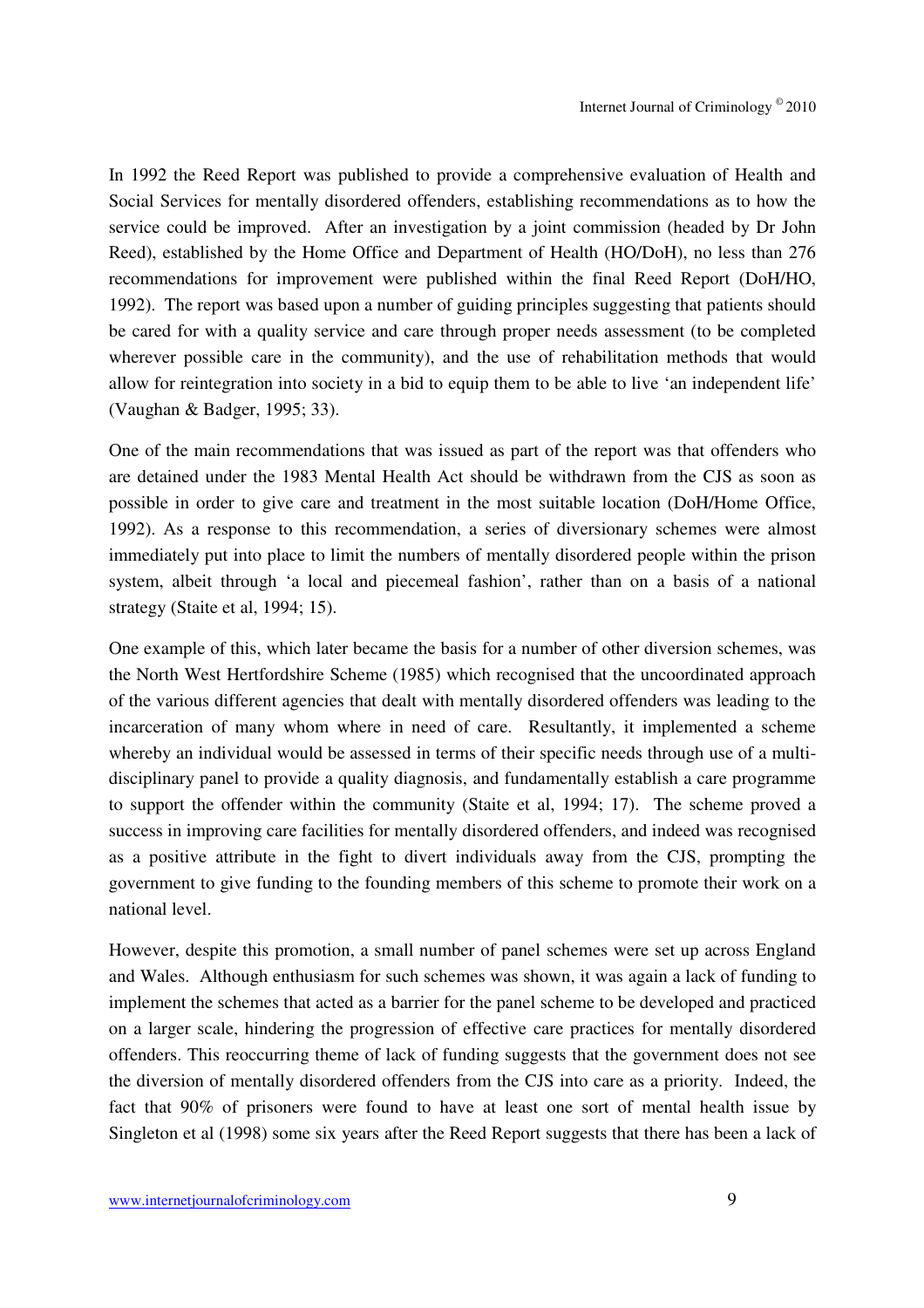willingness to implement recommendations to divert the mentally disordered offender from the CJS, meaning thousands of individuals have not been given care and treatment required of the needs of their condition.

The failure to implement the recommendations from the Home Office Circular 66/90 and the Reed report made for a shift in policy direction in the late 1990s. Rhetoric surrounding the Care Programme Approach was replaced with a commitment to change mechanisms within prisons to make for better mental health care provision for inmates.

#### **1.5 Current Healthcare Provisions within Prisons**

In the last fifteen years there have been a number of progressions in the field of healthcare within the Prison Service, reflective of the recognition that there was a need to implement strategies to enable the high number of mentally disordered offenders already in the system to stay within existing institutions.

A driving force behind the changes in provision was that there was a number of academics and research professionals who argued for prison healthcare services to be provided by the NHS in order to make the level of care available to prisoners proportionate that available to the general population (Sim, 1990; Grounds, 1994; Reed & Lyne, 1997). Although it has been claimed by the Prison Service that all prisoners have 'access to the same range and quality of services as the general public receives from the NHS' (HM Prison Service, 2002a; section 22), there is evidence to suggest this has not always been the case. In 1997 only 65 establishments (of approximately 140 prisons) were actually found to comply with these standards (Directorate of Health Care, 1998); many inmates were not receiving a sufficient standard of healthcare when compared to the level available in wider society. Of particular concern was the treatment of individuals who were known to be suffering from a mental disorder who did not meet the criteria of the MHA 1983 who were outlined as in need of better assessment and care in order for the service they received to be a similar standard as the treatment received within the community (Her Majesty's Chief Inspectorate of Prisons, 1996).

Resultantly, in 1999 a board made up of members of the NHS and the Prison Service was established in order to discuss the concerns about the existing provisions for mentally disordered offenders within the Prison Service. Until this time most mental health care within prisons was via visiting forensic psychiatrists who were failing to meet the needs of this user group (Birmingham, 2003). This Joint Prison Service and NHS Executive tightened the link between the two services and worked to modernise prison healthcare services through a partnership approach and the extension of psychiatric wards within prisons. The government viewed the purpose of this group to allow for the integration of two agencies in order to provoke the transfer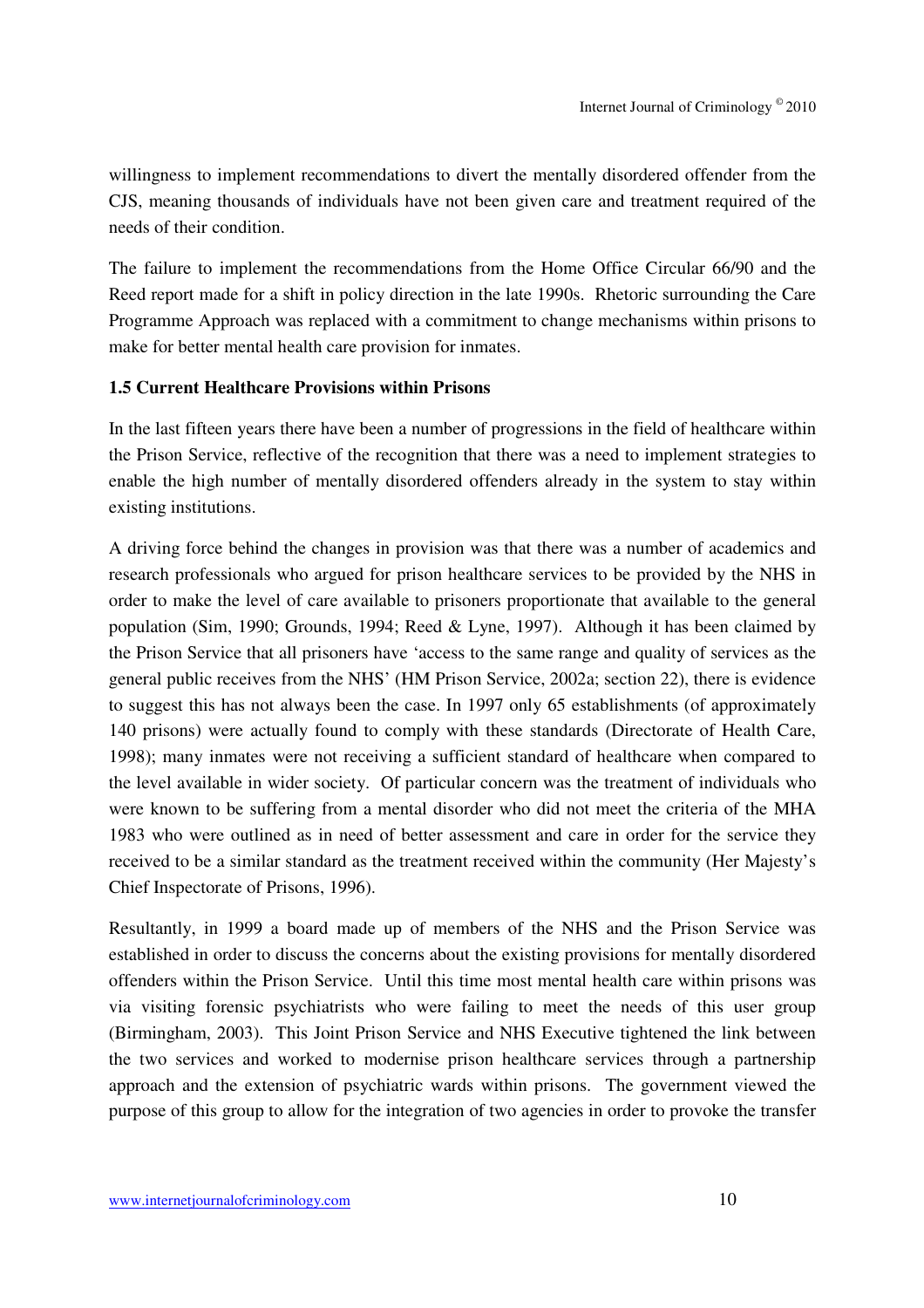of skills and knowledge, ultimately to make for consistency in the treatment of mentally disordered offenders. However, the degree to which these two services can be seen to have integrated is received sceptically by some. For example, Grounds (2000) argues that although a partnership has been established conflict may arise due to differences in regime surrounding notions of care and treatment on one hand, and security and control on the other. Indeed, there is some evidence of conflict as there has been a reluctance of some prisons and Primary Care Trusts (PCTs) to carry out needs assessments to identify appropriate services for mentally disordered offenders under recommendation of the joint committee (McGauran, 2001).

#### **1.5.1 In-Reach Mental Health Teams**

The concern about the clashing ideologies of the Department of Health and Prison Service is no more evident than through the use of 'in-reach' mental health teams. The application of in-reach teams, that are funded by Primary Care Trusts, aim to provide specialist mental health services to the prison population, similar to that received by the general population based upon the principle of equivalence of care (Brooker et al, 2008;3). An initial source of tension was that the use of the in-reach service was reserved only for the most severely mentally disordered individuals, which was viewed by many of the existing prison staff to be unfair, suggesting the service needed to be extended to help those with 'moderate' needs too (Brooker et al, 2008;5). Further, the definition of what constituted as serious mental disorder was vague, which again made for tension and distrust between prison staff and in-reach teams, hindering the degree to which these services have integrated.

Some have argued that the use of in-reach teams has actually intensified tensions between the Department of Health and the Prison Service (Stephens & Becker, 1994) because in-reach staff are undermined in their working environment because of the strong emphasis on control that the Prison Service prioritises over healthcare provision. For example, the Sainsbury Centre for Mental Health (SCMH) outlined how the use of 'Lockdowns' override other activities, including in-reach appointments, wherein there is a '30-35% non-attendance rate' (SCMH, 2006, 12), which is due to the Prison Service's concern for security and control. The result of a primary concern for control is that mentally disordered offenders are denied access to the appropriate health services, disregarding their human rights, showing that despite the introduction of new mental health strategies within prisons, the dichotomy between care and control remains unbalanced, which continues to hamper the experience of mentally disordered prisoners.

As well as a need to tackle the tensions evident between the respective health and Prison Services, a report by the SCMH effectively summarised further flaws of in-reach services to be 'limited resourcing, constraints imposed by prison environment, difficulties in ensuring continuity of care and wide variations of local practice' (Brooker et al, 2008;5), which have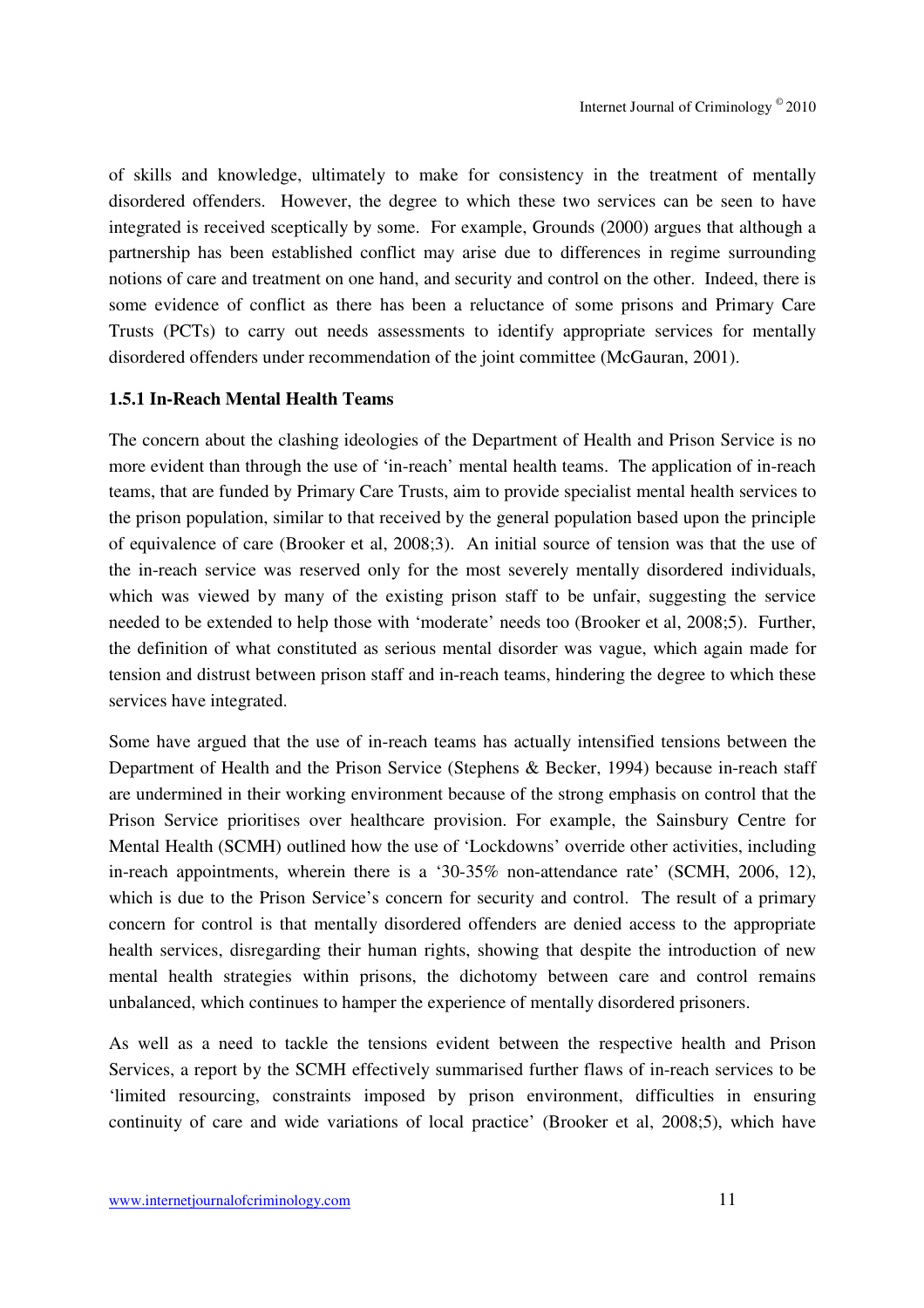hindered the effectiveness of this programme. Indeed, in 2003 the Prison Reform Trust noted the functioning of in-reach teams to be limited within the prison system due to staff shortages that equate to just one member of staff to every 322 mentally disordered prisoner, leaving many prisoners without the level of support necessary to treat their disorder. In short, it is apparent that changes to mental health policy within prisons have had 'little effect on the actual experience of mentally disordered prisoners and on the factors detrimental to their wellbeing' (Knight & Stephens, 2009; 3).

#### **1.5.2 NHS Healthcare Provision**

The final significant change to healthcare provision affecting mentally disordered offenders occurred in April 2006 whereby the NHS took over the running of prison healthcare services in England and Wales (Mills, 2005a; 89). Being such a recent move, it is difficult to accomplish whether this full integration of services has brought about improved mental health services within prisons, though it has been recognised that success is dependent upon sufficient funding, and the ability of Primary Care Trusts to exhibit competence to supply efficient services to prisons (Keavney, 2003). Recent research has found there to be an increase in the funding of mental health projects within prisons since being under the care of the NHS, though the 11.2% (£20.8million) of the total funding allocated to mental health from the entire prison healthcare budget is still failing to reach the needs of the 90% of prisoners (Singleton et al, 1998) who are in need of these services. With these figures in mind, it is difficult to foresee the state of mental health provision within prisons altering significantly in the near future, regardless of the NHS taking over care within these institutions to better healthcare provision.

#### **1.6 Summary**

The development of legislation surrounding the treatment of mentally disordered offenders shows conflict between the respective health and criminal justice systems, which has worked to hinder the service provision for this group who have suffered at the hands of the contradicting treatment philosophies. Although the MHA 1959 did act as a catalyst for the care in the community approach to the mentally disordered offender, the government's commitment to the Care Programme Approach was contradicted by the lack of funding that was assigned to the implementation of such policies, which resulted in a steady increase in the use of imprisonment for the mentally disordered throughout the decades that followed.

The 1990s saw the direction of travel for the treatment of the mentally disordered offender move distinctly into how healthcare mechanisms could be improved within the prison system. Although it has been stated that the best case scenario for the mentally disordered offender would be to entirely remove this group from the CJS, the bid to improve the quality of care over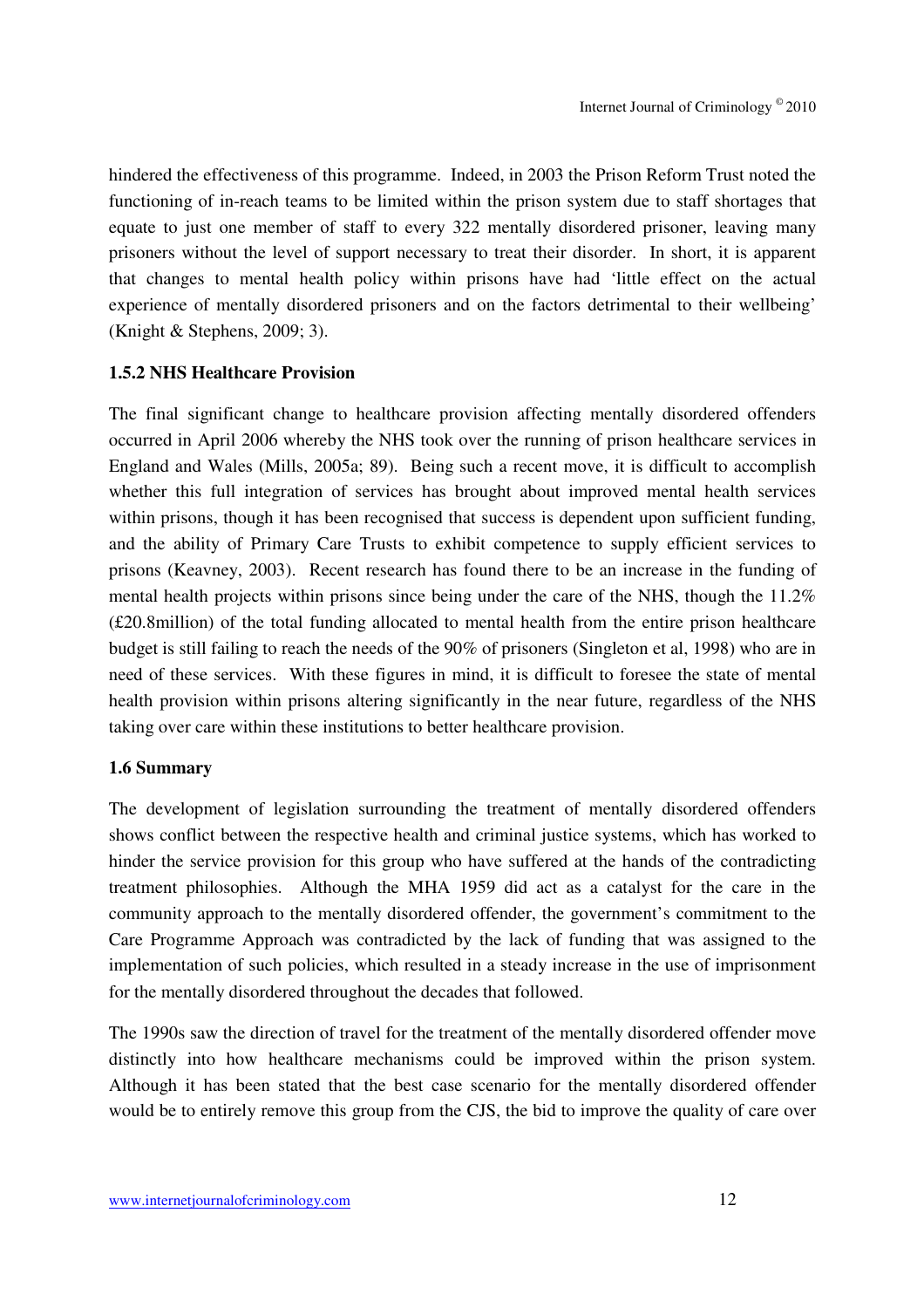the last ten years within penal institutions is relatively praiseworthy. However, the application of such policy has been beset with issues of funding, and furthermore an unwillingness for prison regime to champion the welfare ideal over that of security and control, reflected in the poor experience had by mentally disordered offenders in the Prison Service.

The following chapter will discuss the inappropriate nature of prison regime for the mentally disordered offender and the detrimental effect that this has on the welfare of inmates.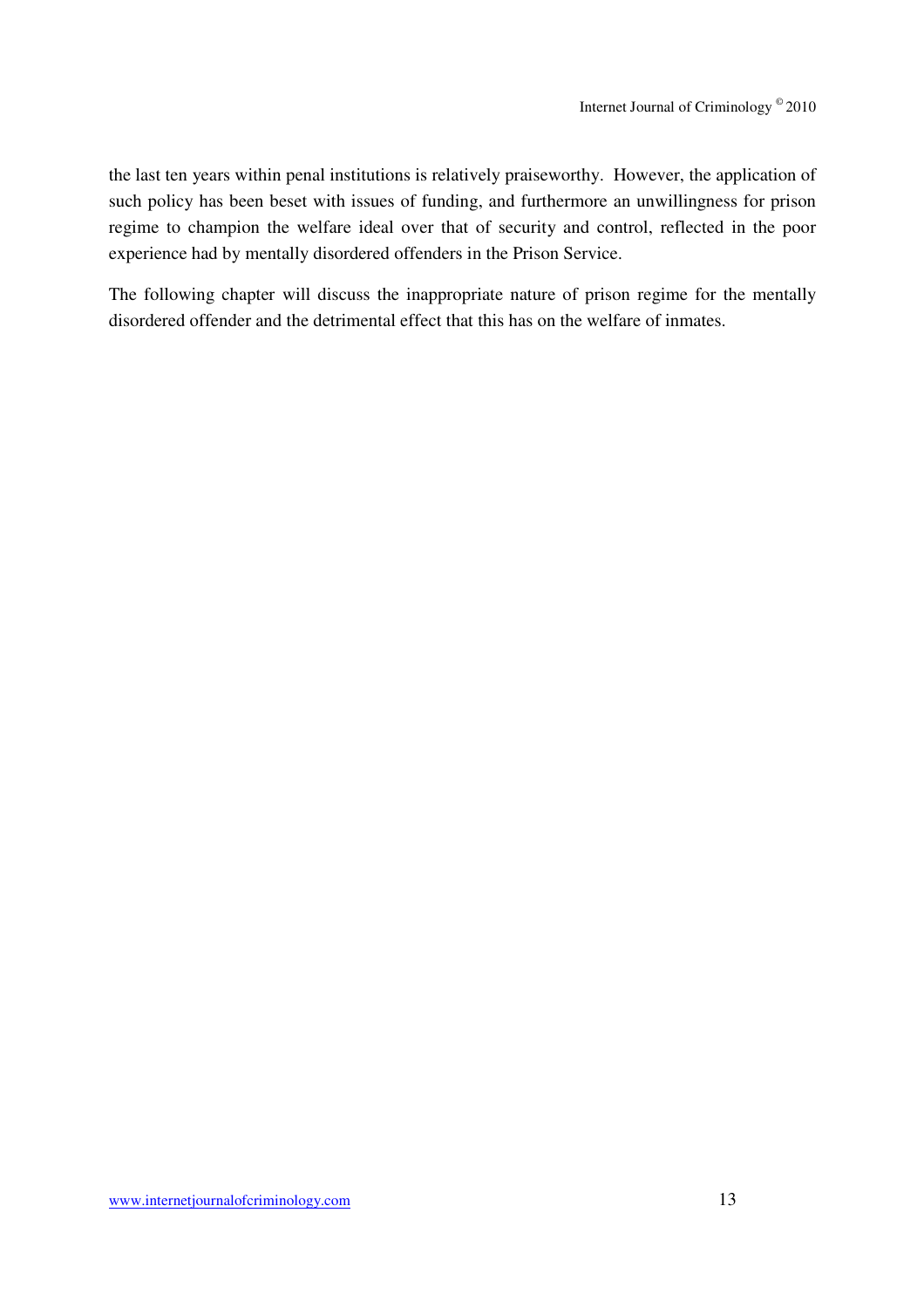## **Chapter Two:**

## **The Inappropriate Nature of Prison Regime for the Mentally Disordered Offender**

'*There is no more distressing a mismatch in our Criminal Justice System than mental illness and prison.' (Selby, 2009; iii)* 

#### **2.1 Introduction**

The inadequacies of mental health care provision within UK prisons, as discussed in chapter one, are not the only issues that face the mentally disordered whilst incarcerated. The prevalence of such high rates of mental illness in prison has been recognised to be the fault of an over reliance of the CJS to use custodial sentences (Joint Committee on Human Rights, 2004) which is seeing a number of vulnerable individuals entering custody inappropriately. However it is widely recognised that the prison service is inappropriate for the needs of the mentally disordered offender; this chapter will analyse the reasons why this is so, and the consequences of their incarceration upon offenders.

There are a number of elements that suggest the nature of prison regime also to be ill-suited to the needs of the mentally disordered offender. The effects of day-to-day life within prison, due to the regime that is upheld by this institution, have been found to have a number of detrimental effects upon the existing mental health issues of inmates (Mills, 2005a). Furthermore it has been found to actually initiate the onset of certain mental illnesses such as depression and anxiety due to their experiences within prison (Joint Committee on Human Rights, 2004). One focus of this chapter will be to assess the occurrence of suicide and self harm among inmates, as it is recognised by a plethora of academics, the government and prison officials as a key concern with regard to the welfare of prisoners (HM Prison Service, 2001a, Howard League, 2004). This chapter will also address a number of the problems that work to exacerbate the mental health of inmates such as the incidence and effect of overcrowding, discrimination, isolation from family and friends and lack of privacy, which have all been outlined as key contributors to the poor mental health of prisoners (World Health Organisation and International Red Cross, 2005).

As a starting point, it is important to highlight the duties outlined by the Prison Service within their Statement of Purpose so that one can assess if prisons are functioning as they should be. One duty is 'to look after [prisoners] with humanity', and another to 'help [prisoners] lead law abiding and useful lives in custody' (HM Prison Service, 2010). Not only is there a commitment to abide by internal prison standards; as a public institution there is also a duty to comply with the Human Rights Act (1998) in order for the detention of the individual to be ethical under the principle of 'monmaleficence' (the obligation of institutions to do no harm to detainees) (Lee et al, 2005). It has been identified that the prison population has a higher proportion of people with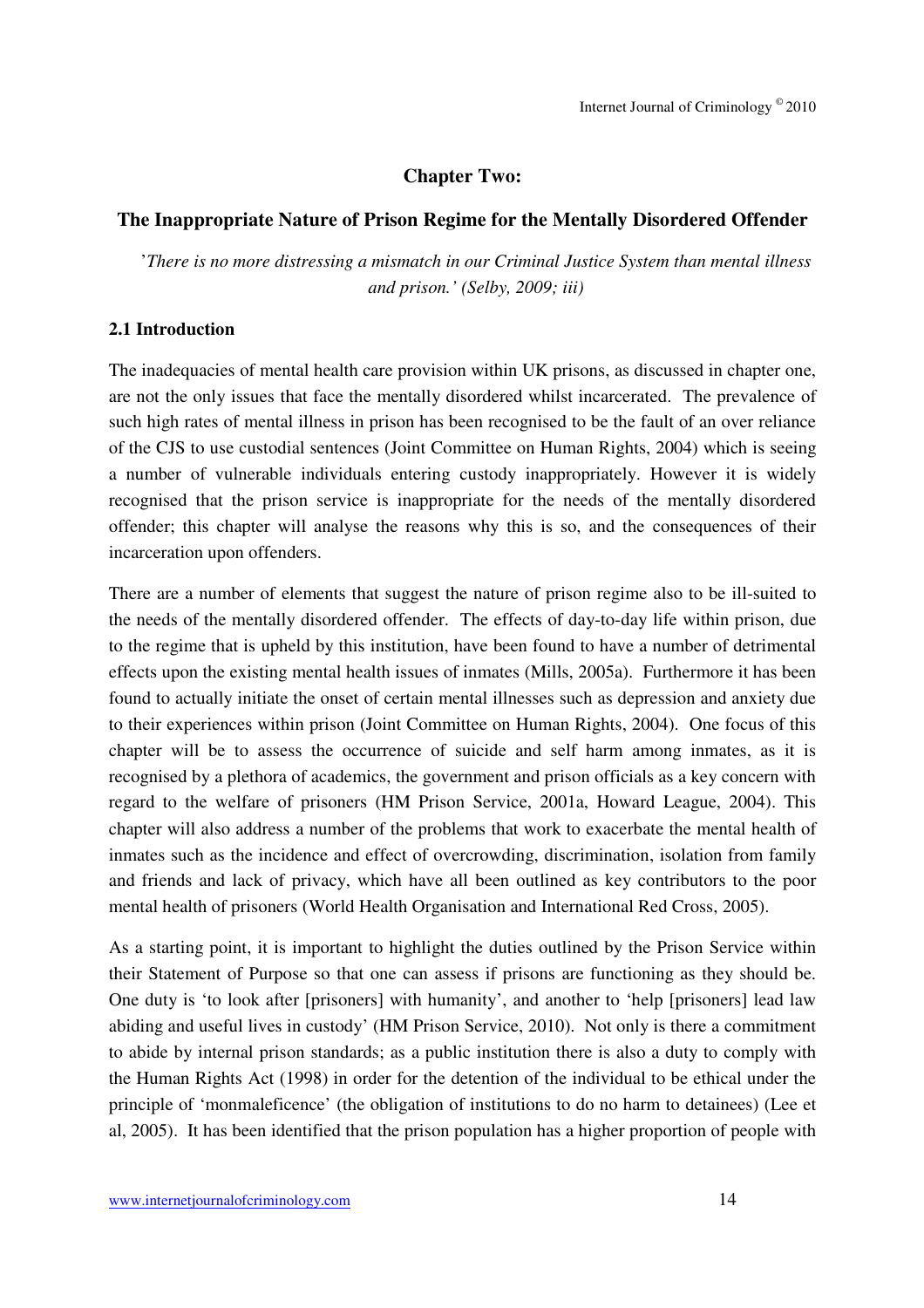mental health problems than is found in the general population (Anthony & McFadyen, 2005). Yet despite the need for provision to help this group, the current system has been argued to 'make ill people worse and disrupt the rehabilitation of the mentally disordered' (Lyon, 2005; 1).

#### **2.2 Suicide and Self-Harm in Prisons**

Suicide is a problem that frequently penetrates prisons across England and Wales. In 2003 it was found that the suicide rate for males in UK prisons was more than twelve times of that compared to the male suicide rate in wider society (Summers, 2003). Indeed, the prevalence of suicide within prisons rose significantly between the early 1990s and 2003, even in spite of changes in suicide policy; in 1993 there were 47 suicides in prisons in England and Wales compared to 94 suicides in 2003 (HM Prison Service, 2001a, Howard League, 2004). More recently the figure has dropped with a recorded suicide rate in English and Welsh prisons of 60 cases in 2009 (Ministry of Justice, 2010), although this figure is still desperately high.

Although there are some recent statistics available surrounding levels of self-harm (House of Commons, 2009a) in prisons, it is recognised that they are limited because of a lack of standardised methodology to record data, which has made it difficult to permit valid comparisons across prisons and over time (The Howard League, 1999a). However, what is clear is that the incidence of self harm is far greater than suicide in prisons. In the first six months of 2003 there were 7692 recorded cases of self-harm in prisons in England and Wales, which marked a 30% increase compared to the same period in 2002 (Summers, 2003). This number has continued to rise in recent years, with 23,026 self harm incidents recorded in 2008 (House of Commons, 2009a).

Since the Home Office Circular Instruction (CI) 39/73 in the 1970s that reviewed suicide policy in UK prisons it has been noted that 'mental disturbance' is closely linked to elevated risk of suicide whilst serving time in prison (Home Office, 1973). This claim is supported by a strong body of research, including the work of Lloyd (1990) who found when assessing suicide rates a significant number of prisoners (one third) were in receipt of psychiatric treatment prior to their death. More recently, a study found that 72% of those who commit suicide in prison had a history of mental disorder, which was exacerbated during their period of imprisonment (Shaw et al, 2003). Further, a report published in 1993 identified a number of factors associated with risk of suicide and self harm, outlining mental illness to have been an existing problem for approximately a third of those assessed, which when present was viewed as a major factor to lead to suicidal tendencies (Liebling & Krarup, 1993). However, it must be noted the problem of suicide is a complex issue; one cannot simply attribute external explanations for suicidal behaviour such as prison regime, but must take into account 'the different factors and motivations' of the offender 'according to differing circumstances' (McHugh & Snow, 2002; 1)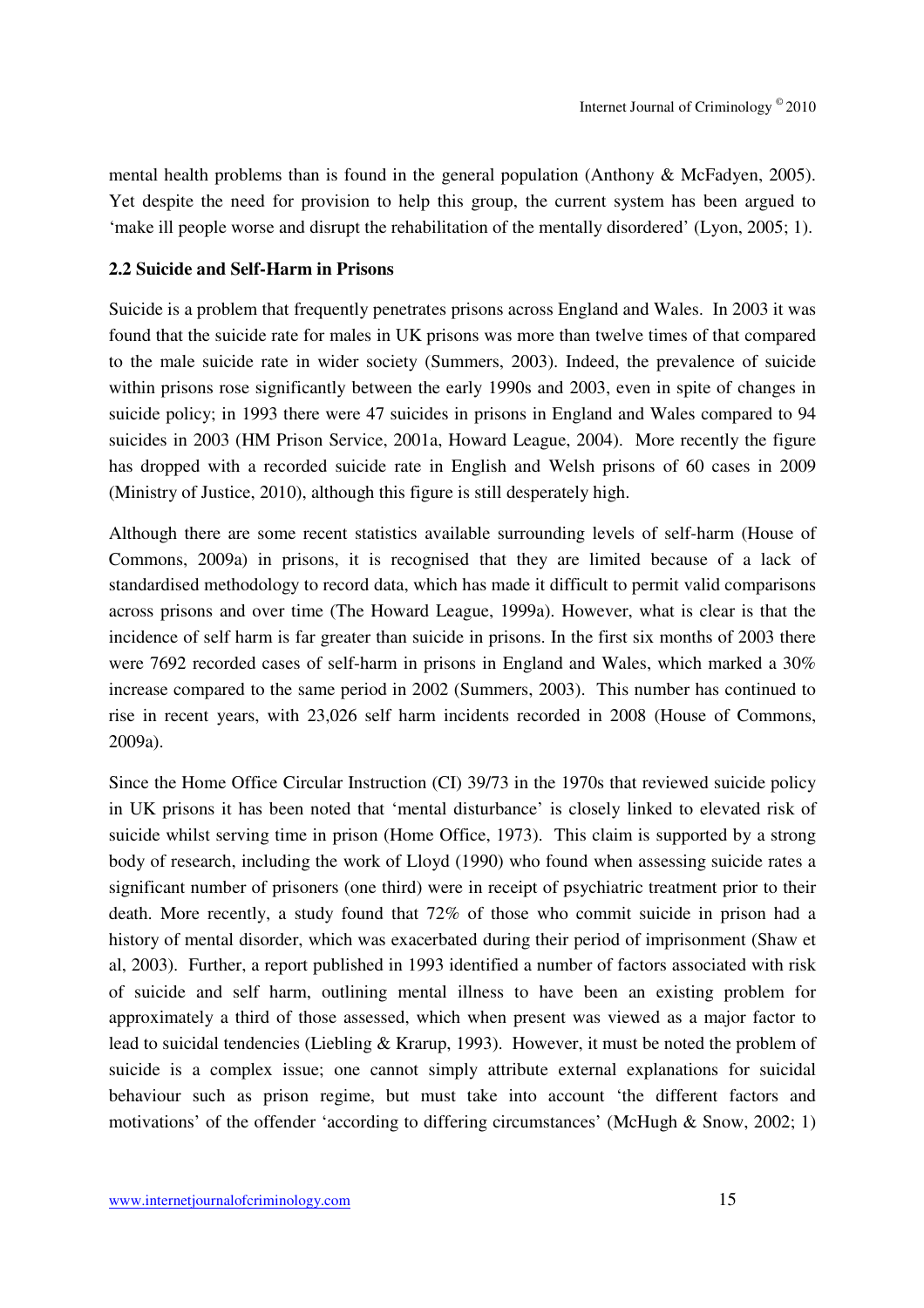in conjunction with complex emotional and psychological processes for each individual. Mental illness cannot be distinguished as a single causal factor in explaining suicidal behaviour, but seen as a variable along with the nature of prison regime that exacerbates individual vulnerabilities within prisoners.

#### **2.3 The Sociology of Prisons**

Sociological literature on prisons suggests that there is a distinctive prison culture; it is an institution that has attitudes and regimes that differ and segregates inmates from the rest of society (Newburn, 2007). Two classic pieces of research into the effect of prison on inmates, Sykes's *The Society of Captives (1958)* and Goffman's *Asylums* (1961), highlighted the detrimental effect that prisons can have on the prisoner's sense of self, which can lead to feelings of vulnerability in those that are already experiencing mental disorder (Coyle, 2005).

Sykes (1958) argues that there are five forms of deprivation that challenge a prisoner's sense of self, namely the deprivation of; liberty, goods and services, heterosexual relationships, autonomy and of security (Sykes, 1958). Each of these deprivations is of significance as they would usually act as the foundations of an individual's personality, but cannot do so whilst incarcerated due to the distinctive nature of prison culture. For example, the high levels of procedural and environmental security maintained by prisons in England and Wales, outlined as one of the primary roles of the prison service in the Woolf Report (1991), deprives inmates of liberty through 'confinement to the institution… and within the institution' (Sykes 1971; 65), limiting personal identity through strict restrictions on behaviours. Further, the denial of goods and services can also challenge sense of identity in that a prisoner's clothes (once convicted) will be replaced with a uniform that eliminates individuality, showing the nature of prison culture to be that of a people processing institution (Sykes, 1958). The resultant loss of autonomy and selfesteem through incarceration is said to be the result of the various modes of deprivation particularly in those who are already emotionally disordered, worsening anxiety and depression and sapping the strength that is needed in order to survive the boredom of prison life (Mills, 2005a). This problem has not gone unnoticed by the Prison Service, which acknowledged that their Service is at risk of individuals in the prison becoming completely dehumanized (Wheatly, 2002b). Resultantly, within the past ten years there has been an increased focus on developing strategies to support those prisoners with mental and emotional disorders, in an attempt to curb vulnerability and the risk of self harm and suicide throughout prisons in England and Wales (Coyle, 2005).

Goffman's work (1961) was centrally concerned with the effect of imprisonment on an individual's sense of identity. He proposed that prisons are 'total institutions' which require an individual to perform a number of adaptive processes to fit into the norms of his/her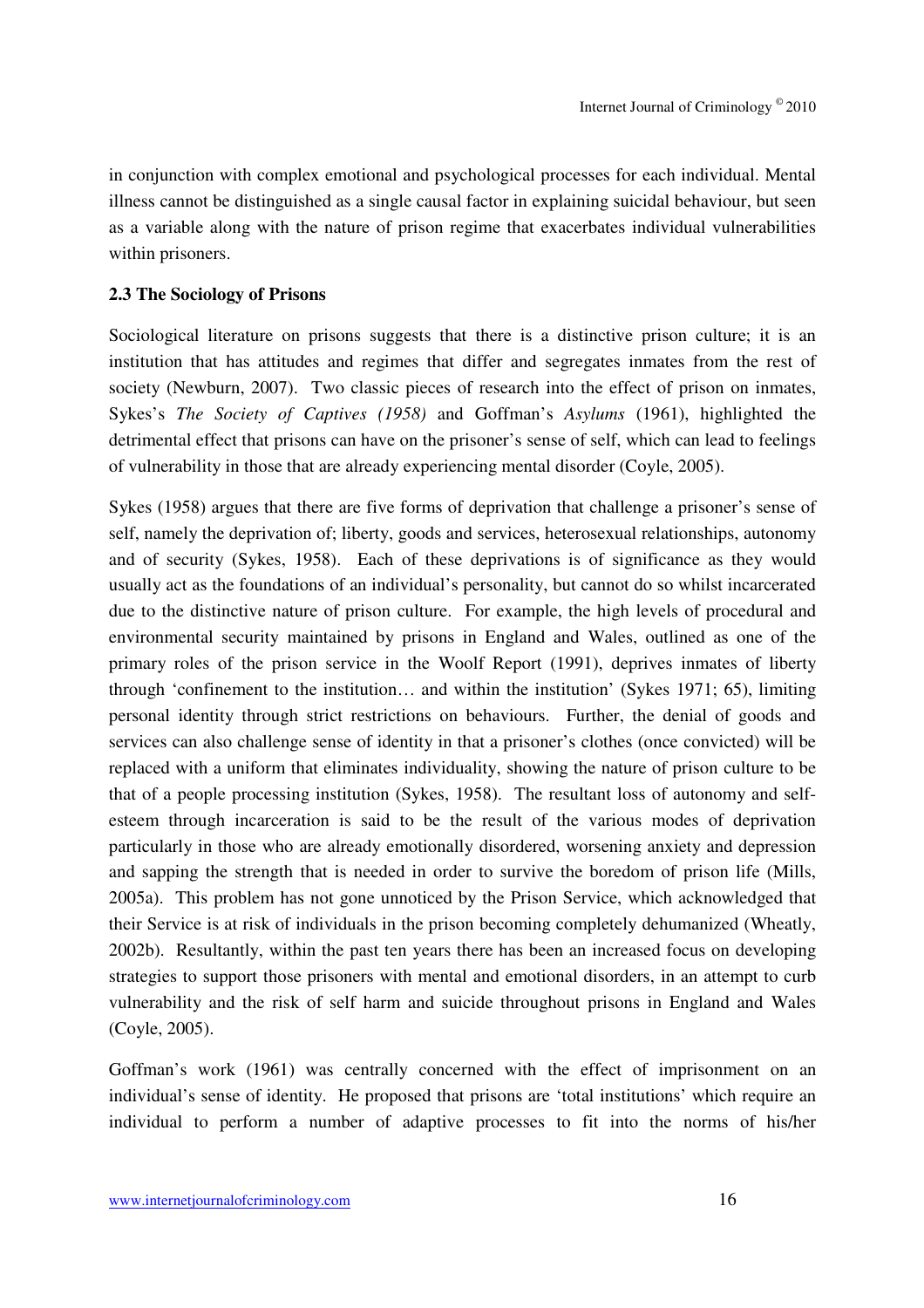surroundings. Goffman (1961) characterised total institutions as being under the rule of one authority, as individuals having to complete each phase of their daily activity in the company of a large group of others and the maintenance of strict regimes under the official rule of the institution to achieve its aims. Each of these characteristics put the individual under 'psychological assault' (Morgan and Liebling, 2007: 1126), provoking a process of 'mortification of the self' (Goffman, 1961: 6), that is, a change in self perception and identity. Similarly to Sykes's thesis, Goffman suggests that objects important to an individual prior to entering the CJS, primarily 'his body, his immediate actions, his thoughts and possessions' (Goffman, 1961: 31), are violated on receipt into a total institution often leading to psychological trauma and a distorted sense of self worth. Arguably, a mentally disordered offender is already suffering psychological assault through their condition, so placing them within an institution that challenges their fragile concept of self worth is inappropriate (Liebling & Maruna, 2005). Not all theorists agree with this notion, arguing that prison culture can work to improve self-esteem. For example, an opposing view that has been argued is that prison culture can improve an individual's sense of self worth through giving an inmate a sense of belonging and solidarity with their peers, which in turn works to alleviate some of the pains of imprisonment experienced within prison regime (McCorkle & Korn, 1954).

As well as a body of research focussed specifically upon the psychological effects that imprisonment has upon an individual, in more recent years there has been increased research implemented surrounding the operational style of the Prison Service, with particular regard to the effect of overcrowding on the functions of institutions.

## **2.4 The Problem of Overcrowding**

Overcrowding has been recognised as a problem throughout prisons in England and Wales for a number of years, contributing to the poor experience many mentally disordered offenders have whilst incarcerated. Overcrowding has consistently been found to be a major cause of deterioration in prison conditions, working to distort the effectiveness of the Prison Service (Flynn, 1998). The problem is most evident within local prisons with many exceeding the operational capacity of the institution by up to 170%; for example in August 2009 Shrewsbury prison was overcrowded by 179% (NOMS, 2009), though overcrowding also permeates high security institutions to a lesser degree.

#### **2.4.1 Lack of Constructive Activity**

One consequence of overcrowding is the inability for the Prison Service to maintain one of its fundamental objectives to rehabilitate prisoners through the provision of facilities to enable prisoners to lead 'good and useful lives' (Prison Rule 3) on release of their sentence. Such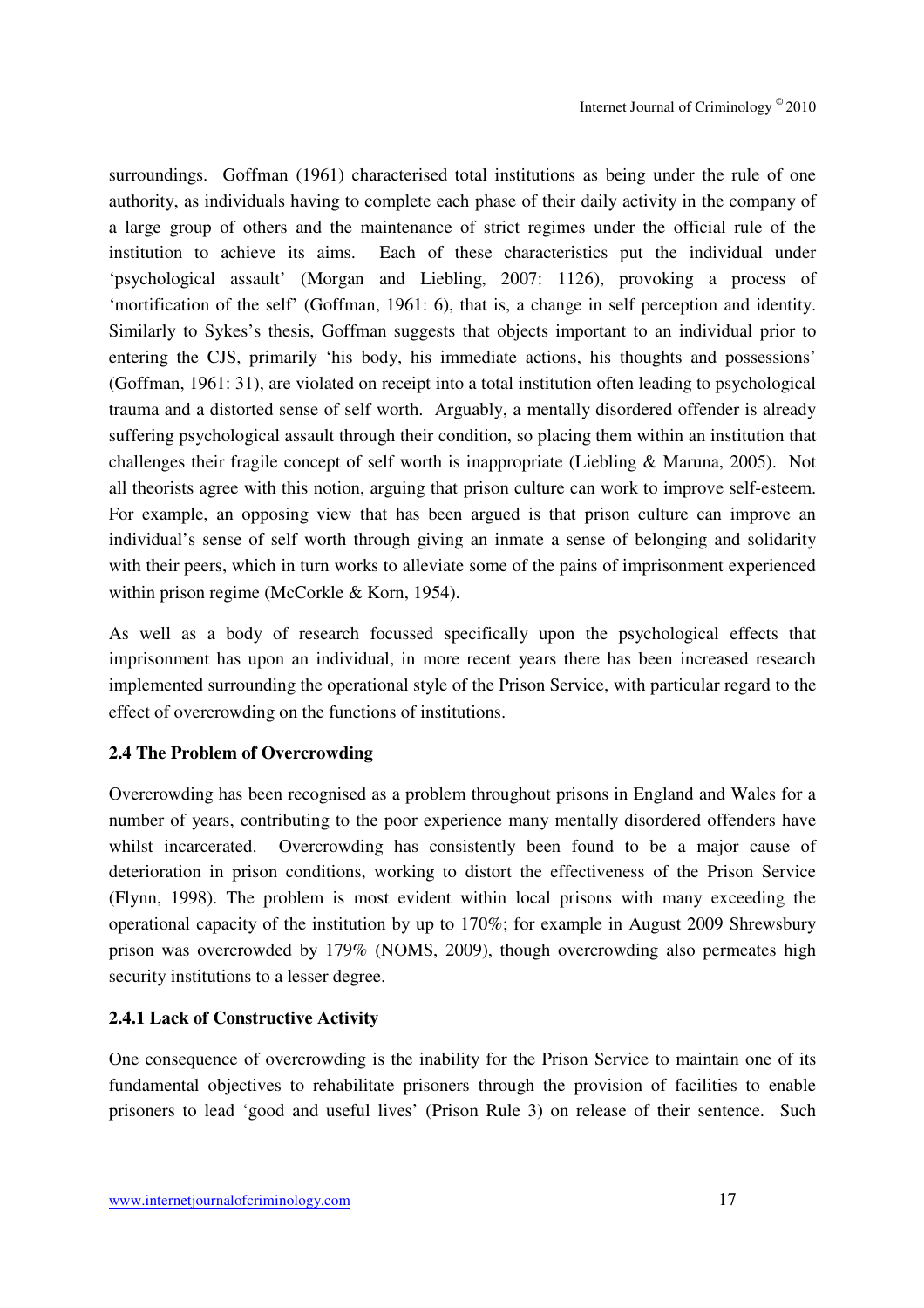purposeful activities include a variety of educational and work programmes, as well as skills training courses (Coyle, 2005) to reform individuals. However, access to these provisions is hindered by large prison populations, leaving many inmates in the main unmotivated and bored in their day-to-day lives and creating a monotonous environment for inmates. This argument was confirmed by the Prison Reform Trust (2004) which illustrated the extent to which constructive activity was limited; in 2001-2, of a sample of 40 local prisons, just 2 managed to meet their own standards by providing at least 24 hours of purposeful activity a week for inmates.

#### **2.4.2 Victimisation and Increase in Mental Vulnerability**

This lack of constructive activity has lead to inmates spending vast periods of time in cells designed for single occupancy, with a stranger for more than 20 hours a day (Coyle, 2005, Prison Reform Trust, 2004). As a result of being held in such close proximity to others, the risk of agitation, depression, bullying and victimisation (Mills, 2005a) are increased, illustrating that prisons are fundamentally failing to meet the duty of care of prisons to protect prisoners from harm from others, and showing the inappropriate nature of prisons for the care of mentally disordered offenders. An example of this occurred in 1994 whereby Chris Edwards, a mentally disordered offender, was kicked to death by his cellmate in Chelmsford Prison (Coyle, 2003). The circumstances of Christopher's death were found to be in breach of Article 2 (the right to life) of the European Convention of Human Rights (1950). As a result the Prison Service was acknowledged as carrying the burden of responsibility of the death of Christopher, displaying the dire consequences that incarceration can have on the mentally disordered offender, who is more likely to become the target of victimisation.

Geary (1980) outlined a further consequence of the lack of constructive activity for prisoners. Geary (1980) suggested that the limited opportunity to participate in constructive activity increases the psychological strain and nervous disposition of mentally disordered prisoners who become increasingly vulnerable, and indeed enhanced the risk of suicide attempts (Liebling, 1992). In 2004 Her Majesty's Chief Inspector of Prisons deemed the provision of care for mentally disordered offenders to be disgraceful because of the inadequate levels of support and stimulation suffered by individuals held in their cells for prolonged periods. It is evident therefore that the problem of overcrowding has in recent years overridden the need to provide a positive and purposeful environment for inmates. By ignoring the needs of the mentally disordered through dealing with people 'en masse, as bodies to be processed' (Coyle, 2005; 18), it can be seen why mentally disordered offenders need to be diverted from the CJS before the point of incarceration.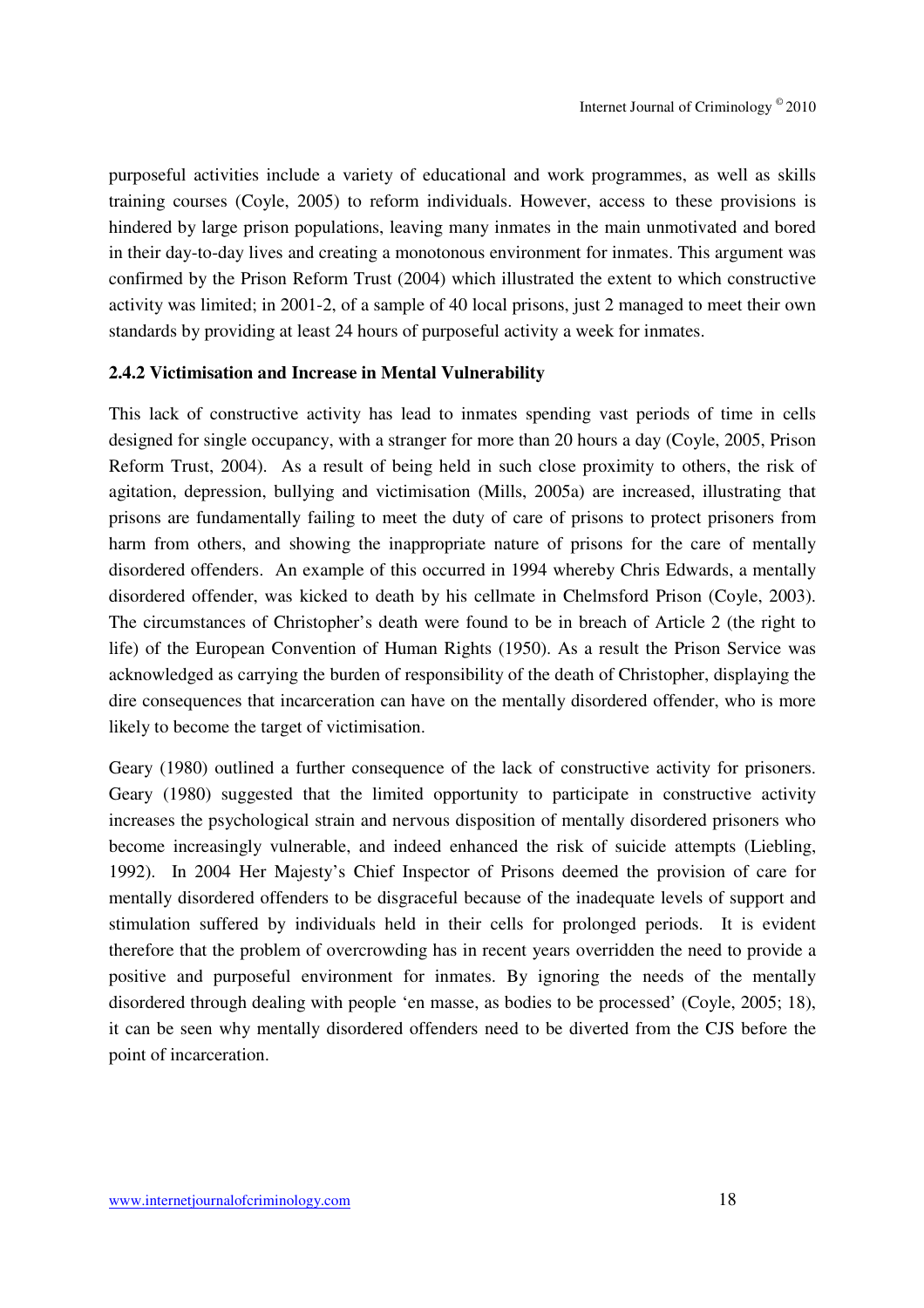#### **2.4.3 Disregard for Family Life**

The marked increase in the use of imprisonment has made for a growth in prison transfers and prisoners being detained long distances from their home. Within the period from 2003-4 it was recorded that there were 100,000 prison transfers for a population of 75,000 prisoners (House of Commons, 2005) illustrating the instability of location faced by inmates. The high transfer rates for prisoners has a number of detrimental effects on the welfare of prisoners including disruptions to healthcare programs, as discussed in chapter one, but also limits the opportunity for time to be spent with the family. In many cases the humane treatment of prisoners, an aim outlined by HM Prison Service in the Mission Statement, is overshadowed by a priority to 'find a location in which to detain them, with little account taken of whether it is appropriate or not' (Coyle, 2003; 17), with little regard to respecting a need to be close to family. For example, in September 2006 prisoners were on average imprisoned approximately 40 miles from their home, with 10,700 inmates incarcerated over 100 miles from their home (Prison Reform Trust, 2008).

Family is a defining element of a prisoner's individuality, of particular importance for the mentally disordered offender as the family can support a mentally disordered offender through working to alleviate feelings of isolation and lessen feelings of hopelessness and low self-esteem (Sykes, 1958, Toch and Adams, 1989). The Prison Service not only has an obligation to its prisoners to maintain strong family links, respect for family life is defined as a basic human right by the European Convention on Human Rights and the UK domestic Human Rights Act (1998). Despite this, it has been argued for many years that the Prison Service is failing to hold prisoners in appropriate locations, which has increased the psychological strain and nervous disposition of mentally disordered offenders (Geary, 1980), as well as contributing to the risk of inmates selfharming or committing suicide (Mills, 2005b) due to enhanced feelings of vulnerability and isolation from lack of access to family life (Liebling, 1992).

#### **2.5 Policy Response to Mentally Disordered Offenders**

Evidently, there are a number of problems that are faced by mentally disordered offenders within prisons that work to increase their vulnerability and worsen mental health. In 1999, an influential report was released by Her Majesty's Chief Inspectorate of Prisons that highlighted the need to make 'weaker' prisoners feel secure within institutions to support their wellbeing (HMCIP, 1999). This series of recommendations was recognised by the Prison Service, which has responded by forwarding a number of strategies in order to improve the state of prisons. Consequently, an annual report by the Prison Service (2003-4) listed a number of initiatives that had been launched, primarily aimed at suicide prevention though also appropriate for the needs of the mentally disordered community within prisons. Their initiatives included the introduction of a number of peer support schemes; strengthened bonds with the Samaritans and similar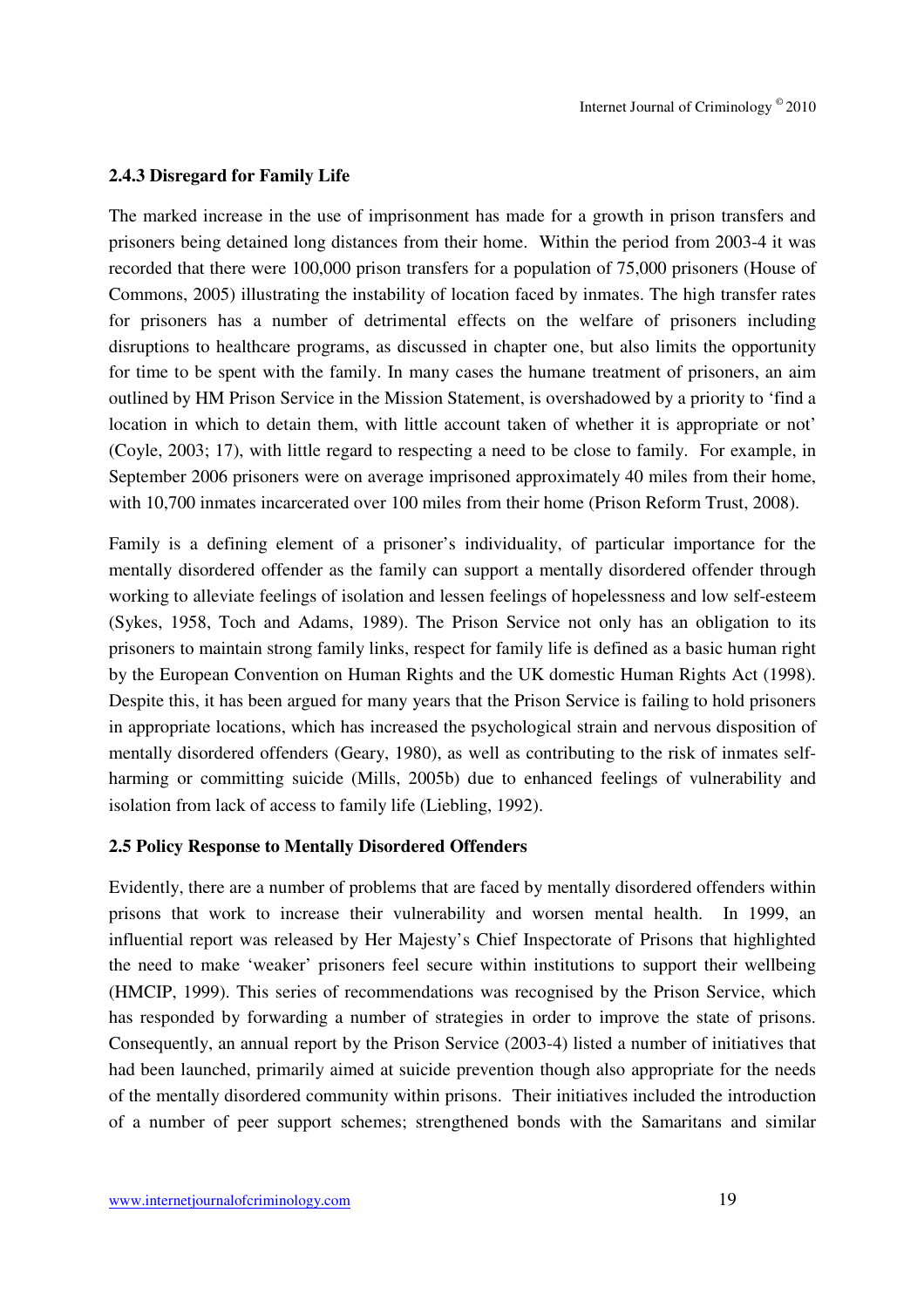support groups; improved training for prison staff surrounding the issue of suicide and mental disorder; and an increase in the number of suicide prevention coordinators (HM Prison Service, 2004). These schemes, along with the change to NHS health care provision in prisons in 2003, are seen to have had a positive effect on prison regime for mentally vulnerable prisoners, with the number of self inflicted deaths having fallen to its lowest rate since 1996, with 60 recorded deaths in prison during 2009 (Ministry of Justice, 2010**)**.

However, although there has been increased support in a bid to ease some of the strains of prison life, there have been criticisms surrounding the level of commitment to changing the state of prisons from the government. For example, despite research that has emphasised the need to place prisoners in institutions close to their families in order to relieve some of the stresses of prison life (Sykes, 1958; Toch and Adams, 1989; Geary, 1980), in 2003 the government rejected a recommendation from the Public Accounts Committee to put prisoners near to their family home suggesting it to be unfeasible and undesirable (Home Office, 2003). By rejecting such recommendations, it is unlikely that visiting will become any easier for inmate's families. This situation has been argued to be down to the current 'target driven culture and practice of the Prison Service' (Mills, 2005b; 15) that often overrides the duty of care that the service owes to prisoners.

Despite the reduced suicide rates in prisons within recent years a number of criticisms have been forwarded surrounding prevention strategies. To the credit of the Prison Service, the increase in support through access to Listener schemes has made for a more personable approach to prevention. However, one of the main modes of suicide prevention that has been forwarded is through minimising ligature points and other objects which could be used to aid a suicide attempt. This type of prevention, albeit a pragmatic technique to reduce the risk of suicide, has been argued to be a 'sterile, artificial line of prevention' (Stern, 1998; 133), of little comfort to individuals in a vulnerable mental state. Such a focus in policy described as 'dehumanising, intrusive practices that are degrading' (Stern, 1998; 133), making questionable the degree to which prisons are committed to their duty of care for inmates. It is not sufficient practice to produce policies such as this to stop suicide if the overall conditions of imprisonment are illsuited to prisoners who will remain feeling helpless and depressed (Coyle, 2005b), again exemplifying exactly why there is a need to divert mentally disordered individuals away from imprisonment.

#### **2.6 Summary**

From the above evidence, it is clear that the existing Prison Service within England and Wales is inappropriate in meeting the needs of members of the prison population who suffer from mental disorder. Not only does imprisonment worsen existing mental illnesses but the dire conditions,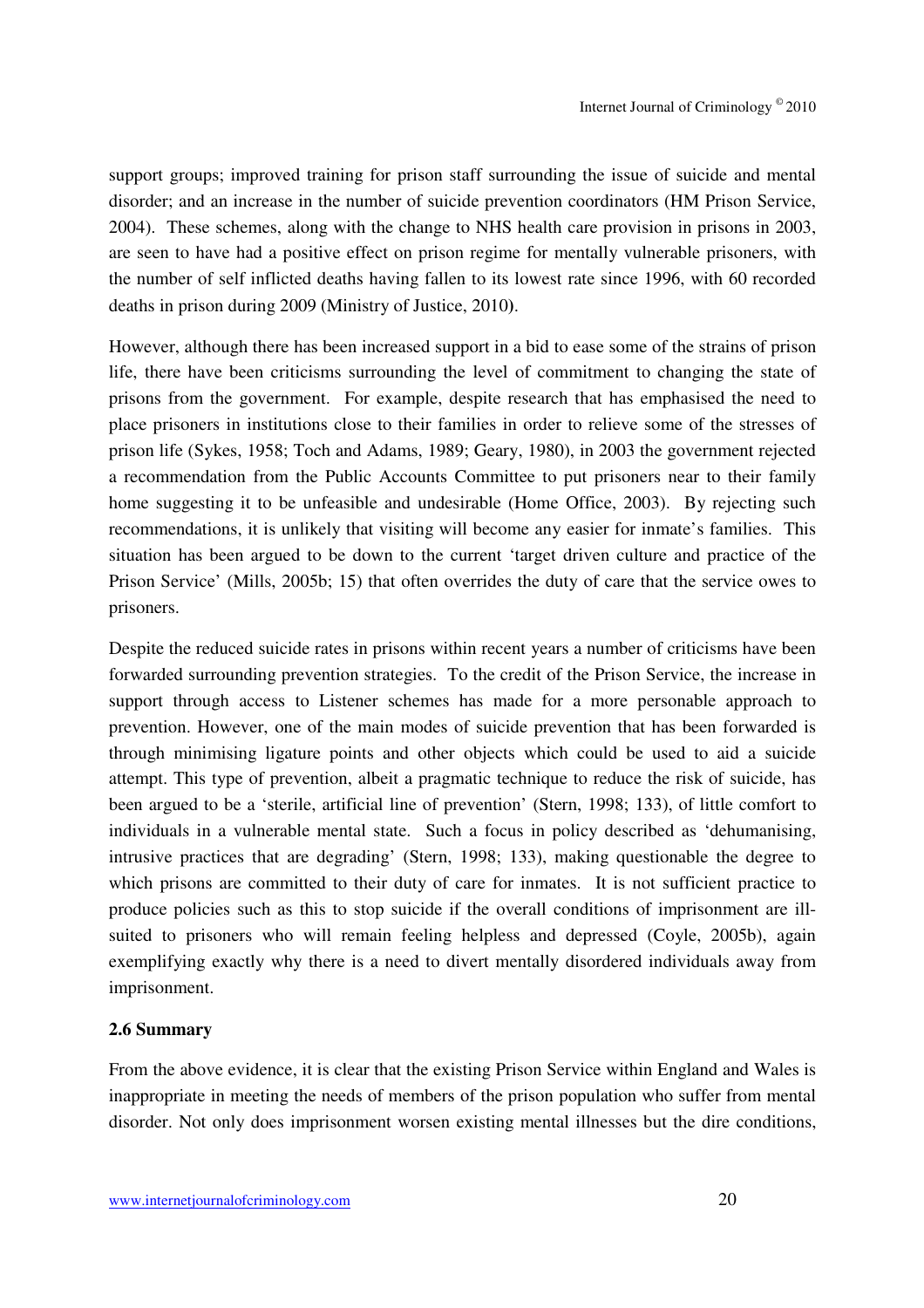largely as a result of persistent overcrowding, can actually onset a number of mental illnesses, increase an individual's experience of the 'pains of imprisonment' (Sykes, 1958), and indeed, increase the likelihood of an individual self-harming or committing suicide. Although there has been a small degree of improvement in prison conditions through the introduction of new policies, there remain a number of aspects within prison regime that exacerbate mental health conditions including the close proximity of other prisoners, the lack of constructive activity and the lack of contact with the family unit that continually cause distress to mentally vulnerable individuals within prison populations.

With this in mind, it is unquestionable that there is a need to divert mentally disordered offenders from the prison system, as opposed to using it as a 'dumping ground' (Lyon, cited in The Guardian, 2006) for the group that has been described as the group that nobody owns (Webb and Harris, 1999).

The following chapter will therefore analyse alternatives to the use of imprisonment, such as the use of care in the community projects and therapeutic communities that are generally more suited to meeting the needs of this group.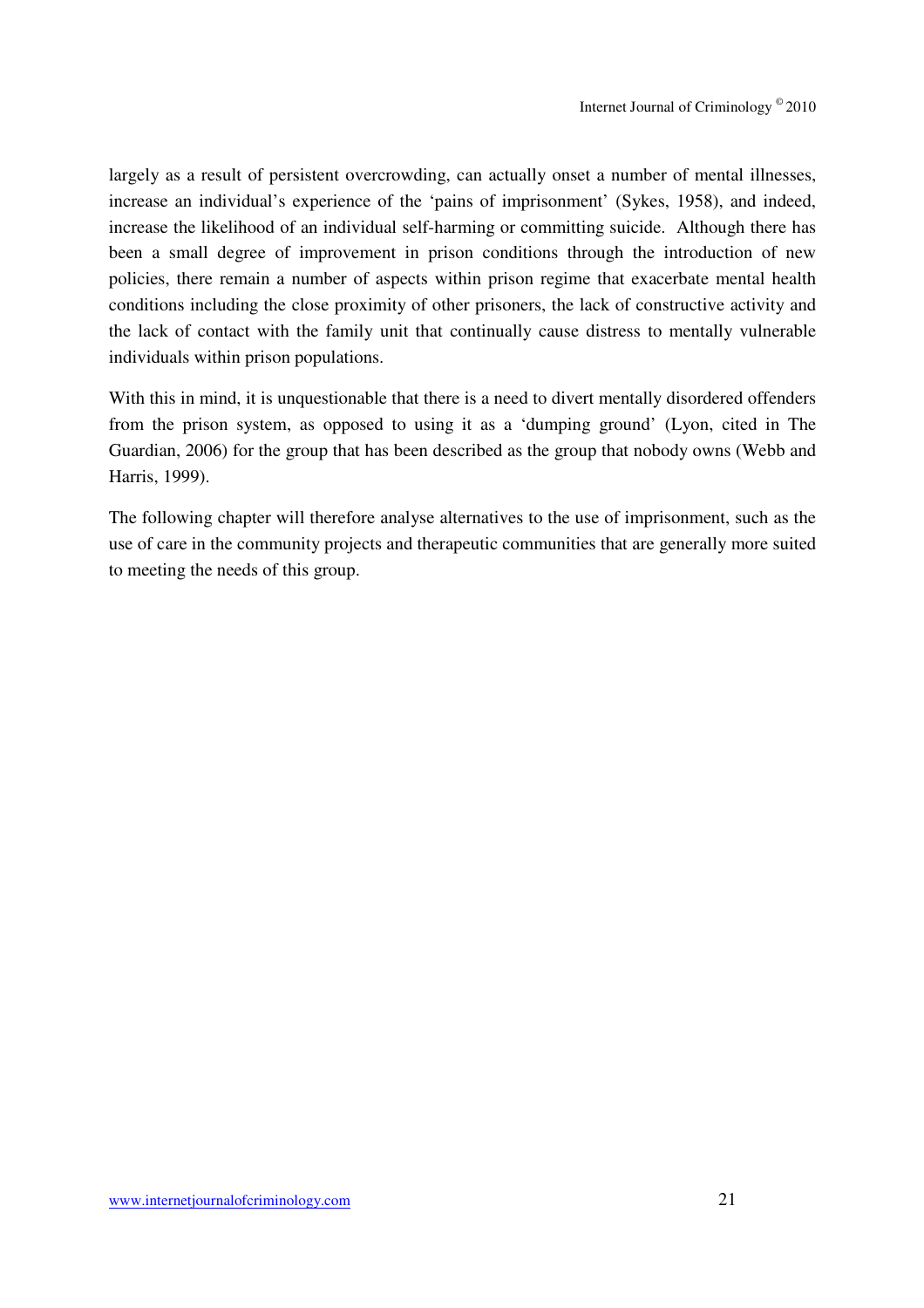#### **Chapter Three:**

#### **Alternatives to Prison for Mentally Disordered Offenders: A Future Direction?**

#### **3.1 Introduction**

The limited success of healthcare within the Prison Service, and the general acceptance that 'mental health will deteriorate in prison' (Ladyman 2004; 2) as a result of inappropriate regimes, has lead to a need to readdress the treatment of mentally disordered offenders within the CJS. Arguably, the most appropriate way to do this is to assure the diversion of this group entirely from the CJS at the first instance to treat their disorder, rather than adhering to the traditional concepts of punishment that are usually present in UK policy. However, this is unlikely to become a reality due to the increased concentration on the concept of 'risk' that has been forwarded surrounding mentally disordered offenders, who are increasingly portrayed within the media as a threat to the safety of the public. With this in mind, this chapter will consider some realistic alternatives to prison presented by the CJS, such as provisions under the Criminal Justice Act (2003), specialist mental health courts and the use of therapeutic communities that are considered more suited to meeting the needs of the mentally disordered offender. The discussion will begin by examining how risk has permeated discussion surrounding the treatment of mentally disordered offender.

#### **3.2 Media Influence on Perceptions of Risk**

Rhetoric about the perception of 'risk' is central to discussions about alternatives to custody for mentally disordered offenders. The common image of the mentally disordered within the media is that they are prone to 'unpredictable and bizarre violence' (Howitt, 1998; 38). This stigmatisation of the mentally disordered is reinforced by a small number of high profile cases, whereby a mentally disordered individual has committed a serious crime whilst in community care, such as the cases of Anthony Rice (H.M. Inspectorate of Probation, 2006a) and Christopher Clunis who both committed murder whilst under supervision within the community in the 1990s (Applin & Ward, 1998), which work to increase public anxiety. Despite the fact that it is has repeatedly been found that the mentally disordered are no more likely to commit violent offences than the general population in similar situations (Prins, 1999; Gray et al, 2002; and Gagliardi et al 2004), legislation in order to reassure the public that something is being done to secure public safety has become a dominant theme of criminal justice law (Fitzgibbon, 2009). Such a tendency can be argued to have resulted in policies that have been ignorant to 'humanitarian concerns' (Peay, 2002; 747), instead focussing on risk-based sentencing policy which has tended to see the mentally disordered offender incarcerated for their crimes in institutions that can worsen their mental state (Mills, 2005a).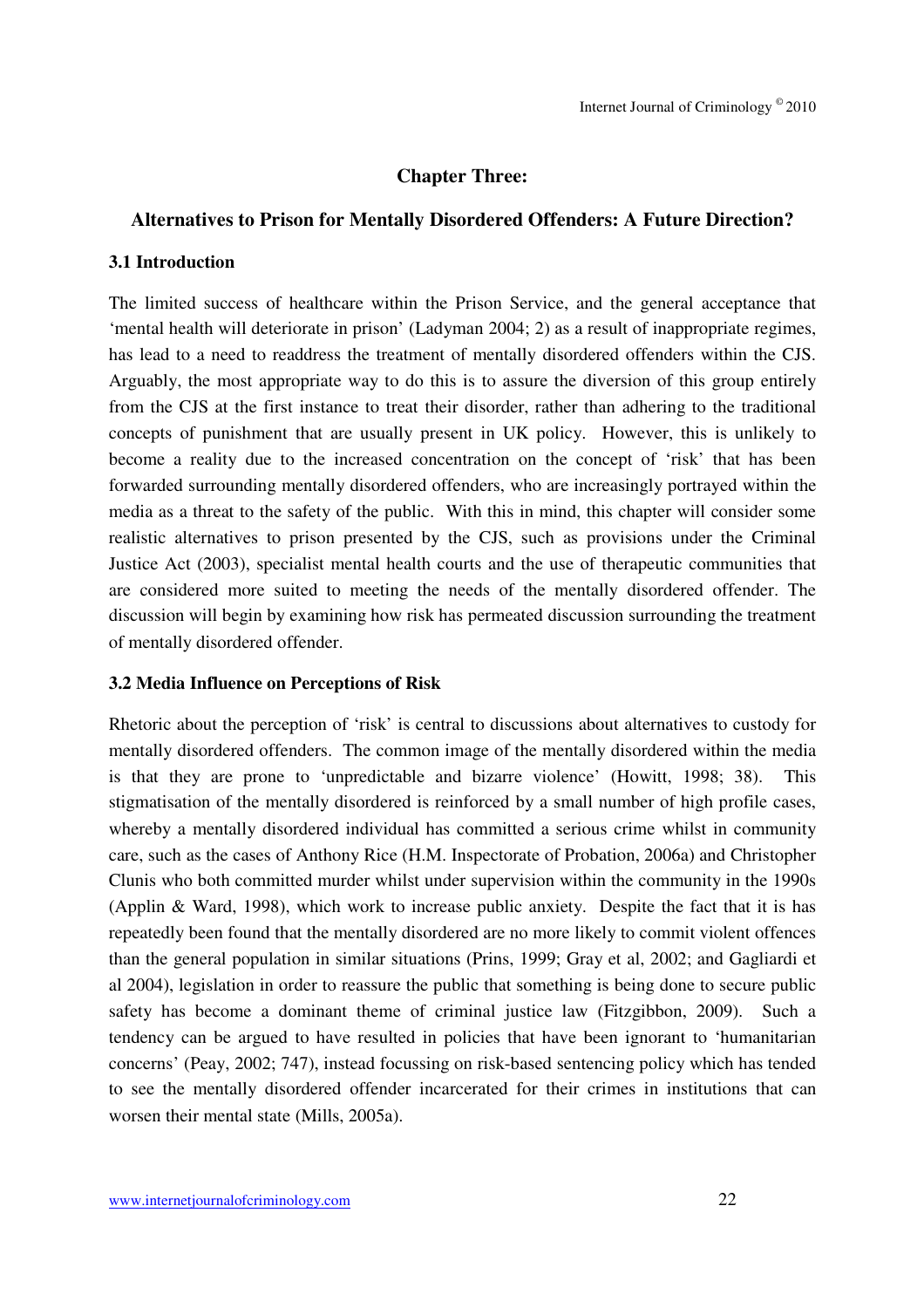In light of the widespread stigmatisation of the mentally disordered, it would be unrealistic to suggest that there should be a reincarnation of 'care in the community' schemes (as discussed in chapter one), as there simply would not be the public support to do so. However, there are a number of sentences that have recently emerged that can be given within the community as an alternative to a custodial sentence, which arguably provide a plausible future direction for the treatment of the mentally disordered offender within the CJS.

#### **3.3 Community Orders (Mental Health Treatment Requirement)**

The Criminal Justice Act (2003) is an example of legislation that could provide an alternative to custody for the mentally disordered offender. Reform and rehabilitation are outlined as two of the main considerations of sentencing (Section  $142(1)$ ), suggesting a merging of objectives between the respective criminal justice and mental health services (Peay, 2007). Although in some cases it is recognised that an individual needs to be retained within a total institution (Khanom et al, 2009), it has been noted that community sentences can 'provide safe and positive opportunities for offenders with mental health problems or learning disabilities' (Bradley Report, 2009; 91). Critically, the Criminal Justice Act (2003) introduced a generic Community Order; an order that gives a choice of 12 different requirements that can be given either singularly or in combination with another requirement, in relation to the particular offender and the crime that they have committed. This is fundamental to improving the treatment of mentally disordered offenders within the CJS as an alternative to custody; the type of requirement to be fulfilled is assessed in line with notions of classical justice, in that the punishment given is proportionate to the crime (Newburn, 1995), but done so in line with a 'rehabilitative framework' (Bradley Report, 2008; 92).

One particularly applicable requirement to the needs of the mentally disordered offender are Mental Health Treatment Requirements (MHTRs), which can direct an individual to complete a course of treatment under the guidance of a mental health practitioner and/or a chartered psychologist, either within a care home/hospital, or in the community. In order to reinforce rehabilitation, and indeed the punitive aspect of the Community Order through the limitation of liberty, an MHTR is normally combined with a Supervision Requirement, which requires the offender to attend appointments on a regular basis with an Offender Manager or Probation Officer (National Probation Service 2006, Mair et al 2007).

Although the MHTR is listed as one of the 12 requirements of the Community Order, with the potential to improve the well-being of many mentally disordered offenders, statistics into its usage have found reluctance by the Courts to use this requirement, despite an admission by the Magistrates' Association (The Bradley Report 2009; 94) stating 'We have long stated that such offenders should not receive custodial sentences if there are appropriate community penalties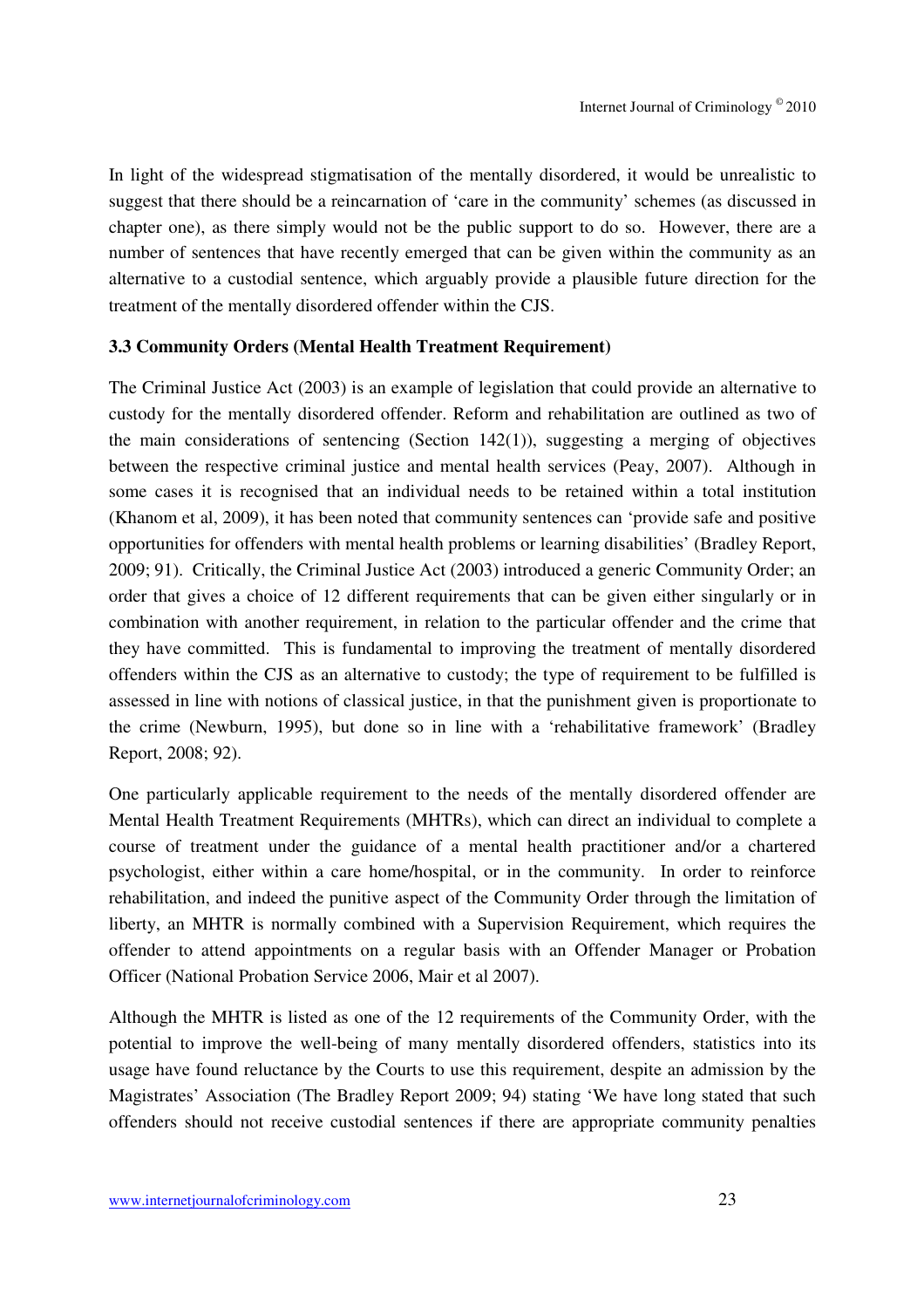available'. Indeed, the Residential, Attendance, Mental Health, Prohibited Activity and Exclusion requirements made up less than one per cent of the total use of the Community Order in 2006, with the issue of just 725 MHTRs within a twelve month period (Home Office, 2007). The number of MHTRs that have been issued is staggeringly low when one considers the fact that at least 40% of offenders who receive a Community Order have a diagnosable mental health problem (Khanom et al, 2009).

Due to the fact that the Community Order is a relatively new piece of legislation, there is a limited amount of research surrounding the effectiveness of the twelve requirements. A further complication with specific regard to MHTRs is that '72% of those issued are done so in conjunction with the Supervision Requirement' (Seymour & Rutherford, 2008; 14), making it difficult to ascertain which element of the Order has had an effect on the offender's behaviour. The National Audit Office (2008) suggested evidence surrounding the impact of Community Orders in reducing recidivism to be inconclusive as there is a lack of thorough evaluations, highlighting a need for more rigorous research into the nature of community sentences in order to encourage more wide-spread usage, which ultimately would work to divert a mentally disordered offenders from the prison system. That said, there has been a growing concern surrounding the issue, exemplified through the commissioning of The Bradley Report (2009) by the government in a bid to improve the experiences had by mentally disordered offenders in the CJS through a comprehensive analysis of the existing services.

Of the limited research available because of the recency of the policy implementation, one positive attribute that has been highlighted of the use of the Community Order for the mentally disordered offender is based upon cost/benefit analysis compared to the cost of imprisonment. Early indications suggest that, in the best case scenario, £40million per year could be saved in the CJS (Tribal, 2008) through diverting mentally disordered offenders from the prison service into the community, working also to ease the problem of overcrowding that pervades many penal institutions. A further attribute of the MHRT is that there is research to suggest the effectiveness of treatment programmes within a criminal justice setting; the Drug Rehabilitation Requirement (DRR), introduced under the Criminal Justice Act (2003), likened to the MHRT through its dependence upon a multidisciplinary approach, has shown that through the use of a good infrastructure and resourcing a sound therapeutic requirement can be used within the CJS (Khanom et al, 2009). Indeed, the success of DRRs is reflected in statistics surrounding its usage that show it to be used for every one in twenty Community Orders (Home Office, 2007); arguably demonstrating the impact that the MHRT could have with increased implementation.

That said there are a number of obstacles that need to be tackled to increase the usage of the MHRT, perhaps working to explain why there is a shortfall in its use. Of the limited research available, a key criticism of the MHTR is that sentencers are confused as to who qualifies for the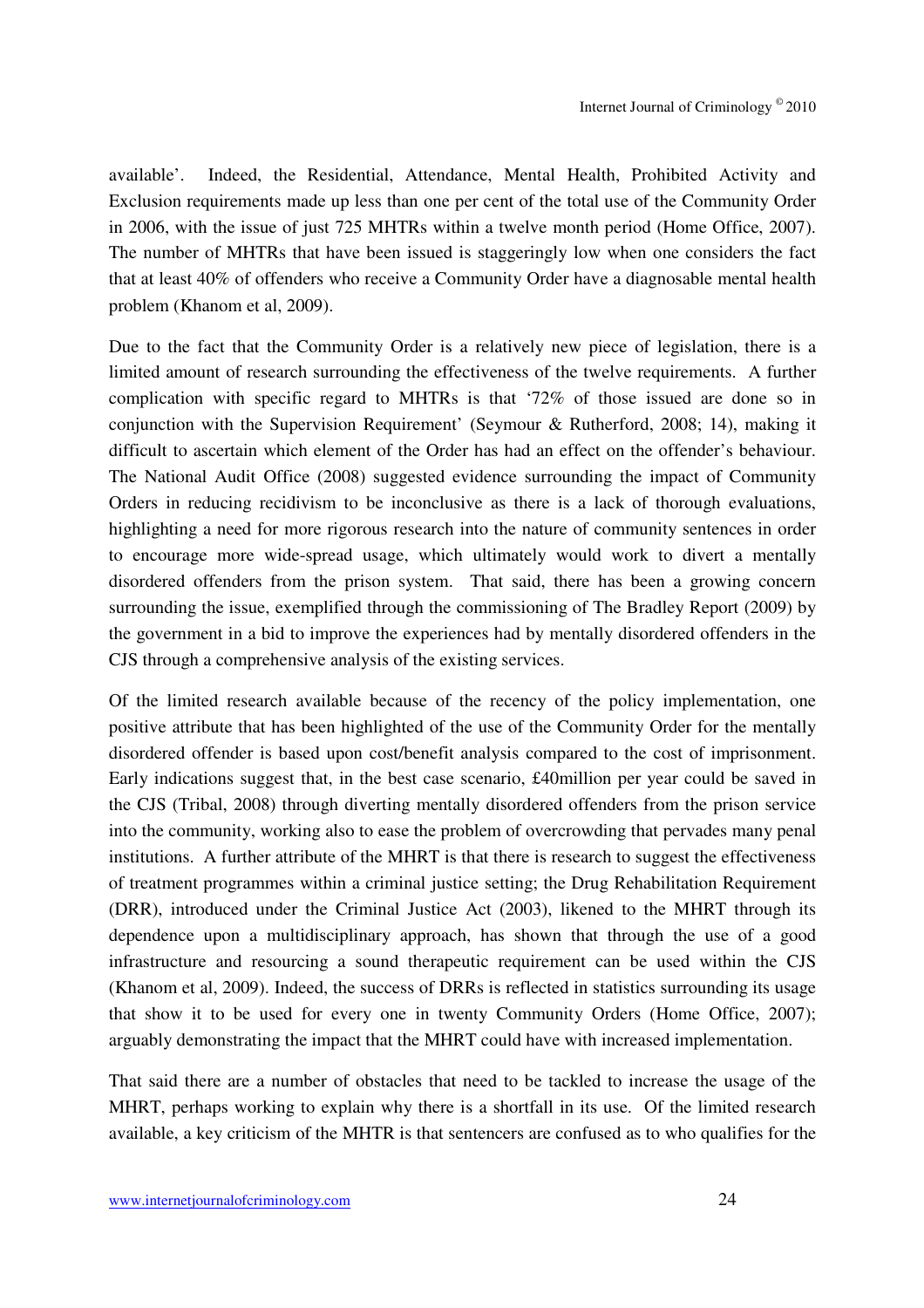usage of this requirement. Thus, it is recognised that the use of the MHRT cannot stand as the only alternative to prison for the mentally disordered offender as the requirement is only suited to certain cases where the mental disorder is less severe. Green (2003) reviewed the usage of the MHRT, finding that under the existing guidelines only a small proportion of offenders fulfilled the eligibility criteria. However, this is not to say that the MHRT should be entirely discounted; through the implementation of thorough guidelines for practitioners to specify precisely who are suited to the requirement, the use of the MHRT could be implemented with confidence throughout England and Wales.

In 2009, a research project was undertaken on behalf of the Sainsbury Centre for Mental Health (SCMH) by way of interviews with representatives from the courts, probation service and mental health services, to establish their respective understanding and experiences of using the MHRT (Khanom et al, 2009). Notably, the theme of interagency cooperation between the health and CJS was highlighted as imperative to the success of the MHRT requirement, calling a need for 'a shared understanding between professionals and agencies' based upon centralised strategies on protocol and pooled resourcing (Khanom et al, 2009; 37). The research concluded that although there are a number of pragmatic issues that need to be overcome to secure widespread use of the MHRT requirement, 'a community sentence with an MHTR is a potentially viable diversion tool' (Khanom et al, 2009; 37) for the mentally disordered offender.

#### **3.4 Specialist Mental Health Courts**

A recent progression in the CJS that could work to benefit the mentally disordered offender, and indeed divert them from custody, is the Mental Health Court. These courts, launched by the Ministry of Justice in July 2009 based on recommendations made in The Bradley Report, give recognition to the need to give better response to offenders suffering from mental illness, moving away from the punitive ideal that is usually displayed by this public body. Although these schemes (which at present are only being piloted) are set within the CJS, they aim to 'give timely access to mental health services' within the community (Straw, quoted on Ministry of Justice website, 2009). Not unlike the other initiatives discussed within this chapter (Therapeutic Prisons and the Criminal Justice Act), central to these Specialist Mental Health Courts is a dependence upon a multi-disciplinary approach; arguably a positive attribute in that concerns for the wellbeing of the offender are being addressed, whilst 'reducing reoffending and increasing public confidence in the Criminal Justice System' (Straw, Ministry of Justice website, 2009).

The model of the Mental Health Court is based upon existing Domestic Violence Courts that also uptake a specialist approach in dealing with crimes of a specific nature. The Domestic Violence Courts, that could be taken as an indicator of the success for the Mental Health Court, have been praised for their specialist approach to dealing with domestic violence, exemplified by a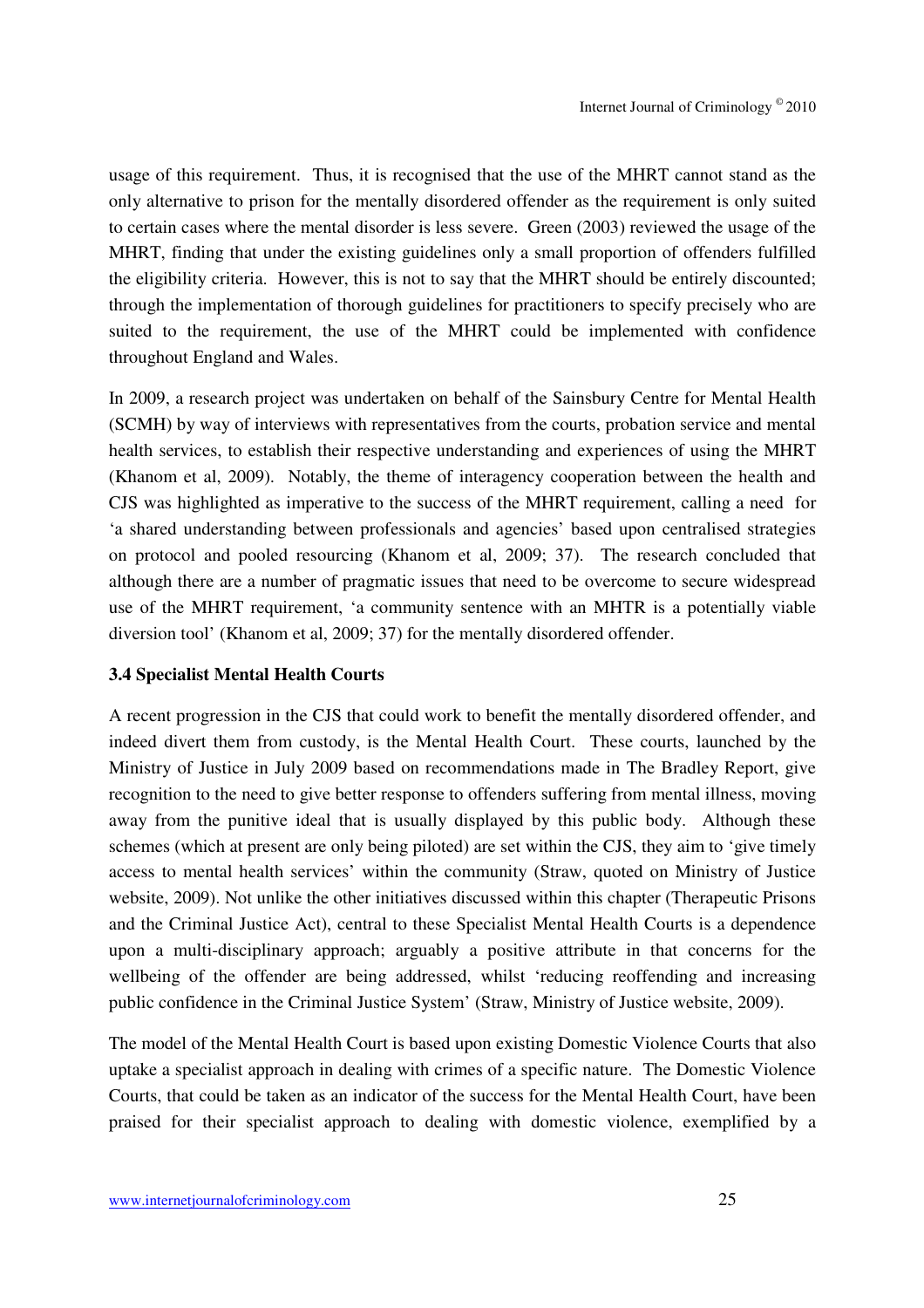governmental commitment to extend these programmes through the development of further specialist Domestic Courts, totaling 128 by 2011 (Ministry of Justice, 2009). Further, although Mental Health Courts' effectiveness cannot be truly established due to the recency of their implementation, this move has been welcomed by campaigners for the correct treatment of mentally disordered offenders. For example, Sean Duggan of the SCMH, suggested the worth of the courts providing 'a better way of managing offending by people with mental health problems' (Duggan, Speech Quoted on SCMH website, 2009), lessening the risk of imprisonment.

Although the introduction of the Mental Health Court programme holds the potential to divert many mentally disordered offenders from the prison system, it is of course a possibility that the pilot schemes will not produce sufficient results to warrant further funding from the government. For this reason, there is a need to draw upon existing programmes that have been already been shown to be of worth in the treatment of mentally disordered offenders.

#### **3.5 Therapeutic Community Prisons**

The mentally disordered offender has long been the subject of debate as to whether they are 'owned' by the CJS or accountable to the mental health services. Traditionally, the 'patient or prisoner?' debate has seen mentally disordered offenders in receipt of either care or control, though within recent years there has been the development of an institutional setting wherein these paradigms co-exist under one regime; suited particularly to the needs of those with severe mental disorder who are not suited to the community approach discussed so far within this chapter. Fennell (1991: 333) pointed out that 'despite current policies of diversion, significant numbers of mentally disordered offenders will remain in prisons, and therefore there is an urgent need to consider how a humane and therapeutic psychiatric service might be provided for within the prison system'. Grendon Underwood Therapeutic Prison is an example of such provision.

The concept behind therapeutic communities was founded during the Second World War whereby it was found that group therapy sessions in small communities were conducive to helping traumatised military personnel recover from their experiences in battle, challenging the more widely recognised psychoanalytical school of treatment that had been heavily relied upon up until this time (Robinson and Crow, 2009). Although throughout the 1960s a therapeutic community approach was adopted in hospitals to tackle the problem of substance misuse, there is just one penal institution in England and Wales that has become dependent upon this regime; Grendon Underwood Prison in Aylesbury. Therapeutic communities have a number of distinctive features, including the fact that these institutions are selective in who is received into their community working to explain at large why this approach to rehabilitation is not more widespread in the current penal system. That said, there is evidence to suggest the worth of the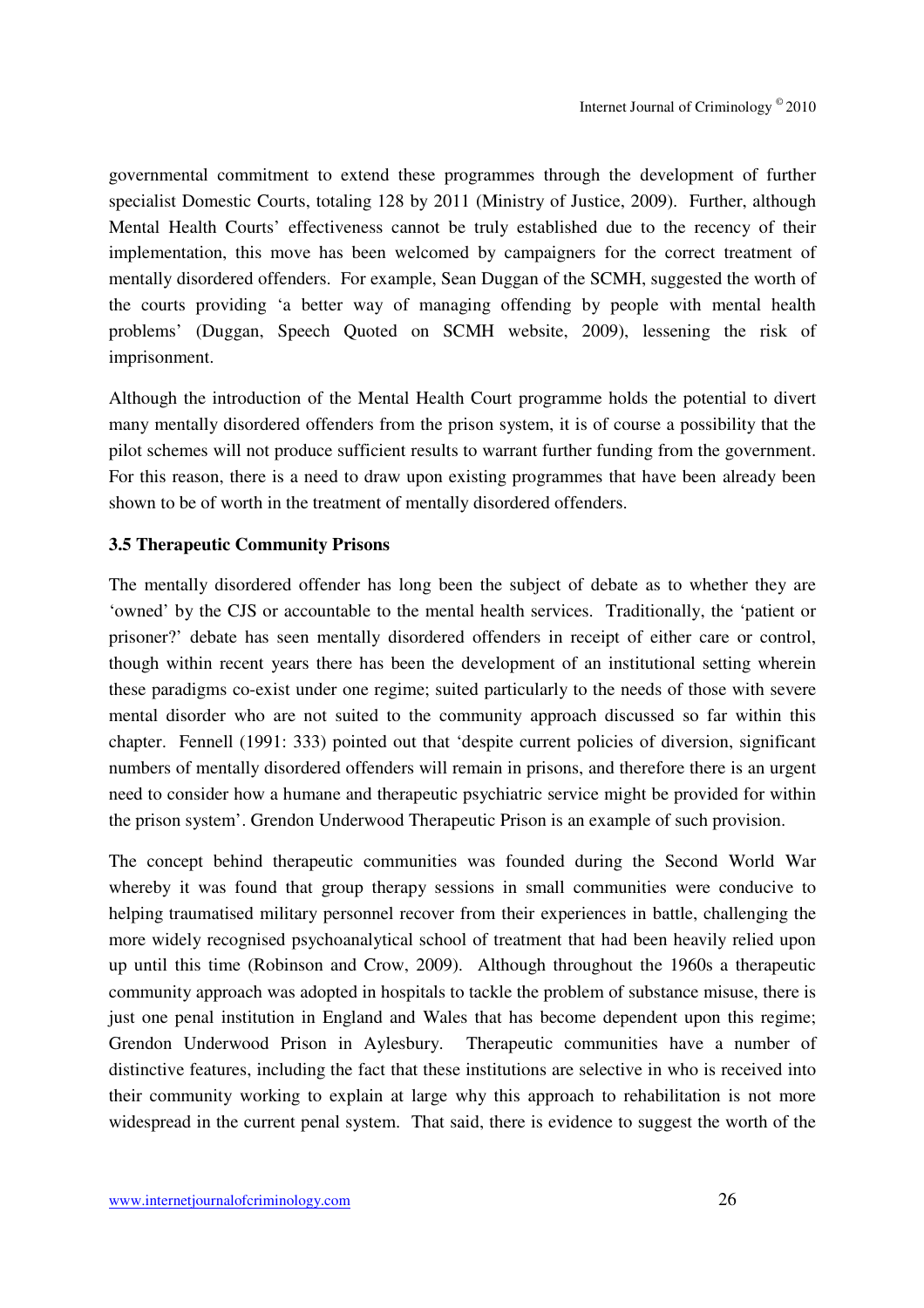work of therapeutic communities in tackling recidivism (Cullen, 1994), particularly with regard for the mentally disordered offender, suggesting a need to extend the application of such programmes to benefit the wellbeing of vulnerable individuals within the CJS.

Of significance to therapeutic communities is the use of a multi-professional team of staff that have a wide array of expertise appropriate to the needs of the mentally disordered offender. Notably, both mental health and the criminal justice sectors are represented within the core staff body including nurses, doctors, psychologists, psychiatrists, psychotherapists, social workers and probation officers who work toward a common goal. This arguably avoids the type of conflict that has occurred through the introduction of the National Service Framework to improve healthcare provision in conventional prisons (as discussed in chapter one) whereby tensions between the NHS and the Prison Service have been noted due to conflicting ideologies and perceptions of the function of prison (Grounds, 2000). The objectives adhered to are:

- *'to help each man improve his self-confidence and sense of worth,*
- *to help each man create positive relationships with others, helping him to move towards greater consideration and concern for the feelings and property of others,*
- *To help each man stop committing crimes.'*

(Reproduced from HM Prison Service, n.d.).

Evidently, these objectives differ massively from the more traditional goals of the Prison Service, which have been found criticised as being preoccupied with notions of security and control rather than achieving rehabilitation (Woolf, 1991). For this reason the regime upheld by Grendon can be argued to be suited to the needs of the mentally disordered offender, within an environment that actively seeks to develop self control and personal functioning for inmates (Newell, 1996). The regime consists of core activities such as group therapy meetings up to three times a week, as well as additional sessions such as social skills lessons and cognitive skills training, in a bid to not only reduce recidivism, but also to transform the whole individual to behave appropriately within the context of wider society (Knight & Stephens, 2009).

The concept of empowerment is central to the functioning of Grendon Prison (Campling, 2001), displayed through somewhat unusual staff/inmate relations through which prisoners are viewed as equal in decision making processes about aspects of prison regime. Again, this approach to the treatment of prisoners is particularly applicable to the needs of mentally disordered offenders. This sense of equality rivals the essence of 'total institutions' that continually works to assault the psychological wellbeing of prisoners in the majority of penal institutions throughout England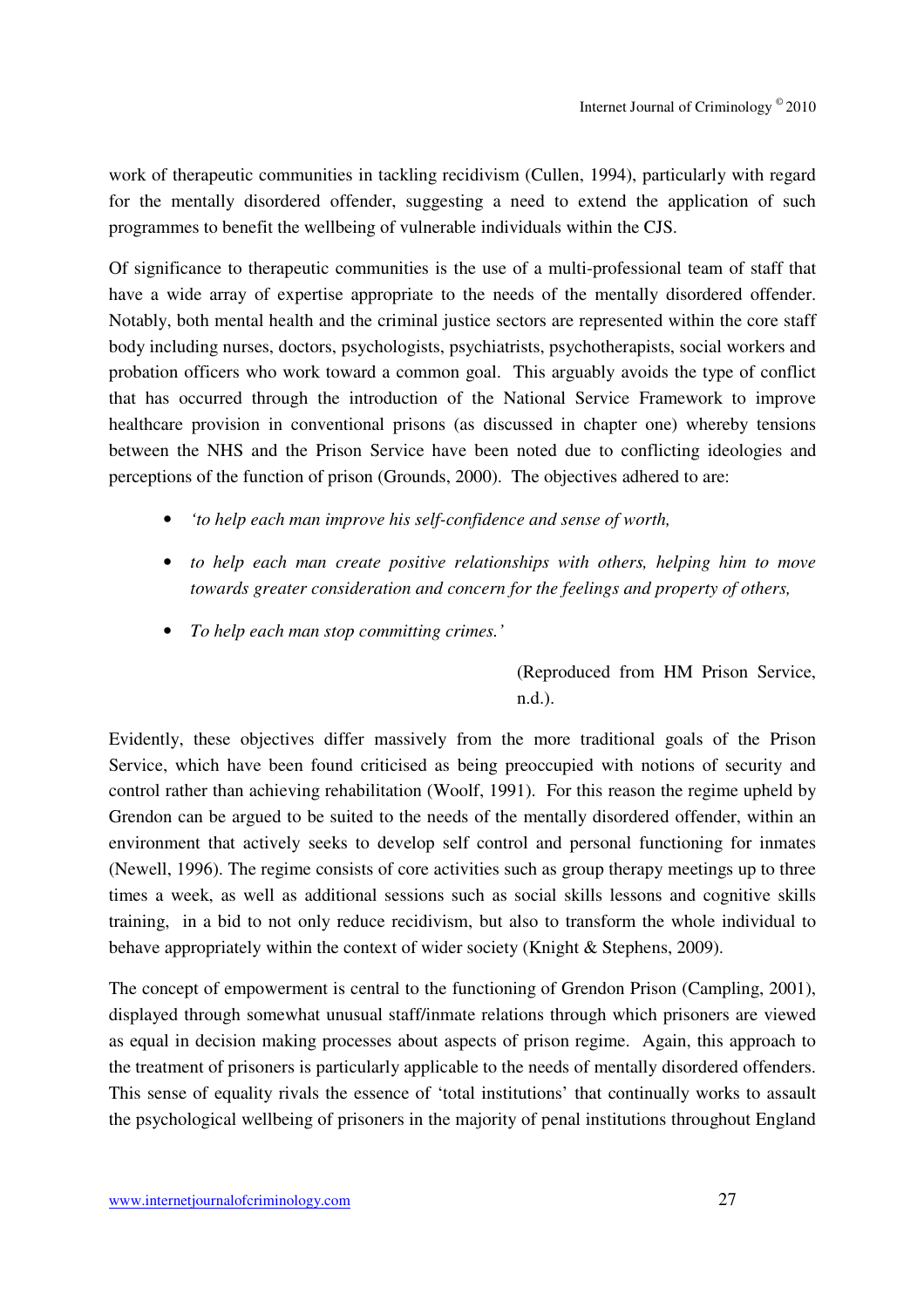and Wales (Goffman, 1961) (see chapter two). By encouraging a sense of self worth and responsibility in line with emphasising moral duties to society as a whole, inmates are taught how it is appropriate to act within a community setting, which is beneficial as it prepares them for release into society once their sentence has been served.

On analysing reconviction rates on release from Grendon Underwood, research (Newton & Thornton, 1994; Cullen, 1994) has found the completion of courses of therapy to significantly reduce rates of reconviction on release, illustrating that this therapeutic community is fulfilling one of its main goals, 'to help each man stop committing crimes' (HM Prison Service, undated). Further, Cullen & Woodward (1997) also found a strong relationship bound to time spent in therapy and lower reconviction rates; a period of 18 months of therapy was deemed to facilitate the greatest improvement in behaviour for Grendon graduates. By comparison, conventional prisons are largely failing to rehabilitate criminals with three quarters of young offenders and half of all adults reconvicted within two years of release (Home Office, 2005a: Ch. 11). However, it should be noted that the success of Grendon Underwood must not be solely judged on rates of recidivism; there are major concerns surrounding the validity of official records of reconviction as it is widely recognised that there are significant differences in recorded and actual crime rates within crime statistics whereby there is inevitably a degree of 'wastage' that cannot be accounted for (Home Office, 1995b).

More relevant is the evidence that has been found surrounding the suitability of Grendon in meeting the particular needs of mentally disordered offenders. For example, Genders and Player (1995) found the regime upheld within a therapeutic prison regime to reduce levels of introversion, neuroticism, depression, anxiety and hostility experienced by those with personality disorders. Moreover, this type of regime is successful in tackling some of the failures of conventional prisons through displaying a more inclusive care policy; Grendon is isolated in being the only prison that has made provisions to help those suffering from psychopathy, in contrast to the practices of in-reach mental health teams (see chapter one), which argue the nature of psychopathic mental illness to be beyond help (Knight & Stephens, 2009) disregarding their duty of care to this specific group. In light of such evidence it is therefore unsurprising that in 2004 Grendon was labelled as an 'exceptionally safe prison' (HMCIP 2004; 4) wherein the problem of self-harm is minimal (despite the high amount of mentally disordered prisoners held within the institution), illustrating a strong commitment to their duty of care, and indeed humanity, that is not apparent in many mainstream prison environments.

Although the nature of a therapeutic prison regime is well suited to the needs of the mentally disordered offender, this type of institution has come under criticism. Central to the objections about Grendon is the view that it sits within the CJS as 'a cushy number' (The Times, 2004). Those who criticise Grendon often do so on the grounds of the dessert theory of sentencing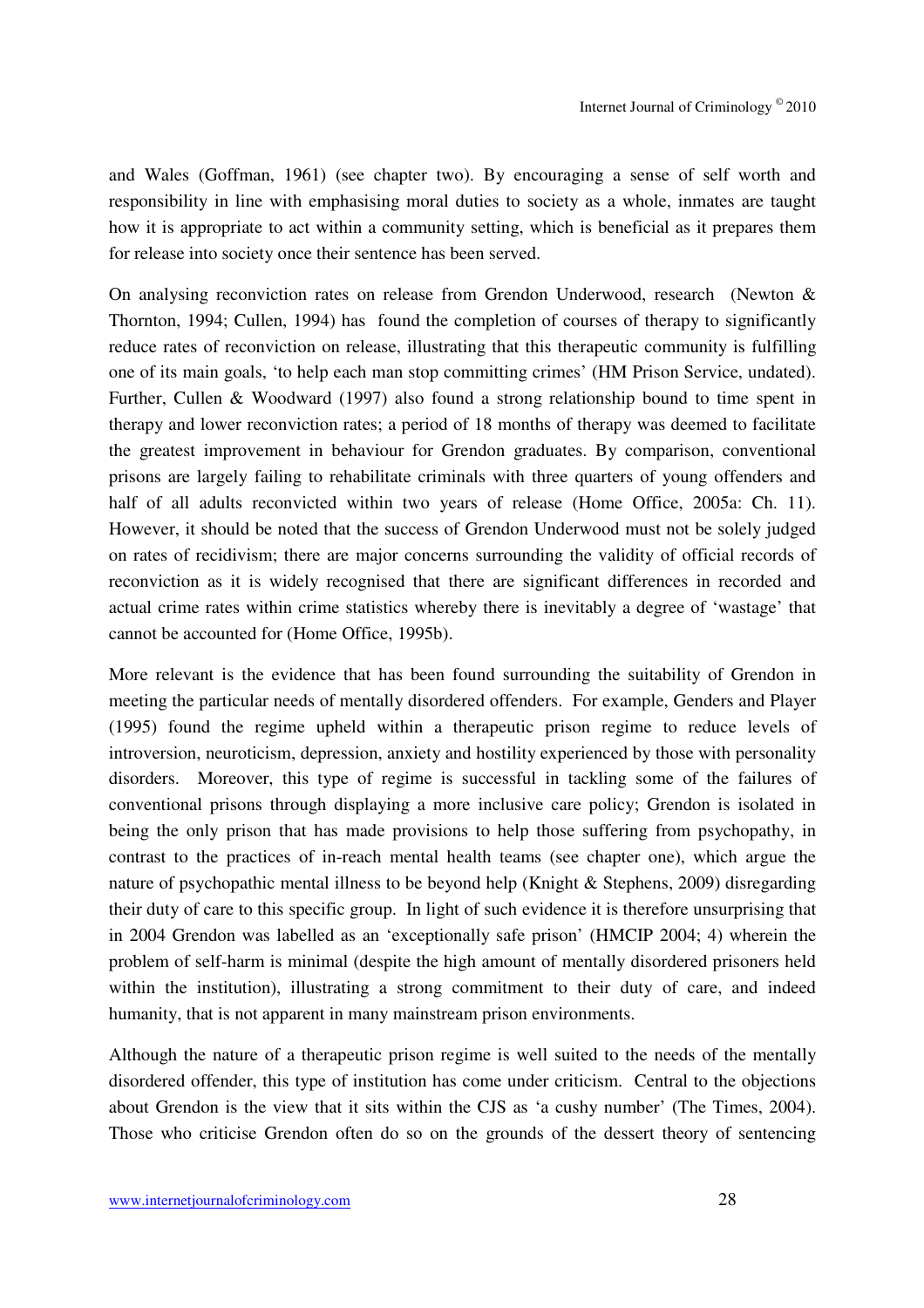whereby emphasis is put 'upon the moral requirement to maintain proportionality between offence and punishment' (Newburn, 1995; 116). For this reason, questions are raised as to whether incarceration at Grendon constitutes as illustrative of classical justice because of the rejection of authoritive control over inmates and the emphasis on the *patient* rather than *prisoner* ideal (Knight & Stephens, 2009). However, to counteract this argument it should be noted that fundamentally the punishment of prison is the loss of liberty. Thus, punishment is evident within the Grendon Underwood regime as, although prisoners are given sway on many aspects of the regime, it is the prison staff that determine when an individual is judged as having served enough time to fit their crime. Indeed, as Ruck (1951; 8) argued, you go to prison 'as punishment, not for punishment'.

Further, the level of treatment given to inmates has also been viewed as indicative of injustice; it has been argued that 'The balance is wrong in terms of funding for perpetrators and victims' (Elliot cited on BBC, 2002), with little funding being allocated to supporting the victims of serious crimes. Although it is unquestionable that victims of crime should be entitled to support from the CJS, Grendon Underwood is often a cheaper alternative to conventional prison, costing £36,000 per prisoner per year compared to £39,000 per prisoner per year (Howard League for Penal Reform, 2009). Thus, the worth of Grendon Underwood Prison should not be discredited on the grounds of the financial strain put upon the CJS; the cost of the therapeutic community strengthens the case for the diversion of mentally disordered offenders from conventional prisons to this type of institution as it costs less comparatively, as well as reducing rates of recidivism and upholding a regime more suited to the needs of this type of offender.

#### **3.6 Summary**

Arguably, this chapter has provided a number of plausible alternatives to custody that are suited to the needs of most, but not all, mentally disordered offenders. The use of the MHTR under the Criminal Justice Act (2003) and the use of specialist Mental Health Courts provide a strong alternative to imprisonment for the mentally disordered offender due to the commitment from both the Criminal Justice and Mental Health systems to treat, rather than simply punish, this group. For those who are deemed unsafe to enter the public sphere, or indeed those whose crime undeniably warrants a custodial sentence, the therapeutic community prison is a worthy alternative to conventional prisons in that it achieves a balanced regime that upholds elements of both care and control.

In each of the methods discussed that aim to divert the mentally disordered offender from the prison system a multi-disciplinary approach is fundamental in reducing reoffending and treating the offender in a suitable manner. It is arguable that the Criminal Justice Act (2003) and Mental Health Courts in particular are representative of a shift in governmental ideology about the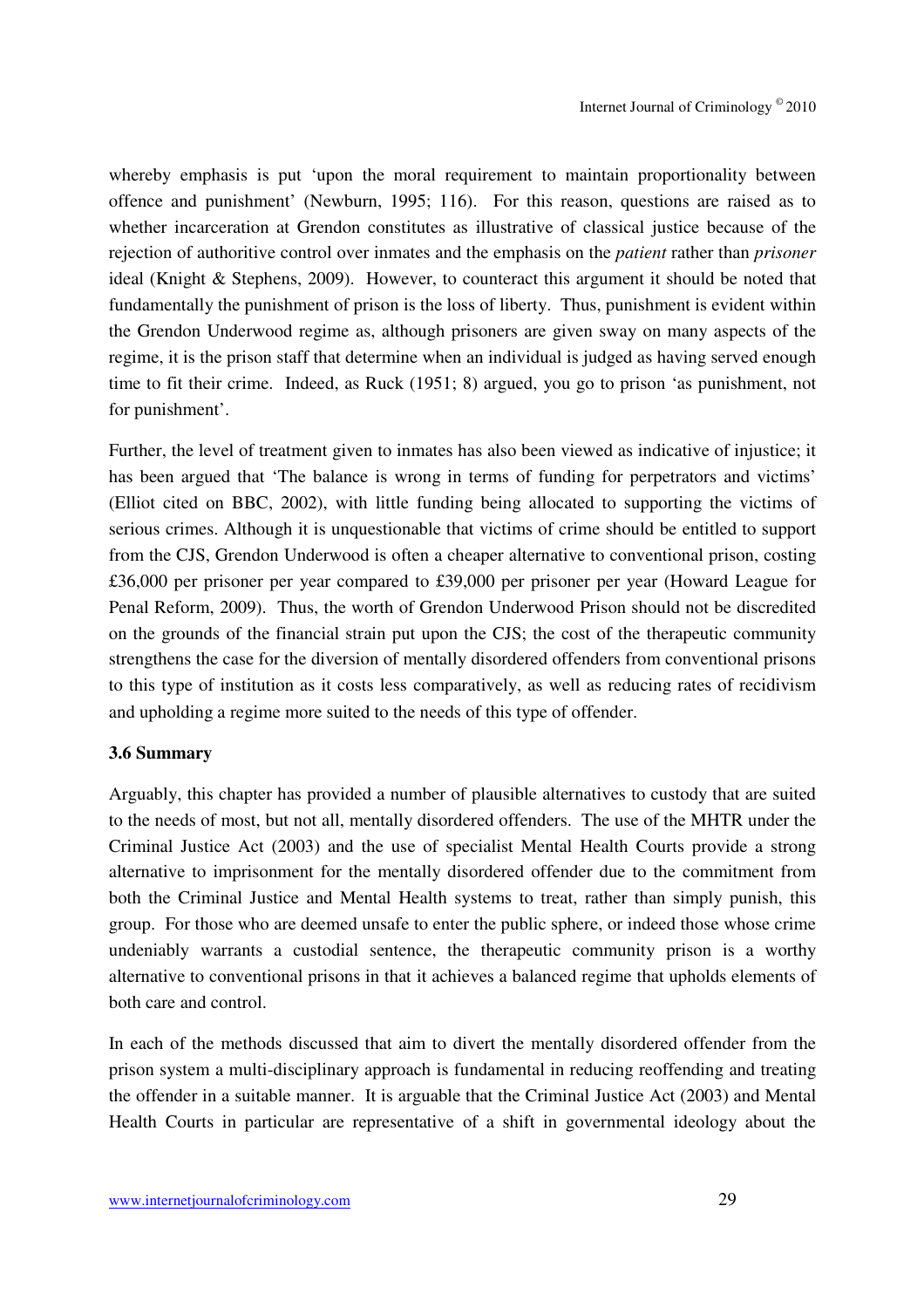mentally disordered offender; the focus seems to have become concerned with not just attributions of risk for the protection of the public, but further the welfare of mentally disordered offenders who are in need of support to aid their well-being. Further, the notion that a mentally disordered offender is treated through *either* care *or* control is no longer adhered to in much of the current policy, whereby it is recognisable that the objectives of the Criminal Justice and Mental Health services have become less paradoxical, and indeed, concurrent with each other.

However, there are undeniably a number of practical issues that need to be addressed, in particular with regard to the use of the MHRT, for practitioners within the Criminal Justice and Mental Health Services to increase their usage of Community Orders for the mentally disordered offender. The process by which community based schemes will replace the use of imprisonment will by no means be a fast one, with public safety still a key attribute to much of the policy surrounding the mentally disordered offender, but the shift toward policies that reflect a need to divert this group from penal institutions is nevertheless a positive one.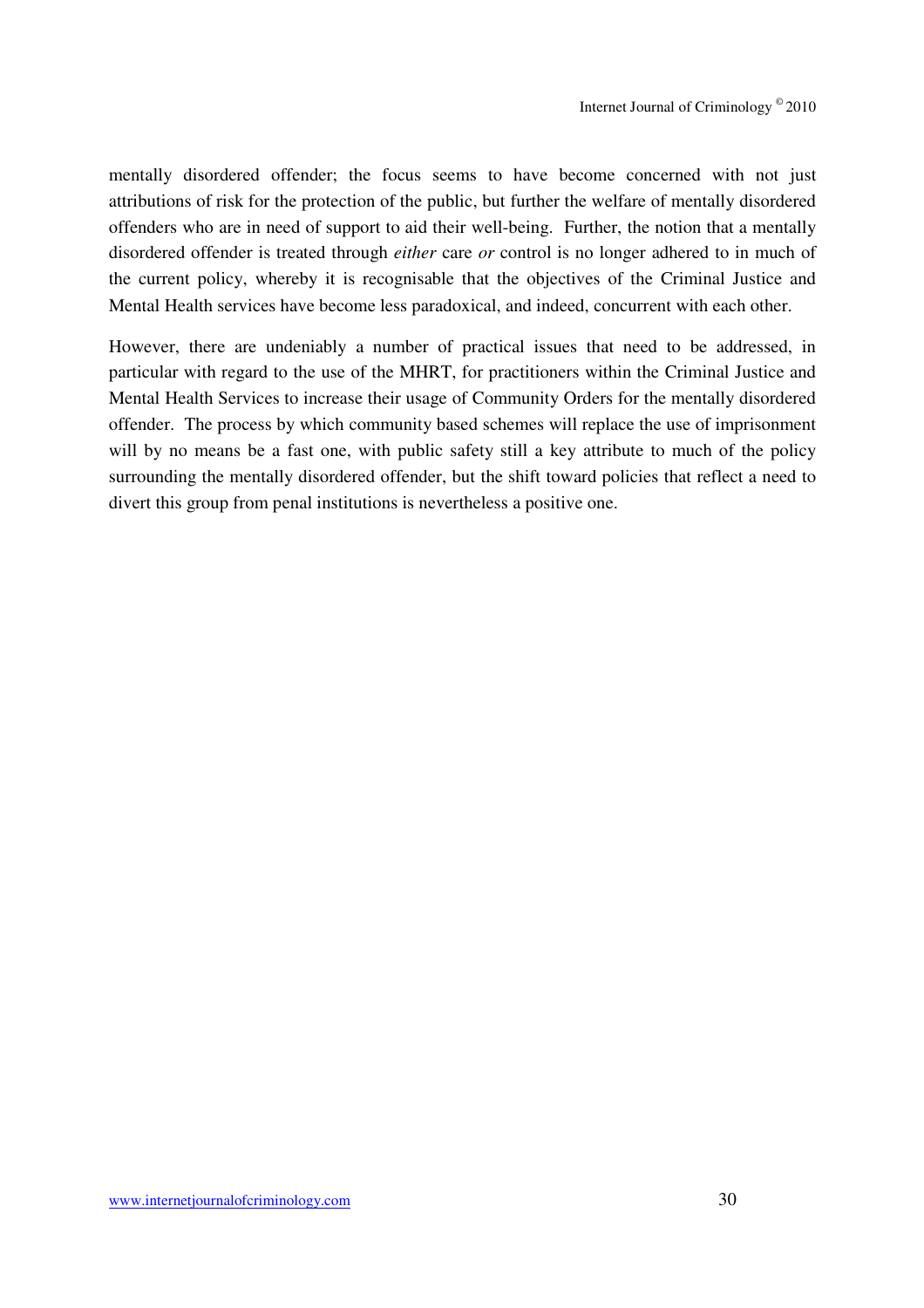### **Conclusion**

From the arguments discussed in this dissertation, it is evident that the appropriate means by which to deal with the mentally disordered offender is a contentious issue. Through the analysis forwarded in each of the chapters, I would argue that my research aims were fulfilled. Within the first chapter, which aimed to provide a critical account of healthcare provision for mentally disordered offenders, it was found that despite frequent changes in the type of strategies to deal with this group, the healthcare needs of mentally disordered offenders have been sidelined by a trend to place mentally disordered offenders within penal institutions, whereby their health needs become secondary to their categorisation as an offender. The second chapter, which intended to scrutinize prison regime and the effect that is has upon the mentally disordered offender, successfully did so; through drawing upon the sociological and psychological examinations of prison regime it was clear a number of factors, largely rooted in the problems of overcrowding and the emphasis on the control ideal, worked to worsen mental disorder and increase the prevalence of self harm and suicide amongst inmates. With regard to the final chapter of this dissertation, I would argue that the examination of the MHTR (Criminal Justice Act 2003), the development of more Specialist Mental Health Courts, and the use of Therapeutic community prisons provide a number of reasonable policy choices that could be made within the CJS in order to benefit the needs of the mentally disordered offender.

There are a number of themes that have reoccurred within policy that have contributed to the poor experience the generally had by the mentally disordered offender within the CJS and healthcare services. In light of this, drawing upon the literature reviewed within this dissertation, a number of recommendations can be made. Notably, central to the success of these recommendations is a need for the government to not only recognise that the current policy is failing this user group, but furthermore to commit to implementing change by allocating the appropriate degree of funding for action to be carried out by the necessary services.

#### **Improved Education Regarding the Nature of Mental Disorder**

The perception of the potential risk posed by the mentally disordered to society has historically overshadowed the need place this group within a setting most suited to their needs. This trend still prevails now, highlighted within the Bradley Report (2009) whereby legal practitioners admitted to tending to incarcerate due to a lack of understanding regarding mental disorder and the sorts of sentences appropriate to the needs of the mentally disordered offender. With this in mind, it is arguable that there is a need to educate all governmental providers of the nature of mental disorder in order to reduce the stigma faced by this group, perhaps through a mandatory training course, which in turn could change public perceptions of this group. Furthermore, the establishment of specialist Criminal Justice Mental Health Teams could ensure the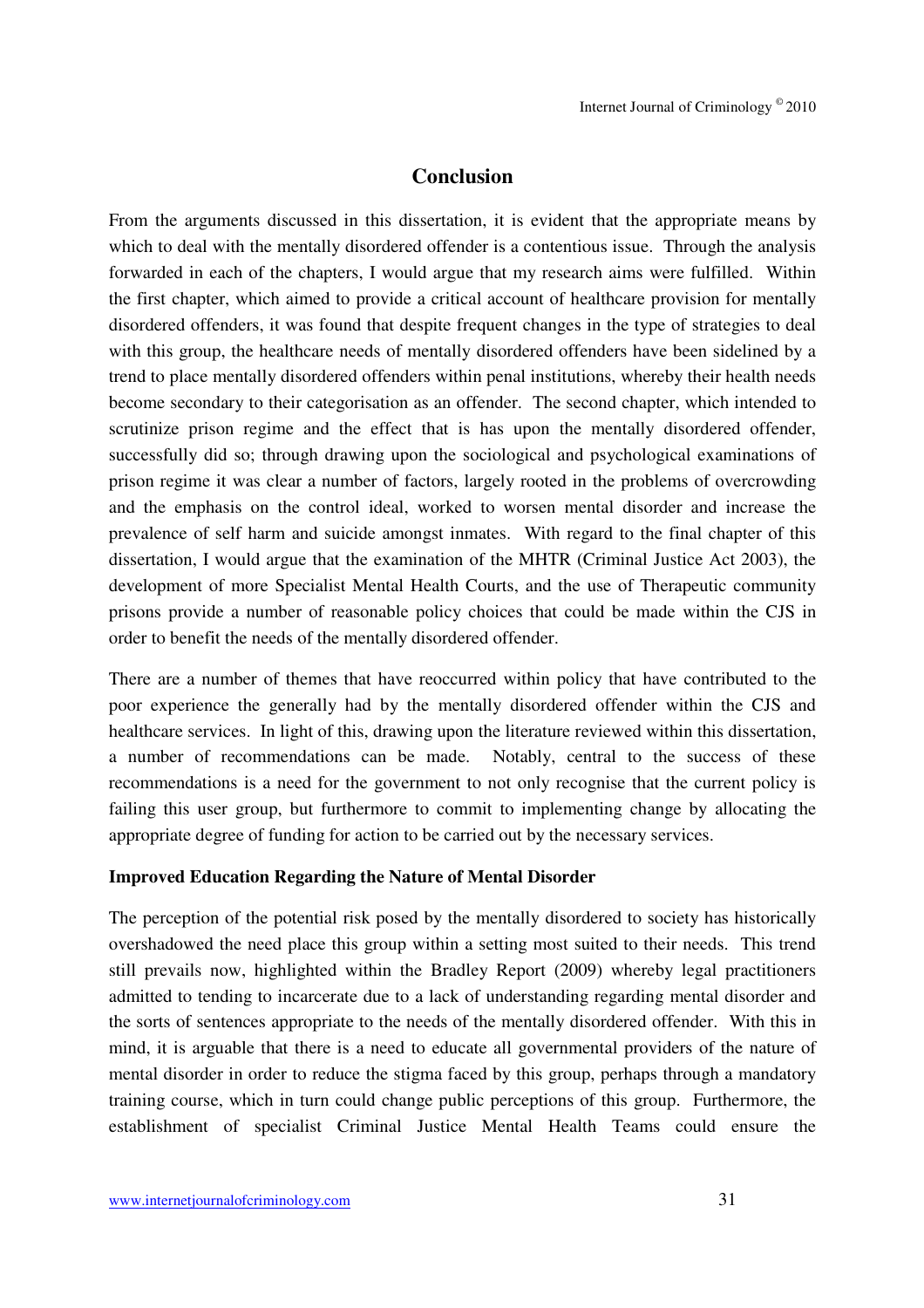implementation of such training in order to educate on issues surrounding this group, and indeed raise the profile of the current problems in policy (Bradley Report, 2009).

#### **Improvement of Mental Health Care within Prisons**

In light of research that revealed the poor state of mental health services available to the prison population, it could be argued that there is a need for a drive for equivalence with that in wider society, with particular concentration on in-reach services that need to be extended to meet the needs of all with mental disorder. Further poor relations between NHS and prison staff, largely rooted in differing ideologies surrounding the care/control dichotomy, need to be improved in order to enable the care of inmates to become a primary consideration in the treatment of this group. This could be achieved through the implementation of a statutory requirement for prison officers to complete thorough mental health awareness training. Although it seems unlikely that in the near future the mentally disordered offender will be removed completely from penal institutions, there is a need for their mentally disorder to become a primary focus of prison policy, rather than secondary to their classification as an offender, in order to ensure that this user group is treated with humanity.

Additionally, a further recommendation that could make for more thorough suicide prevention policy based upon the principle of humanity; arguably there is a need to strengthen support schemes, such as the Samaritans 'Listener' schemes, as opposed to simply removing ligature points. There is a need for proactive policy regarding suicide and self-harm prevention as opposed to the current reactive policies in place.

#### **Need to bring about a Partnership Approach**

During the 1990s, a need for a multi-disciplinary approach in dealing with the mentally disordered offender was first outlined within the Home Office Circular 66/90 and the Reed Report (1992). In spite of repeated recognition that there is a need to improve the relationship between the Prison Service and health services, it would seem that there is still an unwillingness of these services to integrate fully (Green, 2003). Further, if there was to be a shift toward the care programme approach within the community, there is a need to strengthen the somewhat piecemeal approach to dealing with the offender when they have been diverted from the Prison Service. As outlined within the Bradley Report (2009; 124) 'there is no one organisation that can be held responsible for this population'. Thus, a national framework, in charge of the relevant government departments, agencies and organisations, is recommended in order to bring about robust legislative arrangements that will improve the accountability of the treatment of the mentally disordered offender. This recommendation has been outlined within the Bradley Report (2009); it advises the need to implement a National Programme Board that would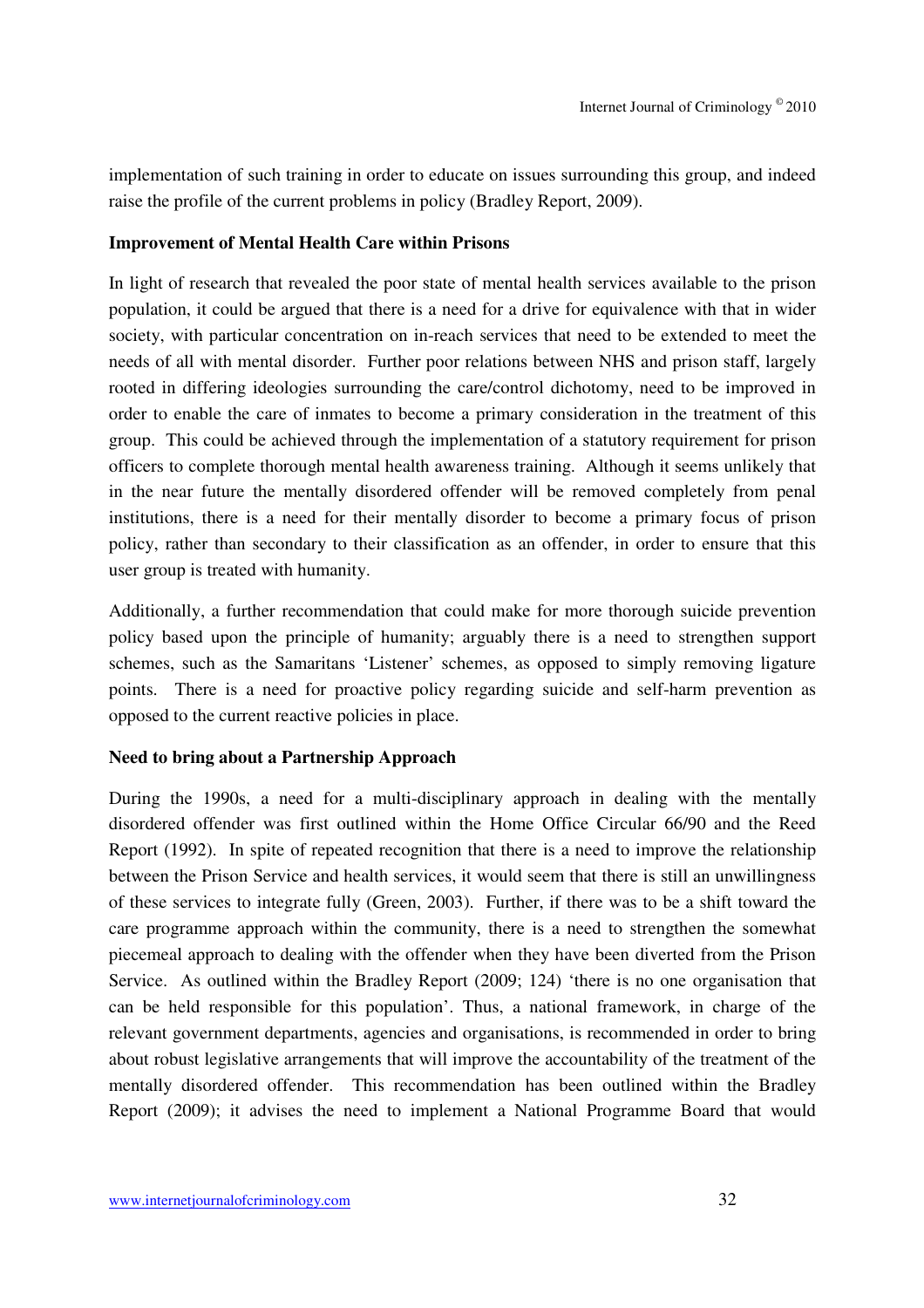improve Criminal Justice Mental Health Teams (currently under NHS supervision), improve liaison and diversionary schemes and availability of information between the collaborative agencies in contact with this group to make for a consistent approach.

#### **Development of Alternatives to Imprisonment**

Chapter Three of the dissertation explored the relevance to future legislative directions for the treatment of the mentally disordered offender by evaluating the worth of alternatives to traditional custodial sentences. As outlined within the Bradley Report (2009; 92), 'Prison does not have to be the default position for many offences', with the Criminal Justice Act (2003) in particular acting as a plausible alternative to imprisonment for this group if the relevant government bodies issued clear guidance on the use of the MHTR. The use of the Mental Health Court also lends itself to more appropriate sentencing for the mentally disordered offender, which could see diversion from terms in imprisonment

As previously noted for some individuals, due to the severity of their crime, a custodial sentence is unquestionably necessary. A recommendation to be considered for serious offenders with mental disorders is the need for better provision of mental health services within the prison system, and access to the appropriate treatment, rehabilitation and resettlement services on release from serving their custodial term. Further, the development of therapeutic community prisons should be considered as a plausible alternative to more traditional prison cultures, due to its suitability to the needs of the mentally disordered offender and the fact that it is a cost effective method of dealing with this group. Although there has been an increase in the use of the therapeutic community regime, with the development of some therapeutic community wards in a select number of prisons in England and Wales, arguably the expansion of this type of provision would benefit the mentally disordered offender within the CJS.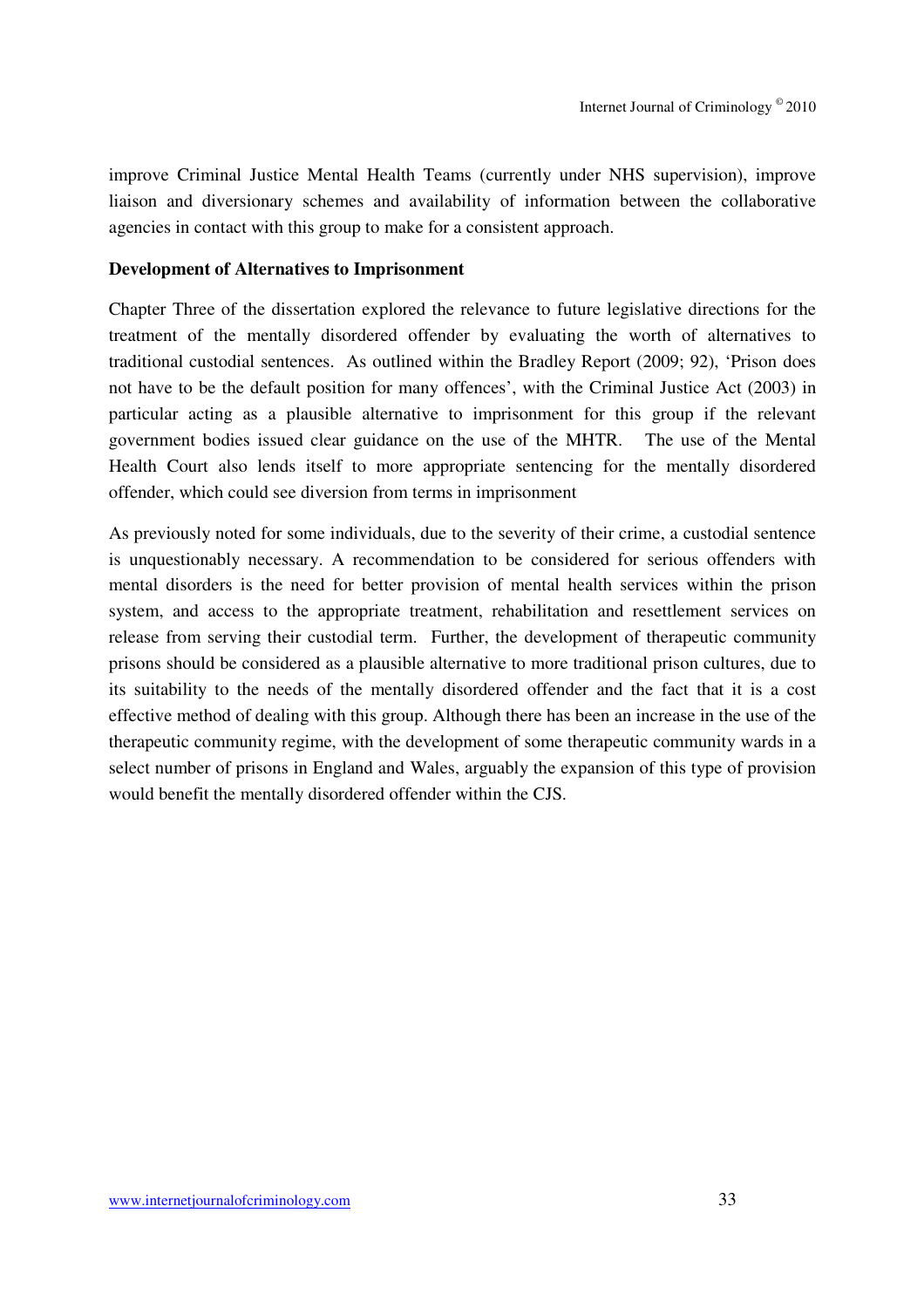## **Appendix A**

#### **Methodology**

The chosen method of research for this project was a literature review of existing academic research surrounding the issue. The literature review is a type of secondary analysis whereby the researcher draws upon existing data in order to formulate their own arguments. I felt the literature review was most suited to my research needs as it enabled me to thoroughly explore available research on the treatment of mentally disordered offenders, in order to formulate well informed arguments about issues to be addressed within my thesis.

A decision was made to focus my research upon textbooks, journal articles, internet websites, Home Office reports and newspaper articles that raised issues of relevance to my research aims. For this reason, my research was largely conducted through use of the Loughborough University Library Catalogue and online journal websites. On the whole, resources were readily available as the treatment of the mentally disordered offender is a highly debated subject that has come under much academic research.

Although I am aware that the use of this type of secondary research is not without its flaws, fundamental to the decision to base my thesis on secondary research is the sensitive nature of this subject and the fact that much of my research would have to be conducted with vulnerable individuals, which would pose a number of barriers throughout my research. For example, it would be difficult to gain ethical clearing to enter a prison for the necessary amount of time to witness the effects that prison regime has upon the mentally disordered offender. Further, such primary research would have taken up an extensive amount of time, and indeed expertise (Bryman, 2004), which are not suited to the time frame given to complete the project or the level of my experience in conducting research projects.

A criticism of the literature review I felt important to bear in mind when completing my dissertation is that research findings can be misrepresented within some publications; it is necessary to take into account the conditions of production of the research, and further ensure not to 'assume that the meaning of the data is as the original researcher intended' (Seale, 2004; 364). For these reasons, I tried wherever possible to cite from published books as opposed to using internet resources, which can present bias arguments founded on little substance (Reardon, 2006). That said, the internet was particularly useful with regard to my final chapter as it enabled me to access recent reports which would have been unavailable if I had just used published textbooks.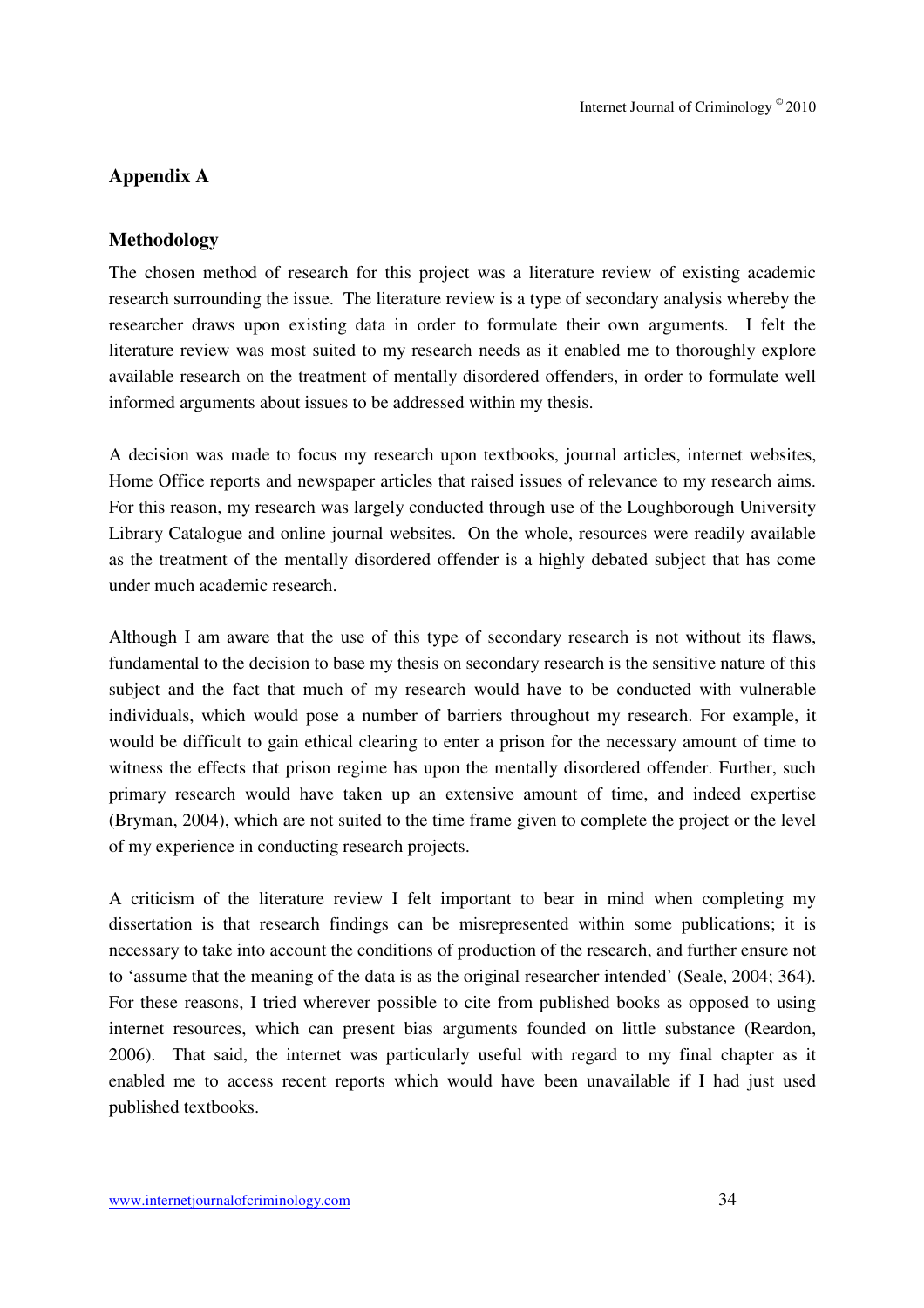## **Bibliography**

Anthony, D. & McFadyen, J. (2005) Mental Health Needs Assessment of Prisoners. *Clinical Effectiveness in Nursing*, 9, 26-36

Applin, C., & Ward, M. (1998). *The Unlearned Lesson*. London: Wynne Howard Books

Birmingham, L. (2003) The mental health of prisoners. Advances *in psychiatric treatment*, 9, 191-99

Blowers, A. J. (1994) Mentally Disordered Offenders, *Psychiatric Bulletin* (1994) 18: 166-167

Bradley, Rt. Hon Lord (2009) '*Lord Bradley's review of people with mental health problems or learning disabilities in the criminal justice system: The Bradley Report'*. 30 April 2009. London: Department of Health

Brooker, C., Duggan, S., Fox, C., Mills, A. & Parsonage, M. (2008) *Short-changed: Spending on prison mental health care*, The Sainsbury Centre for Mental Health: London

Bryman, A. (2004) *Social Research Methods*. 2nd ed. Oxford: Oxford University Press.

Burke, R. H. (2005) *An introduction to Criminological Theory*, Cullompton: Willan Publishing

Campling, P. (2001) 'Therapeutic Communities', *Advances in Psychiatric Treatment* 7, 5, pp. 365-372

Cavadino, P. (1999) 'Diverting Mentally Disordered From Custody', in Webb, D. and Harris, R. (eds) *Mentally Disordered Offenders: Managing People Nobody Owns.* London: Routledge.

Coyle, A. (2003) *Humanity in Prisons: Questions of definition and audit*. International Centre for Prison Studies: London

Coyle, A. (2005) *Understanding Prisons: Key issues in policy and practice*. Open University Press: Maidenhead

Cullen, E. (1994) 'Grendon: the therapeutic prison that works', *Journal of Therapeutic Communities*, 15, 4: 301-10

Cullen, E. Jones, L. & Woodward, R. (eds.) (1997) *Therapeutic Communities for Offenders*. Chichester: John Wiley & Sons Ltd.

Davies, N. (2002) 'The Criminal Justice System. Scandal of Society's Misfits: Dumped in Jail'*. The Guardian*, 6th December.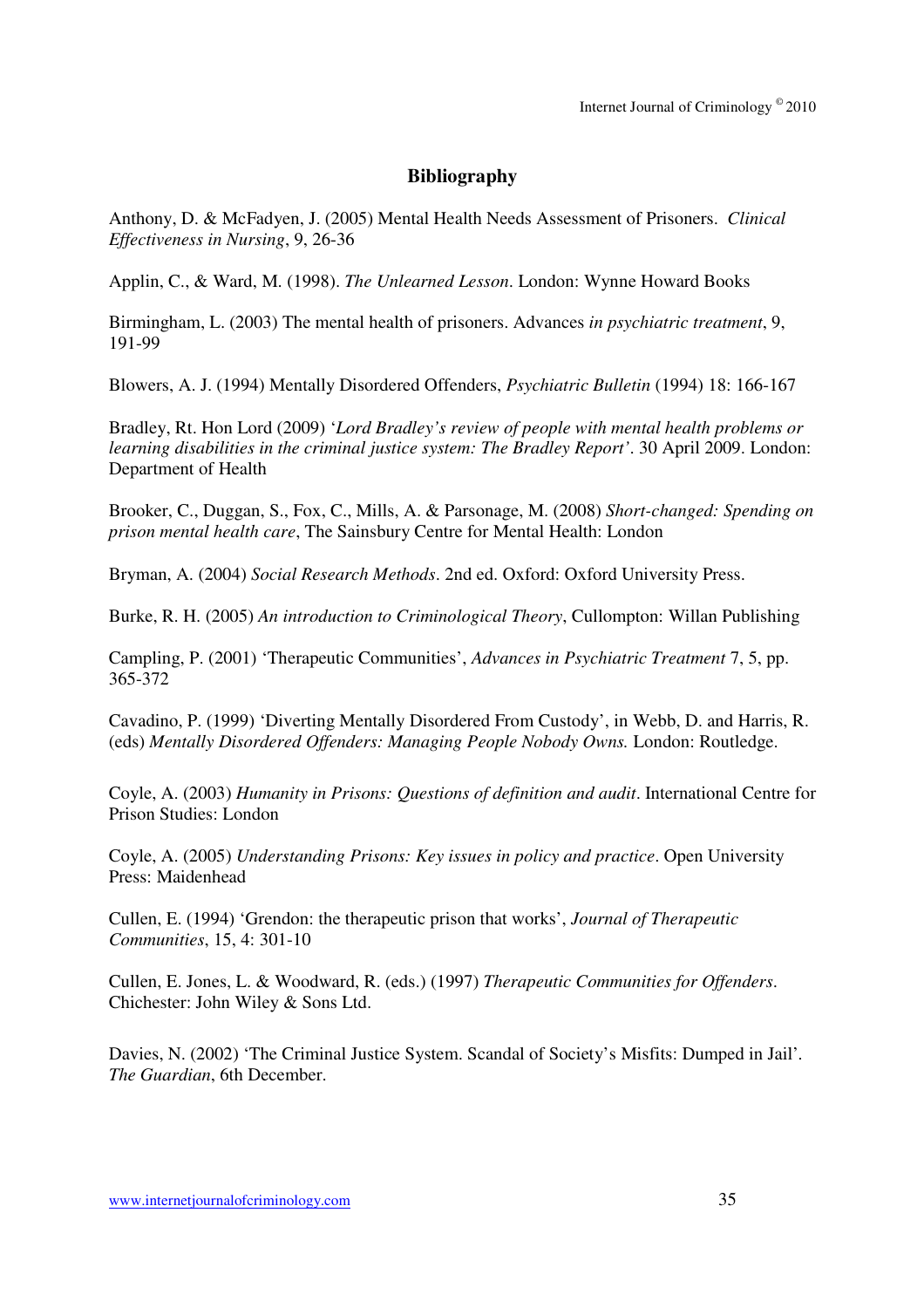Department of Health and Home Office (1992) *Review of health and social services for mentally disordered offenders and others requiring similar services: final summary report. (The Reed Report)* London: HMSO

Directorate of Health Care (1998) *Annual Report of the Directorate of Health Care 1996-1997*. London: The Stationary Office.

Duggan, S. (2009) Quoted in 'Sainsbury Centre welcomes mental health court pilots', 2<sup>nd</sup> July. Sainsbury Centre For Mental Health http://www.scmh.org.uk/news/2009\_welcomes\_mental\_health\_court\_pilots.aspx (accessed 09/02/2010)

Elliot, C. (2002) Quoted in BBC News, 'Head to head: Financial Help for Prisoners', 1<sup>st</sup> July, http://news.bbc.co.uk/1/hi/uk/2078872.stm

Faulks, M. (1985) Secure facilities in local psychiatric hospitals, Gostin, K. (ed.) (1985) *Secure Provision*. London: Tavistock Publications

Fennell, P. (1991), 'Diversion of Mentally Disordered Offenders for Custody', *Criminal Law Review*: 333-48

Fitzgibbon, W. (2009) 'Mentally disordered offenders in England and Wales and the parole process'. *Eris Web Journal*. http://eris.osu.eu/dokumenty/webjournal/mentally\_disordered\_offenders.pdf (accessed 22/02/2010)

Flynn, N. (1998) *Introduction to Prisons and Imprisonment*. Waterside Press: Winchester

Gagliardi, G., Lovell, D., Peterson, P., & Jemelka, R. (2004), Forecasting Recidivism in Mentally Ill Offenders Released for Prison. *Law and Human Behaviour, 28(2*), 133-155

Geary, R. (1980) *Deaths in Prison*, NCCL Briefing Paper, October. London: National Council for Civil Liberties

Genders, E. & Player, E. (1995) *Grendon: A Study of a Therapeutic Prison*. Oxford: Clarendon Press.

Goffman, E. (1961) *Asylums: Essays on the social situation of mental patients and other inmates*. Harmondsworth: Penguin

Gostin, K. (ed.) (1985) *Secure Provision*. London: Tavistock Publications

Gray, Laing, & Noaks. (2002). *Criminal Justice, Mental Health And The Politics Of Risk*  London Cavendish.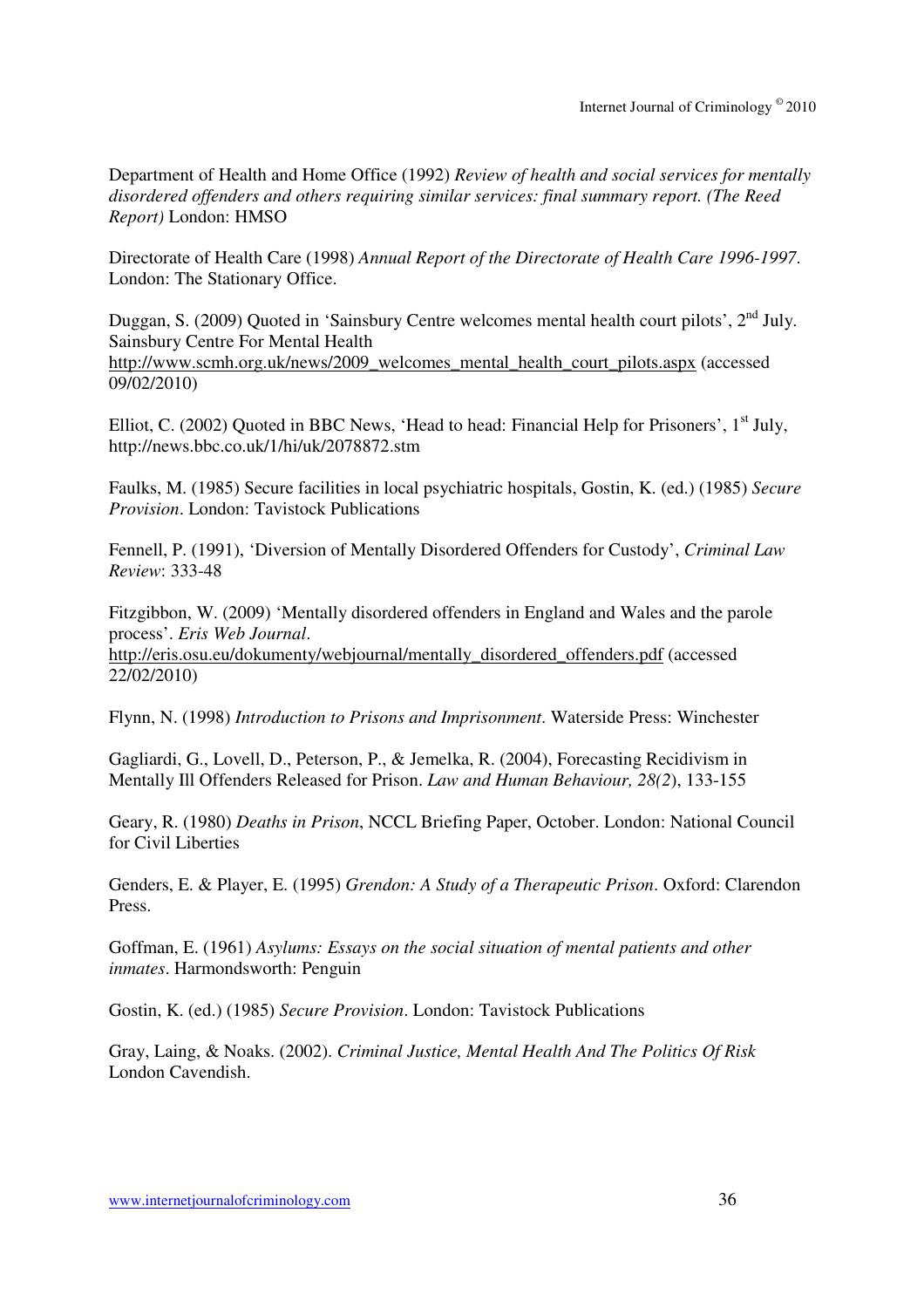Green, G. (2003) 'A follow up study of individuals assessed by a Criminal Justice Mental Health Team', in *The Research Findings Register: Summary 1086* (Retrieved 22 March 2006), from http://ReFeeR.nhs.uk/ViewRecord.asp?ID=1086) (accessed 11/11/2009)

Grounds, A (1994) 'Mentally disordered prisoners.' In Player, E. & Jenkins, M. (eds.) *Prisons After Woolf*. London: Routledge

Grounds, A. (2000) The Future of prison health care. *Journal of Forensic Psychiatry*. 11: 2, 260- 7

Gunn, J. (1985) Psychiatry and the Prison Medical Service, in Gostin, K. (ed.) (1985) *Secure Provision*. London: Tavistock Publications

Harding, C., Hines, B., Ireland, R. & Rawlings, P. (1985) *Imprisonment in England and Wales – A Concise History.* London: Croom Helm.

Harding, J. (2005) 'Foreword', in Littlechild, B. & Fearns, D. (eds.) *Mental disorder and criminal justice: Policy, provision and practice*. Russell House Publishing Ltd: Lyme Regis

HM Chief Inspector of Prisons (1996) *Patient or prisoner? A New Strategy for Health Care in Prisons*. London: Home Office

HM Chief Inspector of Prisons (1999) *Suicide is Everyone's Concern: A Thematic Review by HM Chief Inspector of Prisons for England and Wales.* London: Home Office

HM Chief Inspector of Prisons (2004) *Report on a Full Inspection of HM Prison Grendon 1-5 March 2004*. London: Home Office

H.M Inspectorate of Probation. (2006a). *An Independent Review of a Serious Further Offence case: Anthony Rice*. London: Home Office.

HM Chief Inspector of Prisons (2004) *Report on an announced inspection of HMYOI Portland, 12-16 July 2004*. London: Home Office

HM Prison Service (2001a) *Prevention of Suicide and Self-Harm in the Prison Service*. London: Prison Service

HM Prison Service (2004) *Safer Custody News*, June 2004. Prison Service

HM Prison Service (2010) *Statement of Purpose.,* http://www.hmprisonservice.gov.uk/abouttheservice/statementofpurpose/ (Accessed 06/01/2010)

HM Prison Service (undated) *Grendon: a therapeutic prison*. London: HM Prison Service

Home Office (1973) *Home Office Circular Instruction (CI) 39/73* London: Home Office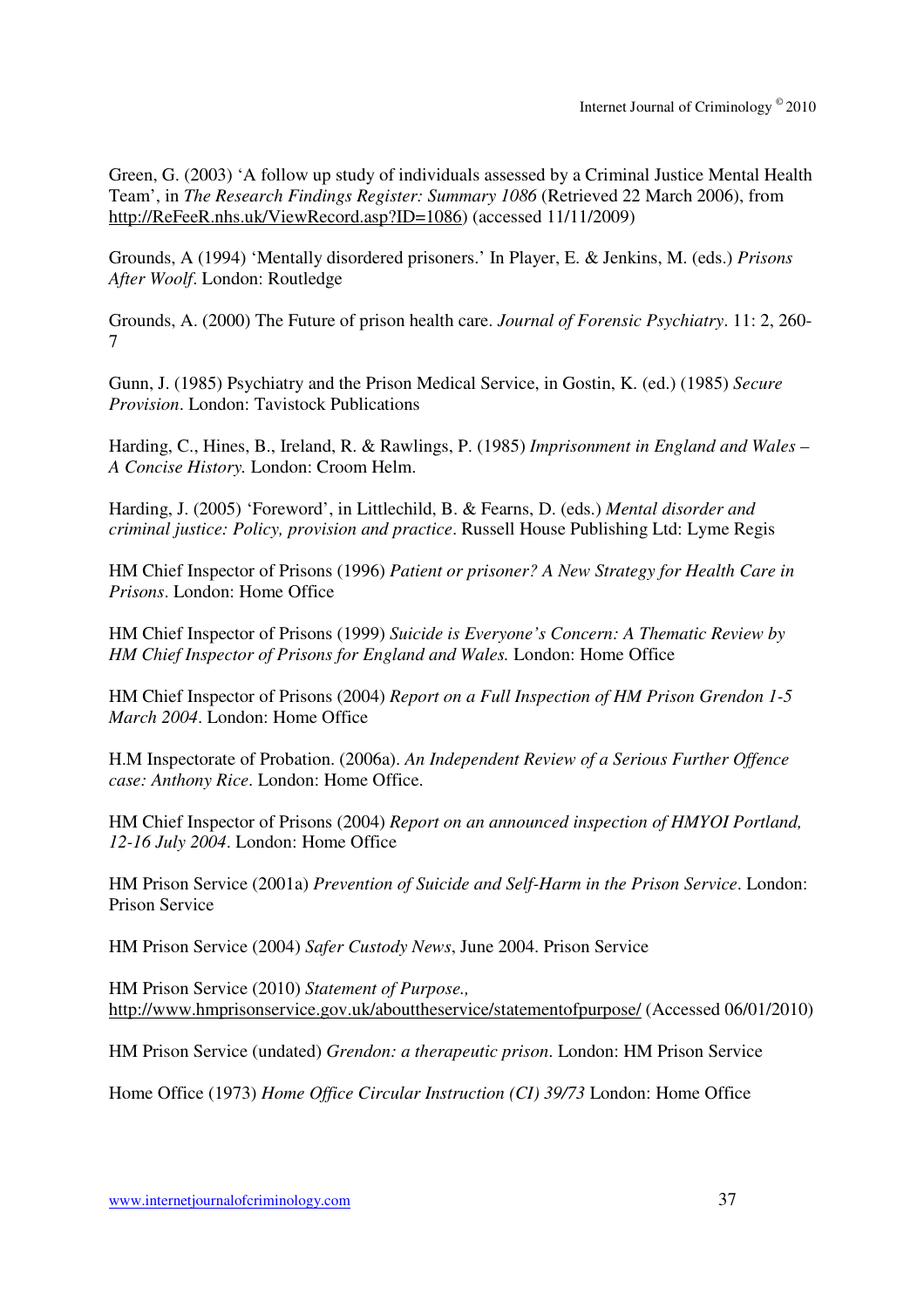Home Office (1990) *Provision for Mentally Disordered Offenders*, Home Office circular No. 66/90, London: Home Office

Home Office (1995b) *Review of Probation Officers Recruitment and Qualifying Training: Discussion Paper by the Home Office*. London: Home Office

Home Office (2005a) *Her Majesty's Prison Leeds*. London HMIP

Home Office (2007) *Sentencing Statistics 2005*. London: Home Office. p. 12-13.

House of Commons (2005) *The Context of Rehabilitation.* Home Affairs Committee – First *Report.*  http://www.publications.parliament.uk/pa/cm200405/cmselect/cmhaff/193/19305.htm (accessed 23/11/2009)

House of Commons (2009a) *Hansard Written Answers*, 30 March 2009: Column 1023-1028W

Howard League (2004) *Suicides in Prison 2003*, HLM. 22: 1, 6.

Howard League for Penal Reform (2009) 'Why the prison system needs reform',  $19<sup>th</sup>$  October. http://www.howardleague.org/why-prison-system-needs-reform/ (13/12/2009)

Howitt, D. (1998) Crime, The Media and The Law. Chichester: Wiley Series

Jewesbury, I. & McCulloch, A. (2002) 'Public policy and mentally disordered offenders in the UK', in Buchanan, A., (2002) *Care of the mentally disordered offender*. Oxford: Oxford University Press.

Joint Committee on Human Rights (2004) *Deaths in Custody: Third Report of Session 2004-*5, London: House of Lords/House of Commons Joint Committee on Human Rights

Keavy, P. (2003) The Crisis in prison healthcare. *Prison Report*. 62: 10-1

Khanom H., C. Samele & Rutherford, M. (2009) 'Community Sentences and the Mental Health Treatment Requirement', London: Sainsbury Centre for Mental Health.

Knight, L. & Stephens, M. (2009), 'Mentally disordered offenders in prison: a tale of neglect?', *Internet Journal of Criminology.* www.internetjournalofcriminology.com (accessed 03/01/2010)

Ladyman, S. (2004) Dialogue from public speech, quoted in Davis, N. (ed.) 'The Criminal Justice System. Scandal of Society's Misfits Dumped in Jail'. *The Guardian*. 6<sup>th</sup> December

Lee, S., Cloudsdale, S. & Warrener, J. (2005), 'Life under Detention in Psychiatric Provision', in Littlechild, B. & Fearns, D. (eds.) *Mental disorder and criminal justice: Policy, provision and practice*. Russell House Publishing Ltd: Lyme Regis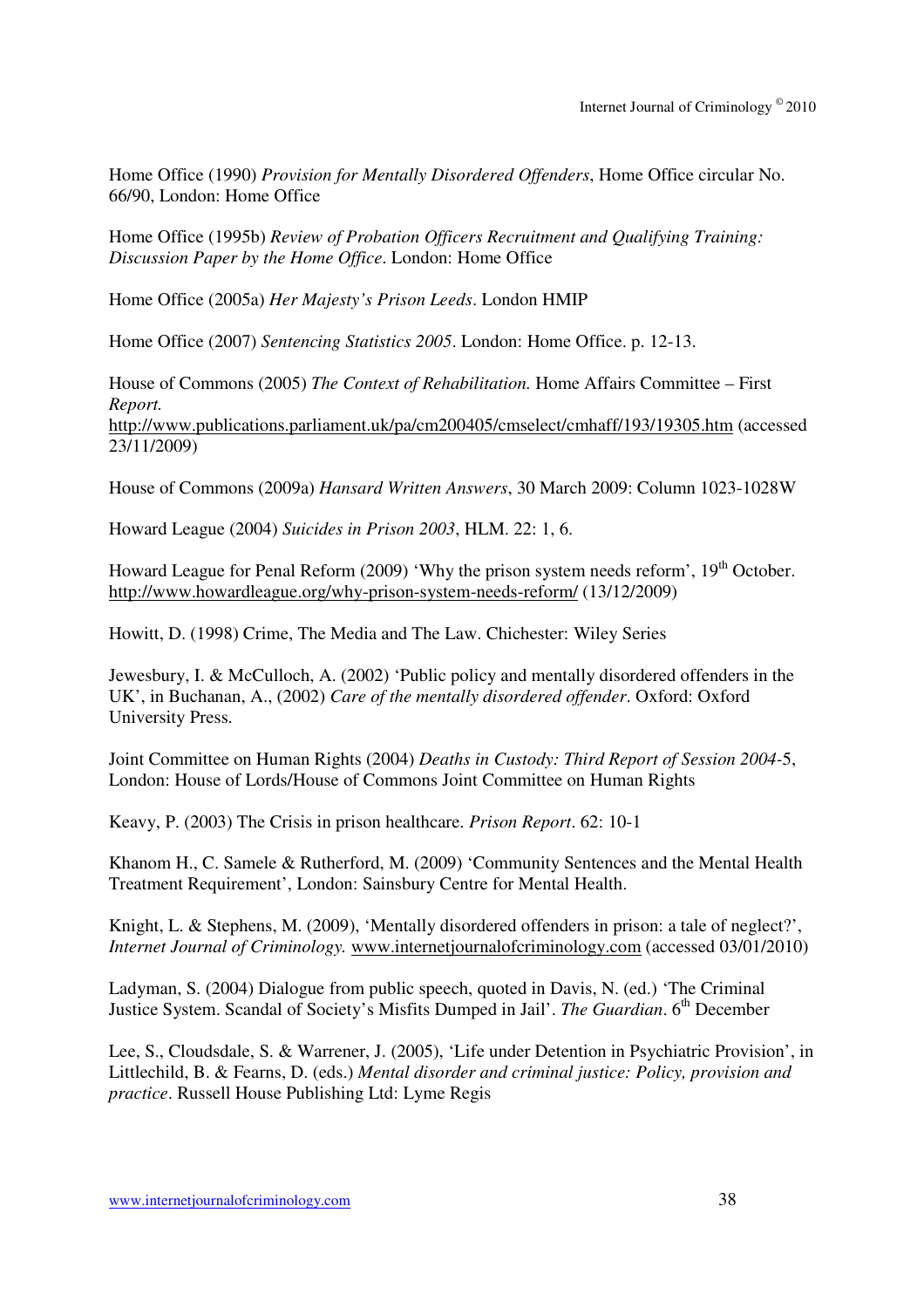Liebling, A. (1992) *Suicides in Prison*. London: Routledge

Liebling, A. & Krarup, H. (1993) *Suicide Attempts and Self-Injury in Male Prisons*. London: Home Office

Liebling, A. & Maruna, S. (eds.) (2005) *The Effects of Imprisonment*. Cullompton, Devon: Willan

Littlechild, B. 'Introduction' in Littlechild, B. & Fearns, D. (eds.) *Mental disorder and criminal justice: Policy, provision and practice*. Russell House Publishing Ltd: Lyme Regis

Lloyd, C. (1990) *Suicide and Self-Injury in Prison: A literature review.* Home Office Research Study 115, London: HMSO

Lyon, J. (2005) Dialogue from speech quoted in Rickford, D. & Edgar, K. (eds) *Troubled Inside: Responding to The Mental Health Needs of Men in Prison.* London: Prison Reform Trust.

Lyon, J. (2006), Out of sight, out of mind, *The Guardian*, 24 October, http://www.guardian.co.uk/commentisfree/2006/oct/24/outofsightoutofmymind (accessed 12/01/2010)

Lyons, D (1965) *Forms and Limits of Utilitarianism* Oxford: Oxford University Press

Mair, G. et al (2007) *The use and impact of the Community Order and the Suspended Sentence Order*. London: Centre for Crime and Justice Studies.

McCorkle, L. & Korn, R. (1954), 'Resocialisation within the Walls', *Annals of the American Academy of Political and Social Science*, 293:88-98

McGauran, A. (2001) There's a Catch. *Health Service Journal*, February: 11-13

McHugh, M. & Snow, L. (2002) 'Suicide prevention: policy and practice', in Towl, G., McHugh, M. & Snow, L. (eds.), *Suicide in prisons*. Blackwell Publishing Ltd: Oxford

Mills, A. (2005a) 'Mentally Vulnerable Adults in Prison: Policy and Provision', in Littlechild, B. & Fearns, D. (eds.) *Mental disorder and criminal justice: Policy, provision and practice*. Russell House Publishing Ltd: Lyme Regis

Mills, A. **(**2005b) 'Great Expectations?': A Review of the Role of Prisoners' Families. *Selected Papers from the British Society of Criminology Conference*, Vol. 7, *Portsmouth, 2004*

Ministry of Justice (2009) '*Domestic violence: 18 new special courts announced'*, 26 March. http://www.justice.gov.uk/news/newsrelease260309a.htm (accessed 28/02/2010)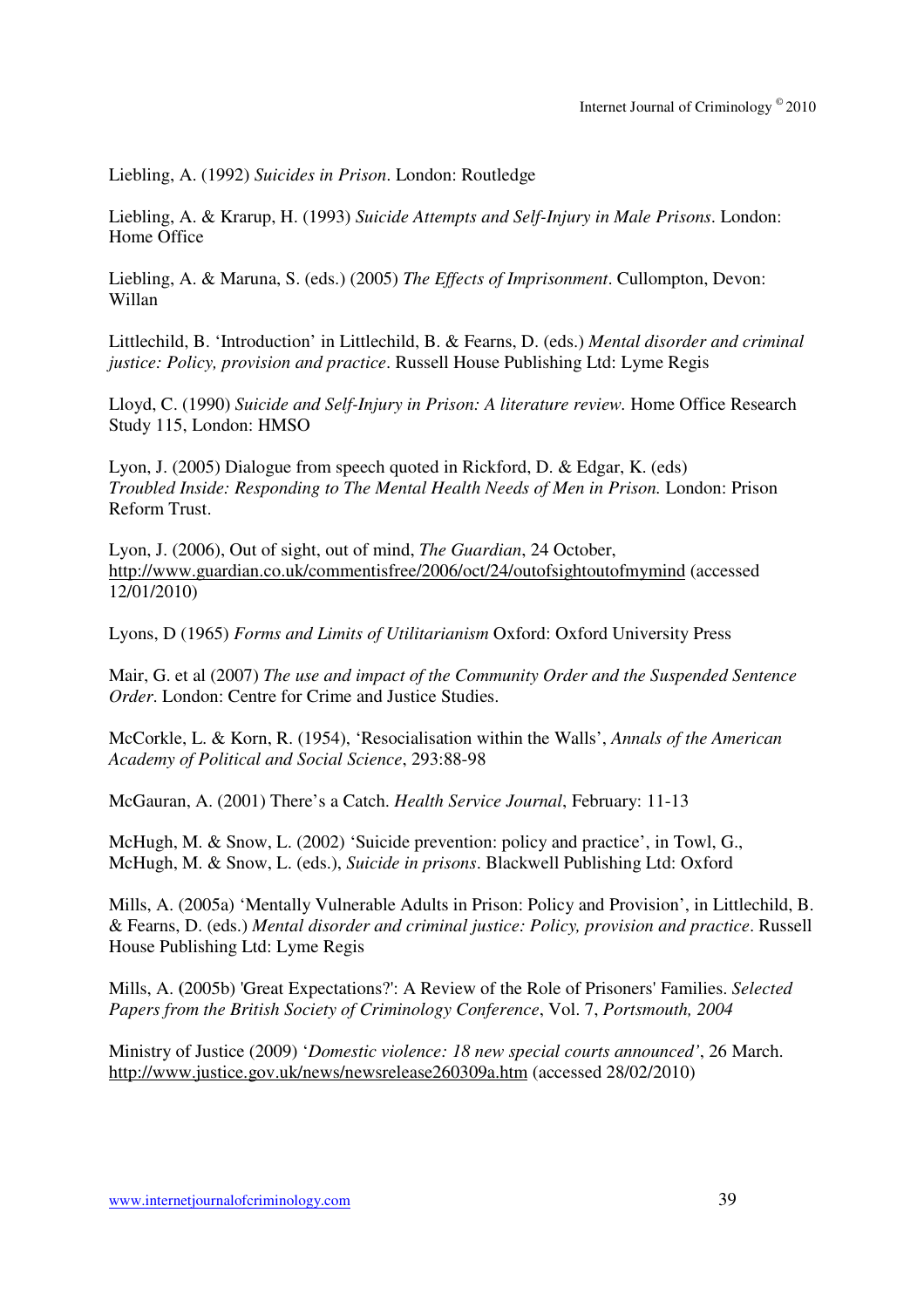Ministry of Justice (2010), *Deaths in prison custody 2009*, http://www.justice.gov.uk/news/newsrelease010109.html, (accessed 12/02/2010)

Morgan, R. & Liebling, A. (2007), 'Imprisonment: An Expanding Scene', in Maguire, M., Morgan & Reiner, R., (2007) *The Oxford handbook of Criminology: Fourth Edition*, Oxford University Press: Oxford.

Munro, E. and Rumgay, J. (2000) Role of risk assessment in reducing homicides by people with mental illness. *British Journal of Psychiatry*. 176: 307-11

NACRO (1993) *Community Care and Mentally Disordered Offenders* Policy paper 1. NACRO: London. In Vaughan, P. and Badger, D. (1995) *Working with the Mentally Disordered Offender in the Community: Therapy in practice*. Chapman & Hall: London

National Audit Office, 2008, *The supervision of Community Orders in England and Wales.* HC 203, Report by the Comptroller and Auditor General, Session 2007-2008. National Audit Office: The Stationary Office

National Probation Service (2006) *The Tailored 12 Requirements Poster*. London: Home Office

Newburn, T. (1995) *Crime and Criminal Justice Policy*. Harlow: Longman Group Ltd

Newburn, T. (2007) *Criminology*. Cullompton: Willan Publishing

Newell, T. (1996) 'Grendon's Future', (Unpublished management briefing paper), cited in Cullen, E., Jones, L. and Woodward, R. (eds) *Therapeutic Communities for Offenders*. Chichester: Wiley Series.

Newton, M. & Thornton, D. (1994) 'Grendon Re-Conviction Study Part 1 update. Unpublished internal correspondence' cited in Cullen, E. Jones, L. & Woodward, R. *Therapeutic Communities for Offenders*. Chichester: John Wiley & Sons Ltd.

NOMS (2009), Monthly Bulletin- April 2009, Prison Population and Accommodation Briefing for 15 May 2009, *The Bromley Fact file*, Prison Reform Trust, http://www.prisonreformtrust.org.uk/uploads/documents/june2009factfile.pdf (Accessed 2/02/2010)

Peay, J. (2002). Mentally Disordered Offenders. In M. Maguire, R. Morgan & R. Reiner (Eds.), *The Oxford Handbook of Criminology: third edition*. Oxford: Oxford University Press.

Peay, J. (2007). Mentally Disordered Offenders. In M. Maguire, R. Morgan & R. Reiner (Eds.), *The Oxford Handbook of Criminology: Fourth Edition*. Oxford: Oxford University Press.

Petch, E. (2001) Risk Management in UK Mental Health Services. *Psychiatric bulletin*. 25: 203- 5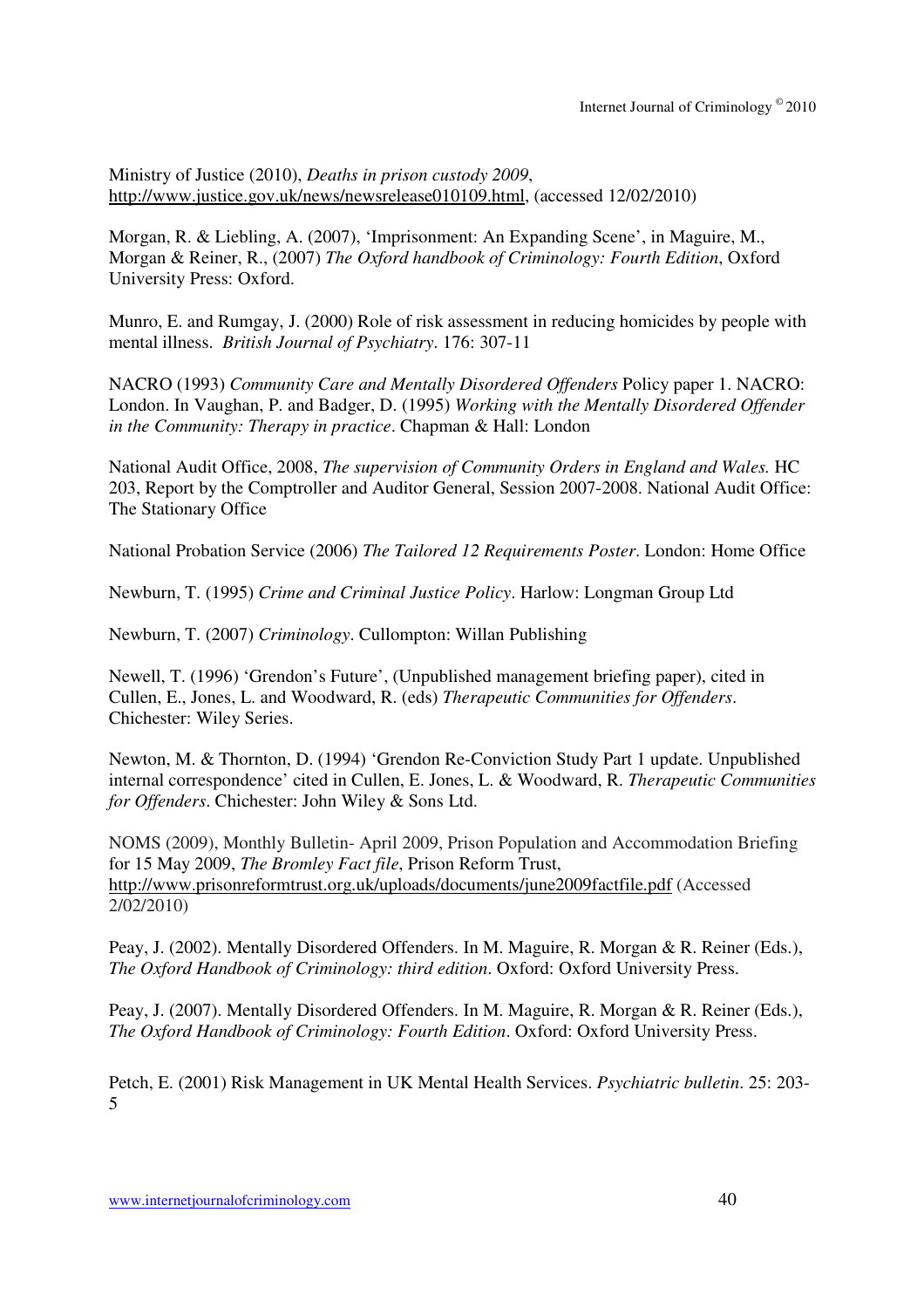Powell, E. (1961) 'Mental Hospitals for the future', *Emerging patterns for mental health services and the public*. London: National Association for Mental Health.

Prins, H. (1999). *Will They Do It Again? Risk Assessment and Management in Criminal Justice and Psychiatry*. London: Routledge.

Prison Reform Trust (2003a) First night in custody. *Prison Report*. 59: 18-9

Prison Reform Trust (2004) *Prison Reform Trust Fact file*, July 2004. London: Prison Reform **Trust** 

Prison Reform Trust (2008), 'Fact file Hansard, House of Commons Written Answers, 26th March 2008', *Bromley Briefings: Prison Fact file,* http://www.prisonreformtrust.org.uk/temp/FactfilespPROOFspJUNE08small.pdf (Accessed 6/02/2010)

Reardon, D. (2006) *Doing Your Undergraduate Project*. London: Sage Publications

Reed, J and Lyne, M. (1997) The quality of health care in prison: results of a year's programme of semi-structured inspections. *British Medical Journal*. 315: 1420-4

Robinson, G. & Crow, I. (2009) *Offender Rehabilitation: theory, research and practice*. London: Sage Publications Ltd.

Ruck, S. K. (ed.) (1951) *Paterson on Prisons: Prisoners and Patients*. London: Hodder and Stoughton

Sainsbury Centre for Mental Health (2006) *London's Prison Mental Health Services: A Review.*  London: SCMH.

Sainsbury Centre for Mental Health (2008), *From The Inside: Experiences of prison mental health care.* London: Sainsbury Centre for Mental Health

Seale, C. (ed.) (2004) *Researching Society and Culture: Second Edition.* London: Sage Publications

Selby, P. (2009) Foreword, Edgar, K. & Rickford, D., *Too little, too late: an independent review of unmet mental health need in prison*, Prison Reform Trust: London

Seymour, L. & Rutherford, M. (2008) *The Community Order and the Mental Health Treatment Requirement*. London: Sainsbury Centre for Mental Health

Shaw, J. Appleby, L. and Baker, D. (2003) *Safer Prisons, A National Study of Prison Suicides 1999-2000 by the National Confidential Inquiry into Suicide and Homicide by People with Mental Illness*, London: Stationery Office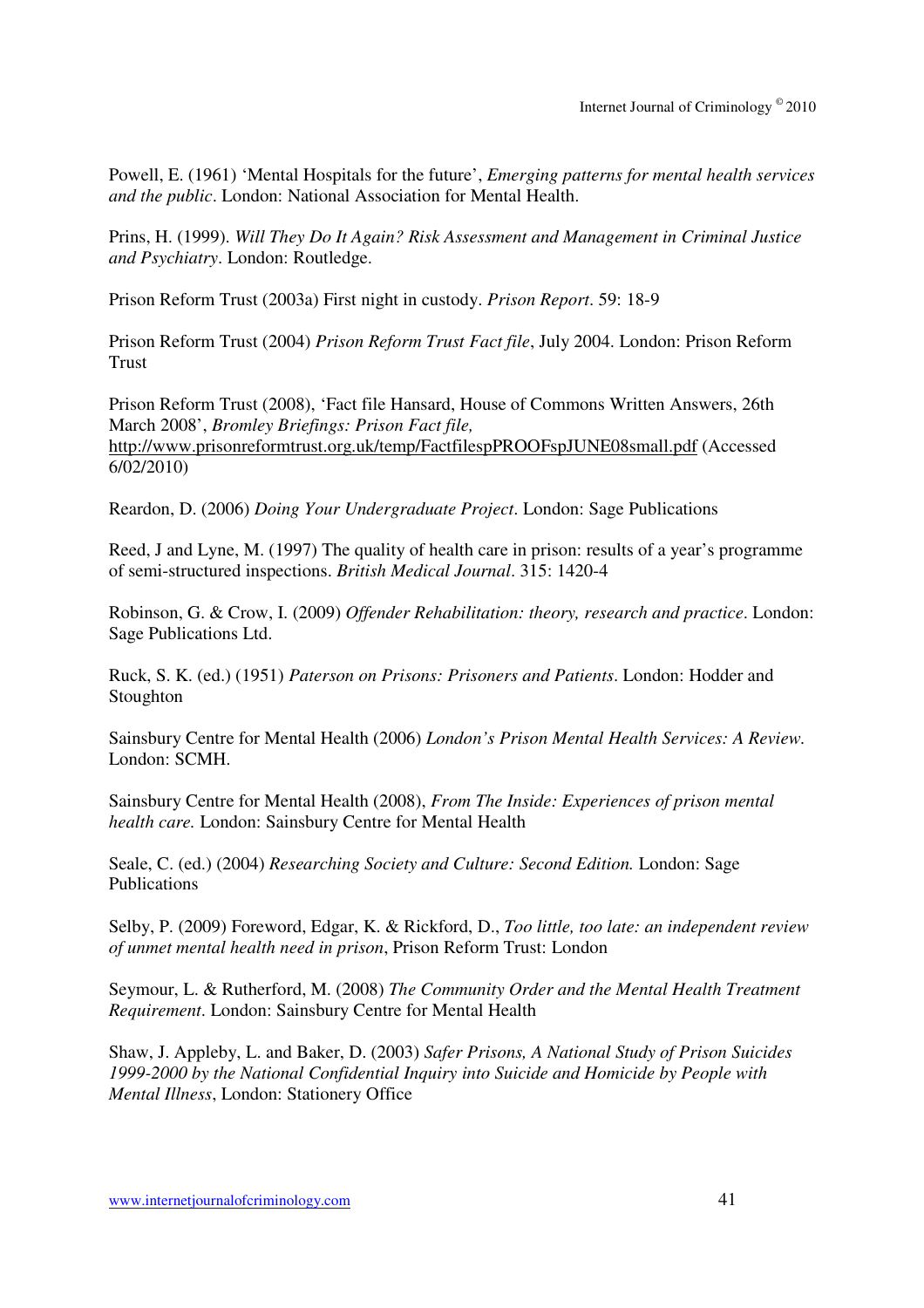Singleton, N., Meltzer, H. & Gatward, R. with Coid, J. & Deasy, D. (1998) *Psychiatric Morbidity Among Prisoners in England and Wales.* London: Office for National Statistics

Sim, J. (1990) *Medical Power in Prisons: The Prison Medical Service in England 1774-1989*. Milton Keynes: Open University Press

Social Exclusion Unit (2004) 'Mental health and social exclusion'. Cited in Statistics on Mental Health, http://www.mentalhealth.org.uk/information/mental-health-overview/statistics/, 2006. (accessed 01/03/2010)

Staite, C., Martin, N., Bingham, M. & Daly, R. (1994) *Diversion from Custody for Mentally Disordered Offenders: a practical guide*. Longman Group Limited: Harlow

Stephens, M. and Becker, S. (eds) (1994) *Police Force, Police Service. Care and Control in Britain,* Basingstoke: Macmillan.

Stern, V. (1998) *A Sin Against the Future: Imprisonment in the World*. London: Penguin.

Straw, J. (2009), Speech quoted in 'Jack Straw launches first mental health courts', Ministry of Justice. 2nd July,http://www.justice.gov.uk/news/newsrelease020709a.htm

Summers, L. (2003), *Reducing Self-Harm and Suicide in Prisons: Advice for Prison Staff on Using Safer Cells*, Jill Dando Institute of Crime Science, University College London.

Sykes, G. (1958) *The society of captives*, Princeton, NJ: Princeton University Press

Sykes, G. (1971) *The society of captives*, Princeton, NJ: Princeton University Press

Taylor, P. Mullen, P. & Wessely, S. (1993) 'Psychosis, violence and crime', *Forensic psychiatry, clinical, legal and ethical issues*. Oxford: Butterworth-Heinemann

The Times (2004) 'Warm Porridge', Times Online, 31<sup>st</sup> October. http://www.timesonline.co.uk/tol/life\_and\_style/article497274.ece (accessed 03/01/2010)

Toch, H. and Adams, K. (with Grant, J.D.) (1989) *Coping: Maladaptation in Prisons*. New Brunswick, NJ: Transaction Publishers.

Tribal, 2008, Financial support to the Bradley review*,* Bradley, Rt. Hon Lord (2009) '*Lord Bradley's review of people with mental health problems or learning disabilities in the criminal justice system: The Bradley Report'*. 30 April 2009. Department of Health

Vaughan, P. and Badger, D. (1995) *Working with the Mentally Disordered Offender in the Community: Therapy in practice*. Chapman & Hall: London